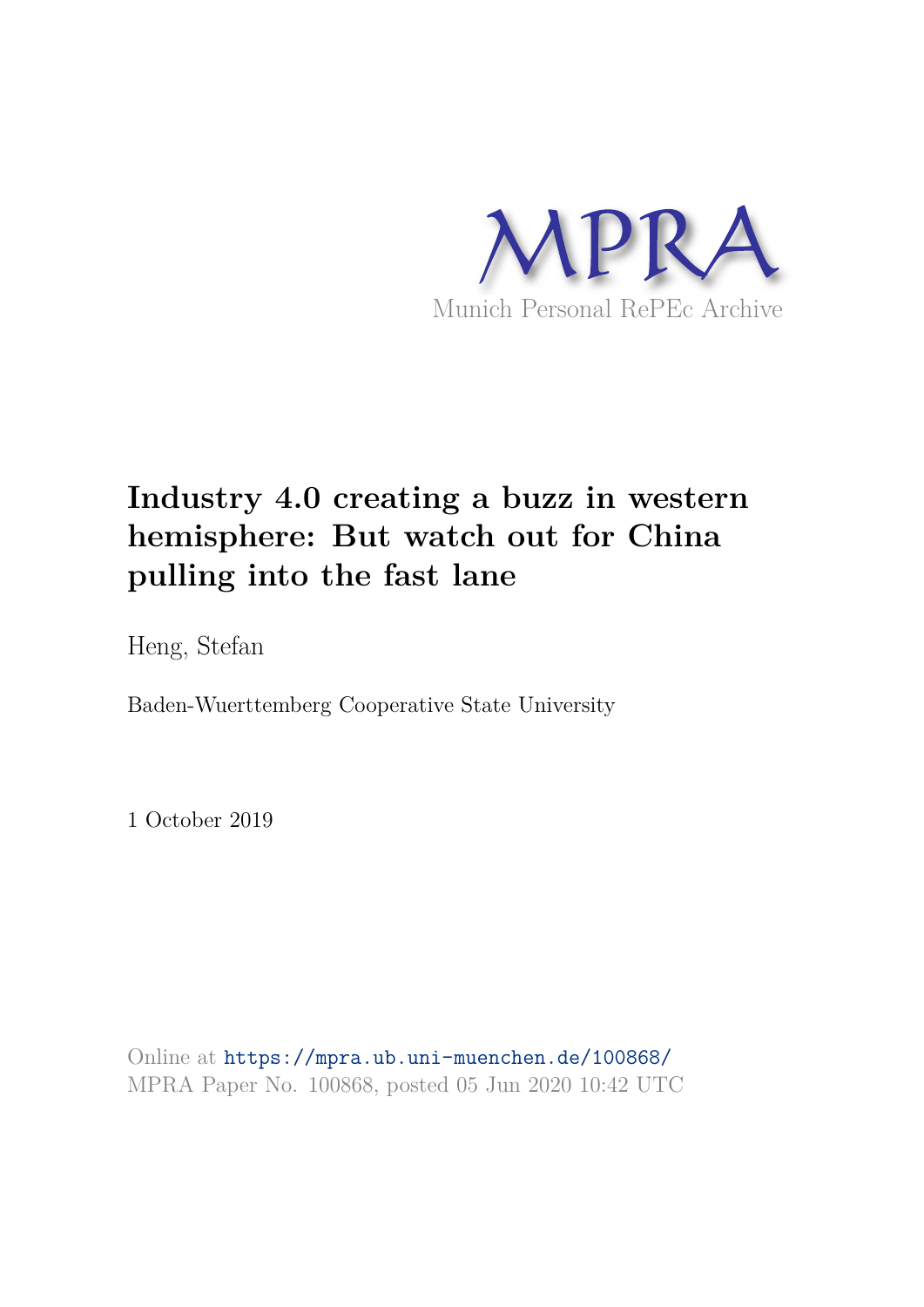# **Industry 4.0 creating a buzz in western hemisphere:**

# **But watch out for China pulling into the fast lane**

#### <span id="page-1-0"></span>**Abstract**

Industry 4.0 is currently the subject of intense debate. Large companies, small and mediumsized enterprises and members of the public all over the globe are interested in the concept that, when successfully implemented, sets out to revolutionise the way goods and services are created and distributed. Here, empirical experience shows that companies with a less established process structure are more likely to embrace the new elements of industry 4.0. Indeed, this could also hold true at the industry level in general. Modern industrial structures that were built up comparatively recently are well fitted for the upcoming digital evolution. This would have severe implications for countries' competitive advantage on international markets. China sets out to play a leading role in this digital evolution by a comprehensive upgrade of the entire economic structure in China. The country is determined to seize the outstanding opportunity at hand.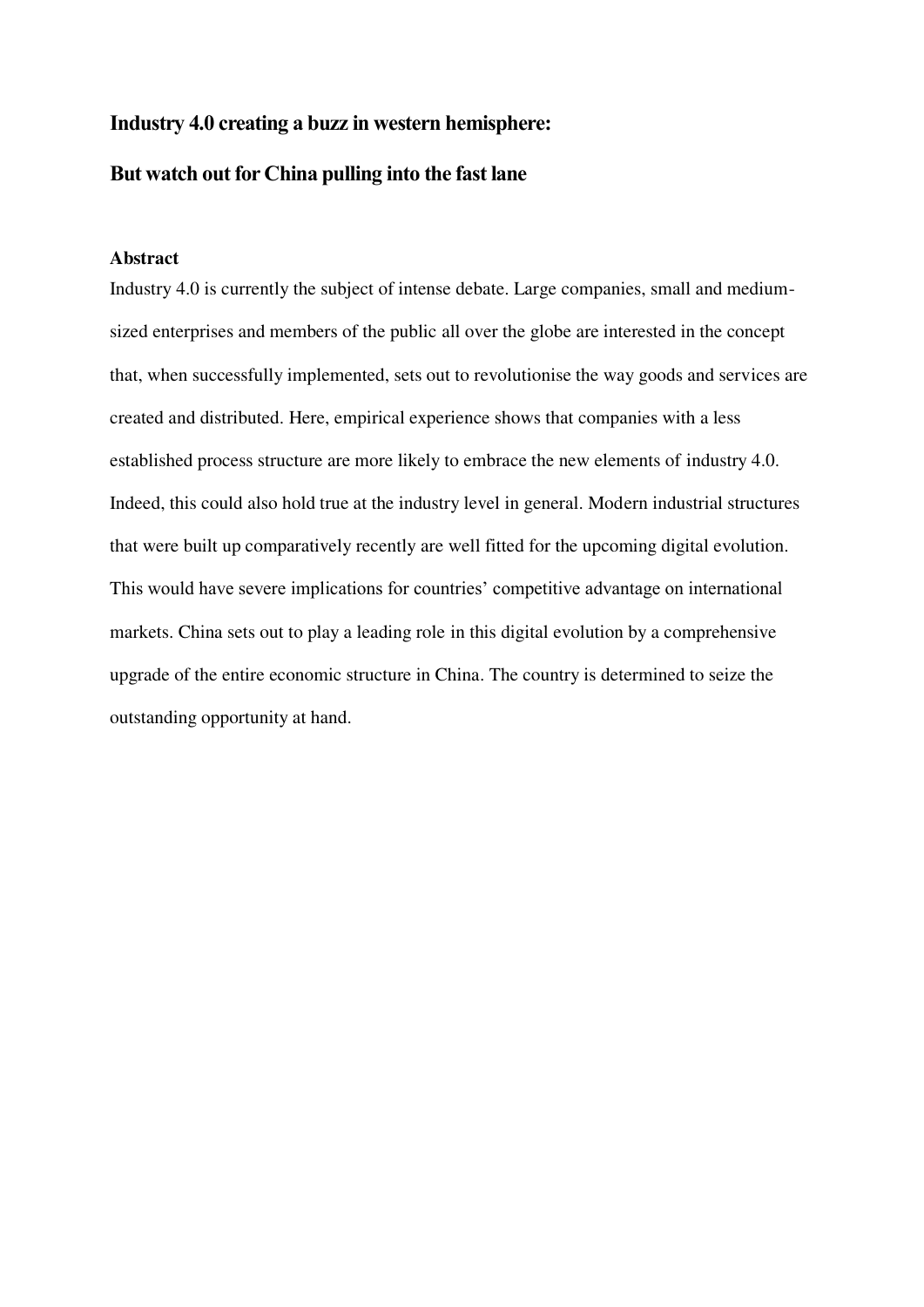# <span id="page-2-0"></span>**Table of Contents**

|  | 2.1.  |                                        |  |  |  |
|--|-------|----------------------------------------|--|--|--|
|  | 2.2.  |                                        |  |  |  |
|  | 2.3.  |                                        |  |  |  |
|  | 2.4.  |                                        |  |  |  |
|  | 2.5.  |                                        |  |  |  |
|  | 2.6.  |                                        |  |  |  |
|  | 2.7.  |                                        |  |  |  |
|  |       |                                        |  |  |  |
|  | 3.1.  |                                        |  |  |  |
|  | 3.2.  |                                        |  |  |  |
|  | 3.3.  |                                        |  |  |  |
|  | 4.1.  |                                        |  |  |  |
|  | 4.2.  |                                        |  |  |  |
|  | 4.3.  |                                        |  |  |  |
|  | 4.4.  | Policies leads to first outcomes<br>26 |  |  |  |
|  | 4.5.  |                                        |  |  |  |
|  | 4.6.  |                                        |  |  |  |
|  | 4.7.  |                                        |  |  |  |
|  | 4.8.  |                                        |  |  |  |
|  | 4.9.  |                                        |  |  |  |
|  | 4.10. |                                        |  |  |  |
|  | 4.11. |                                        |  |  |  |
|  |       |                                        |  |  |  |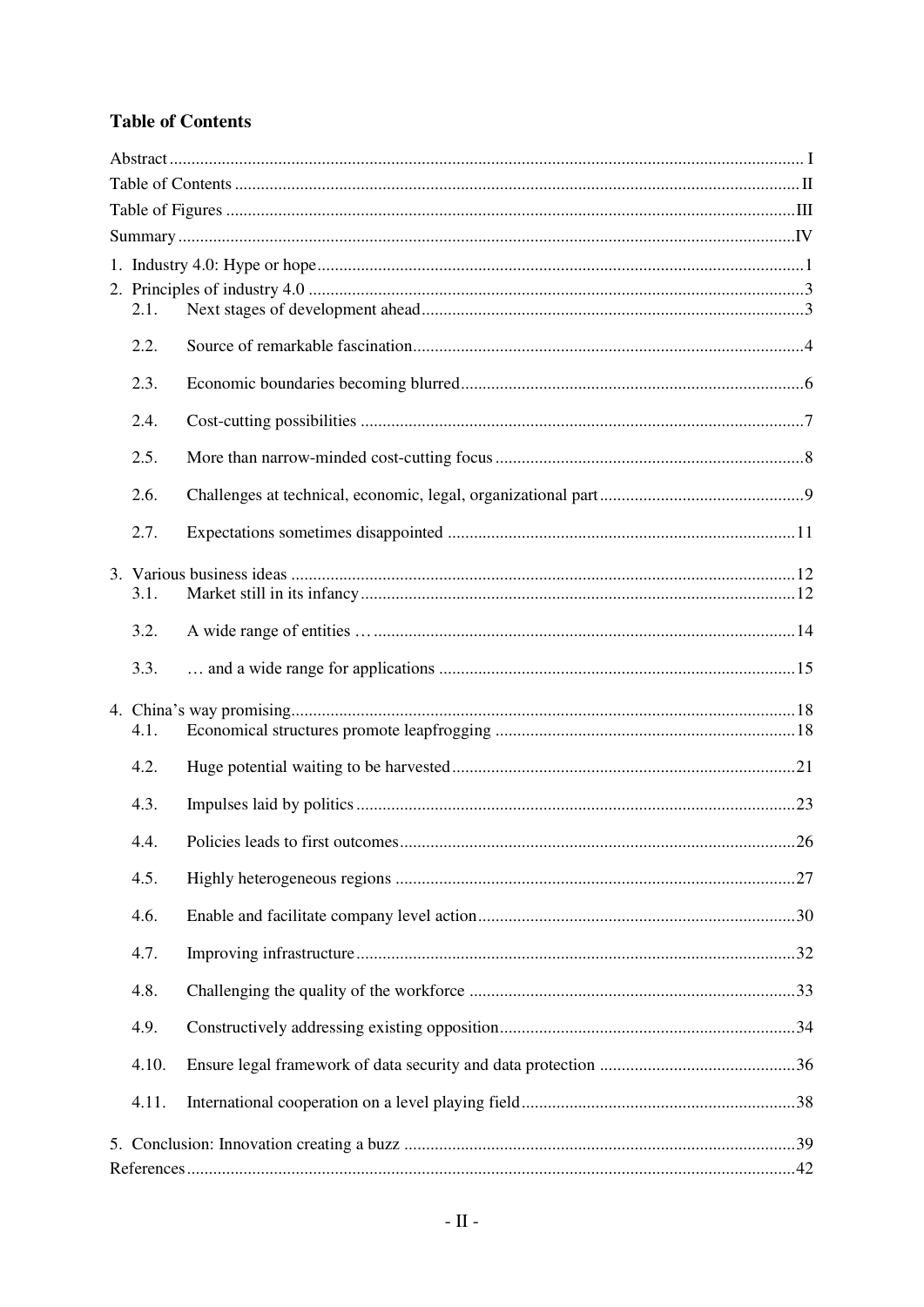# <span id="page-3-0"></span>**Table of Figures**

| Fig. 1: Development of economic output concerning economic revolutions | $\overline{4}$ |
|------------------------------------------------------------------------|----------------|
| Fig. 2: In the centre of industry $4.0$                                | 6              |
| Fig. 3: Wide range of players in industry 4.0                          | 15             |
| Fig. 4: Rapid economic growth in China                                 | 20             |
| Fig. 5: China's aging population                                       | 20             |
| Fig. 6: Declining population in China and Germany ahead                | 21             |
| Fig. 7: Rapid structural transformation                                | 22             |
| Fig. 8: Wages in manufacturing rise steadily                           | 23             |
| Fig. 9: China's increased spending on R&D                              | 25             |
| Fig. 10: China leads in patent applications                            | 25             |
| Fig. 11: China's high-tech exports increase in relative importance     | 29             |
| Fig. 12: China's high-tech exports increase in large absolute values   | 29             |
| Fig. 13: Rapid academic increase                                       | 33             |
| Fig. 14: Almost no progress in tertiary education                      | 35             |
|                                                                        |                |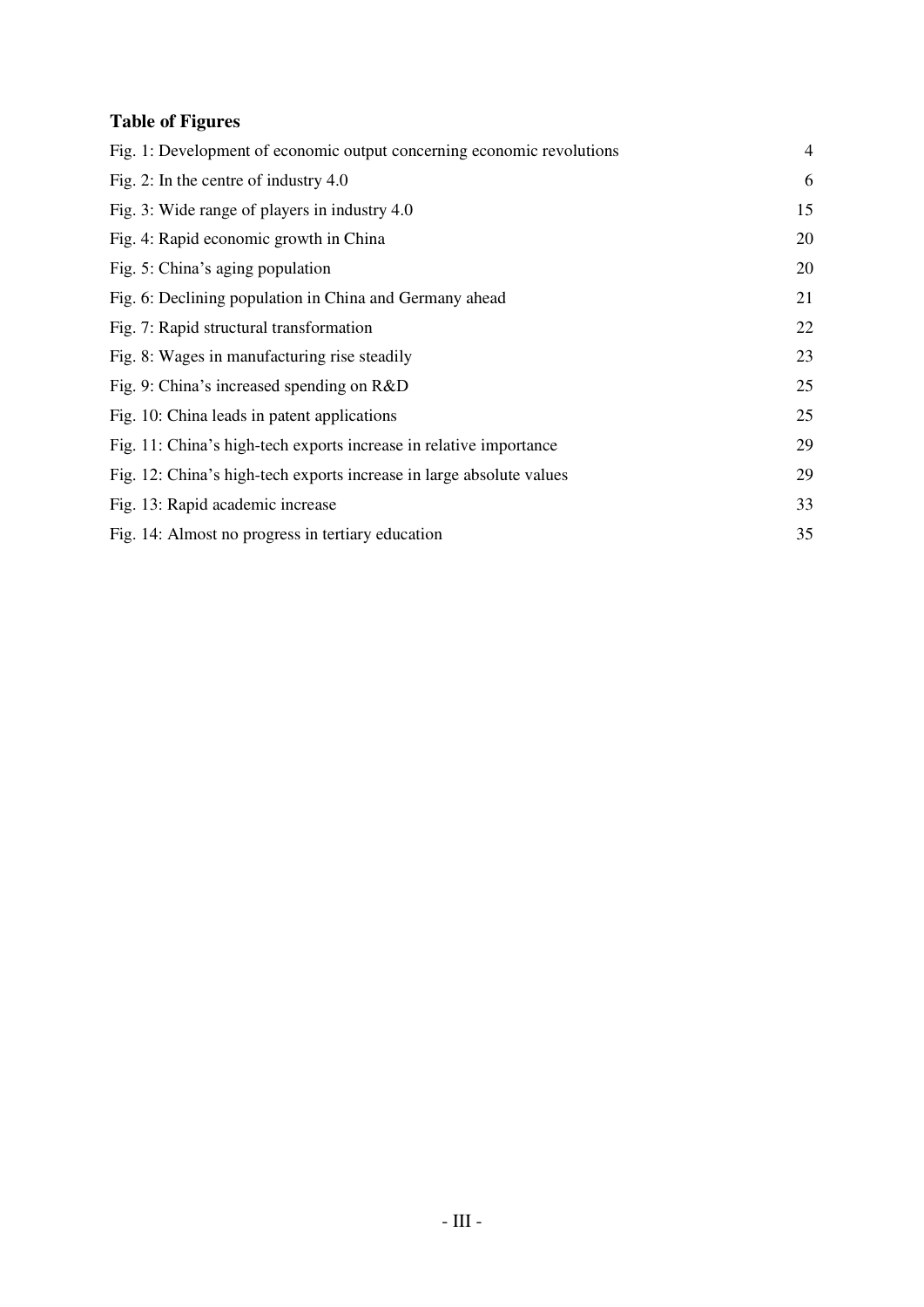#### <span id="page-4-0"></span>**Summary**

Industry 4.0 is a subject with global implications. Essentially, the concept comes down to the reorganisation and automation of value chains. If successfully implemented, industry 4.0 sets out to revolutionise the way goods and services are created and distributed, reshaping the industrial landscape on a national and global scale.

Thus, China is determined to seize the opportunities of the digital evolution. Chinas government actively promotes the transformation towards an innovation-led growth model through large policy programs. The scope of funding for seven Strategic Emerging Industries is placed in the Five-Year-Plan. Thus, the government unveiled its "Made in China 2025" program.

Here, China is considered the most mature adopter of industry 4.0 worldwide. Aside from world leaders such as Huawei and ZTE, myriads of Chinese small and medium enterprises create an updated version of German Mittelstand for Far East.

Notwithstanding, the rank and file of China's companies did still not embrace the benefits of previous industrial stages. The country is and will remain highly heterogeneous. Therefore, industry 4.0 is realised locally and in an evolutionary fashion. Overall, China's implementation of industry 4.0 is still in its infancy. Nevertheless, by managing to extrapolate the momentum, China is pulling into the fast lane.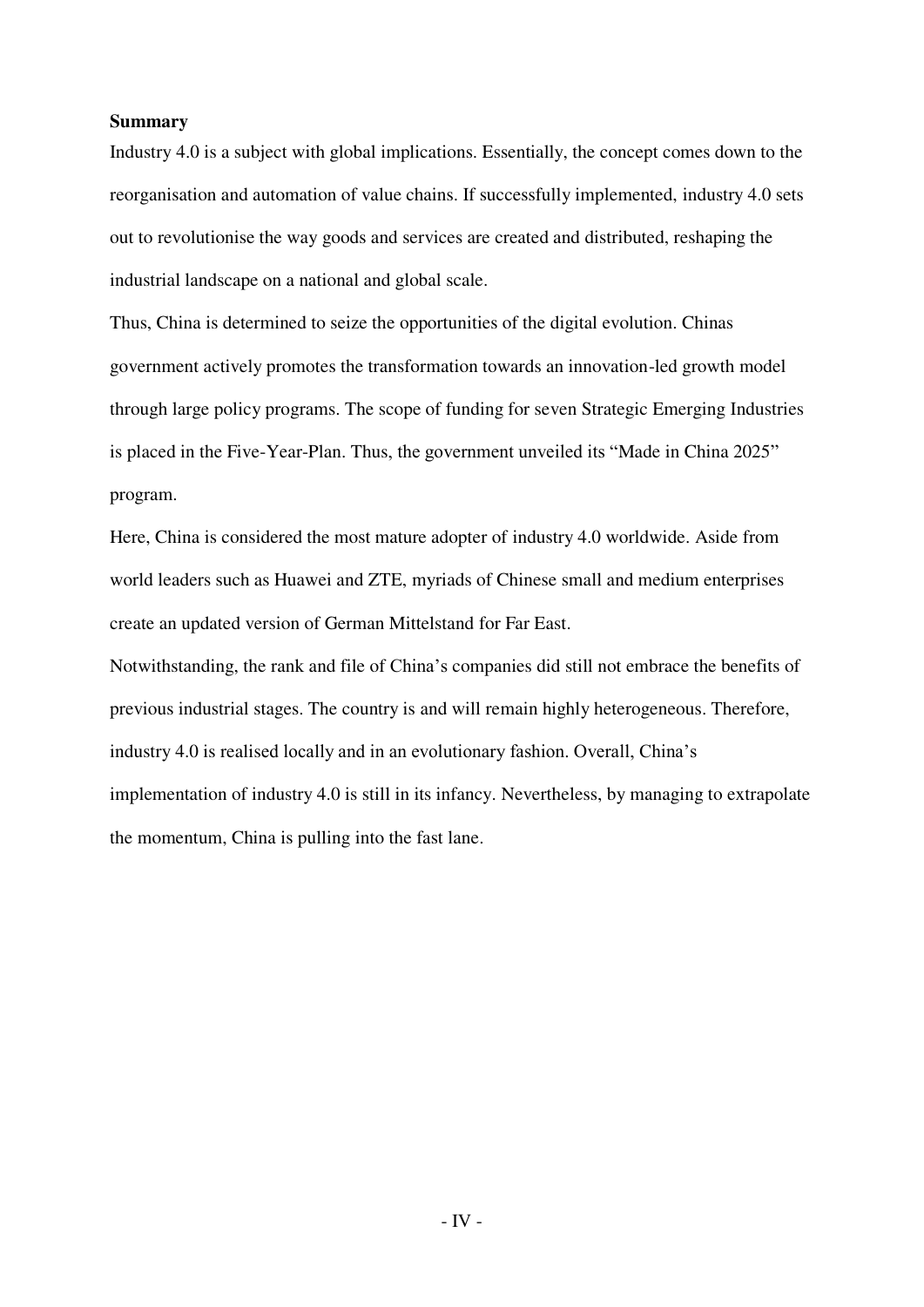# **Industry 4.0 creating a buzz in western hemisphere:**

# **But watch out for China pulling into the fast lane**

#### **1. Industry 4.0: Hype or hope**

 $\overline{a}$ 

<span id="page-5-0"></span>All around the globe, Industry 4.0 (also known as integrated industry) is on everyone's lips. In Germany big companies, the Mittelstand, and certain members of the public are examining the new opportunities associated with it (see Schneider). This interest has undoubtedly been boosted not only by the focus that industry 4.0 received by Hanover Fair, the major international industry fair, but also by the government's support worldwide, which besides raising its profile at different summits includes also remarkable grants and public initiatives(see De Propris and Bailey).<sup>1</sup> However, in the vast expanse encompassing augmented reality (see Gushima and Nakajima, Heng 2019 or Rauschnabel and Ro), Big Data, cloud computing, cyber-physical systems, RFID chips, Internet of things and services (see Ezell, et al., pp. 17), machine-tomachine communication, Second Machine Age (see Brynjolfsson), and Smart X (i.e. intelligent features in any things, e.g. products, grids, factories, mobility, etc.) (see Yudono, et al., pp. 330) the term industry 4.0 remains imprecise – which is possibly the intention of many marketing strategists. This imprecise definition of industry 4.0 repeatedly gives rise to overblown expectations, which lead to disappointment. Providers advertise industry 4.0 offerings as

<sup>&</sup>lt;sup>1</sup> Public initiatives like "KI Made in Germany", a program arranged by German government in 2018. There, the government will spend EUR 3 bn. for AI projects in Germany until 2025. For comparison: In Tianjin, a harbour city in north-east China, alone, they launch a funds ad valorem of EUR 15 bn for AI projects. Thus, five times as much as in entire Germany.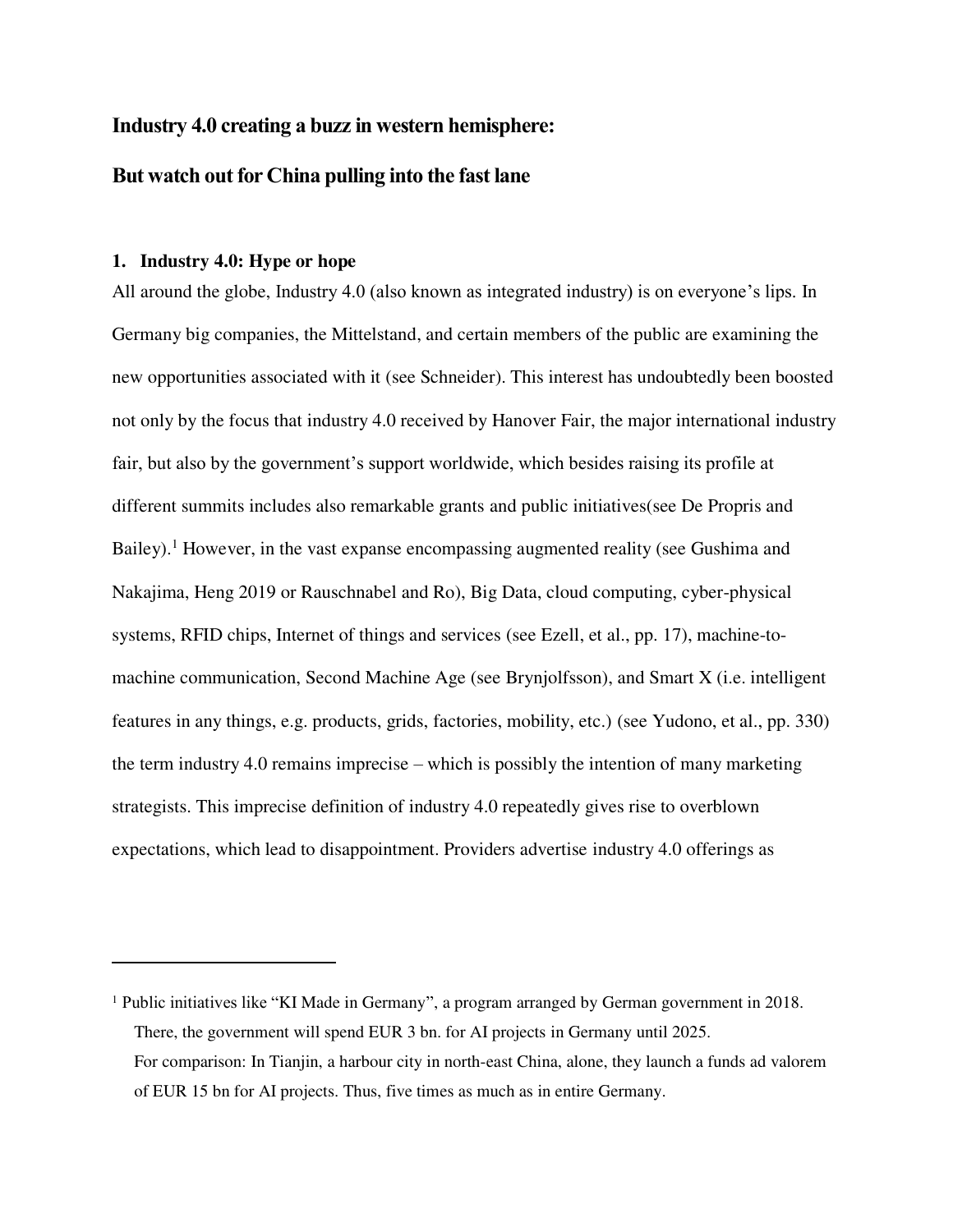completing automation and thus enabling cost-effective adaptation of production to individual requirements, as well (see Heng 2017).

The PR campaigns in many countries around the globe surrounding industry 4.0 has ensured that companies and institutions all around the globe cannot get around being aware of the concept for a while (see Staufen or Papula). However, with expectations raised by this campaign what happens all too often is that the fundamental idea of boosting efficiency via sensible automation gets lost in the hype surrounding the buzzword.

Empirical experience shows that companies with a less established process structure ("greenfield investments") are more likely to embrace the new elements of industry 4.0. Modern industrial structures that were built up comparatively recently are well fitted for the ongoing digital evolution. If true, this would have severe implications for countries' competitive advantage on international markets. China sets out to play a leading role in this digital evolution by a comprehensive upgrade of the entire Chinese value chain. The country is determined to seize the outstanding opportunity at hand, as the "Made in China 2025" program underlines flanked by intensive legislative support for innovative enterprises. The affaire about Meng Wanzhou, CFO of Huawei who was jailed in Canada in 2018. This gives an impression of the very close relationship between economy and administration.

This study analyses the economic potential of industry 4.0. The first section examines the principles of industry 4.0, identifying the most important terms and concepts as well as the key drivers and obstacles. The second section presents business ideas in the industry 4.0 environment. The third section describes the differences between Germany and China's way towards industry 4.0. In this regard, the section presents policy actions initiated by the Chinese government. In particular, we look at private-public cooperation to enable and facilitate company

- 2 -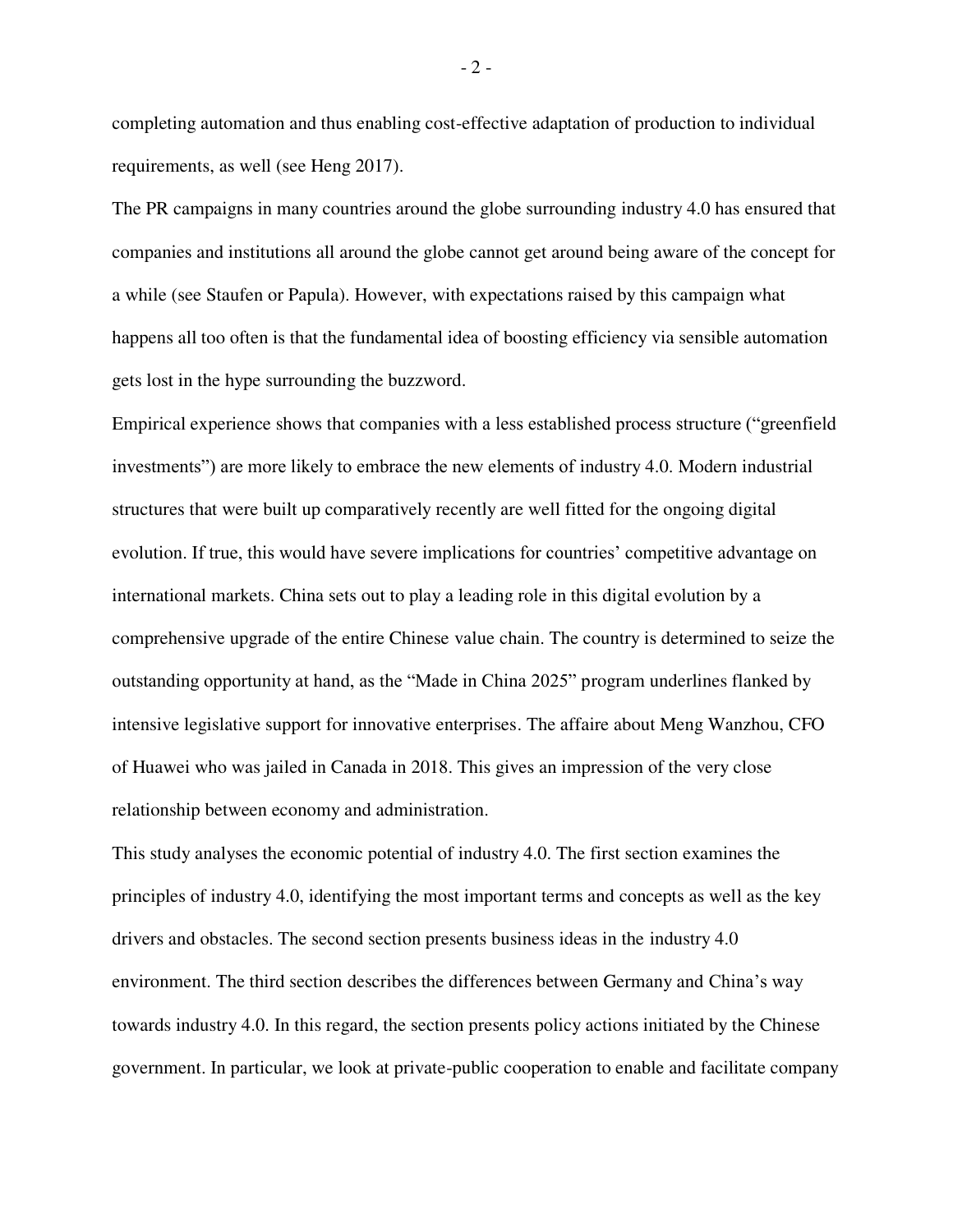level action, ICT infrastructure, workforce quality, and a sound legal framework of data security and data protection (see Ahrens and Spöttl, Albrecht or Odenbach, Göll and Behrendt,). The final section presents a conclusion and a forecast.

#### **2. Principles of industry 4.0**

#### <span id="page-7-0"></span>*2.1. Next stages of development ahead*

<span id="page-7-1"></span>The stages of industrial development have different names depending on the geographical location and the area under examination (e.g. environment, technology) (see Bauernhansl, or Brynjolfsson and McAfee). In this analysis we seek to follow the logic of industrial development, which was developed especially in Germany in close cooperation with the academy of technical sciences, acatech (the National Academy of Science and Engineering), and the Forschungsunion Wirtschaft – Wissenschaft (see acatech).

According to this, the first industrial revolution commenced at the end of the 18th century with the introduction of mechanical production equipment, such as the mechanical loom for goods manufacturing. With the advent of electrically powered machinery used for mass production based on the division of labour came the second industrial revolution at the turn of the 20th century. The third industrial revolution then commenced in the 1970s. It was based on the use of electronics and information technologies to automate production processes. This entailed machinery performing not only a large proportion of previously manual tasks but also a number of the intellectual tasks.

The fourth industrial revolution, or industry 4.0 for short, is to become a reality in the coming decade (see Gornig/ Schiersch). The political debate about the term industry 4.0 focuses equally on the important and abstract objectives. For its promoters, industry 4.0 is not only about improving Germany's international competitiveness, it is also seen as a tool for tackling the most

- 3 -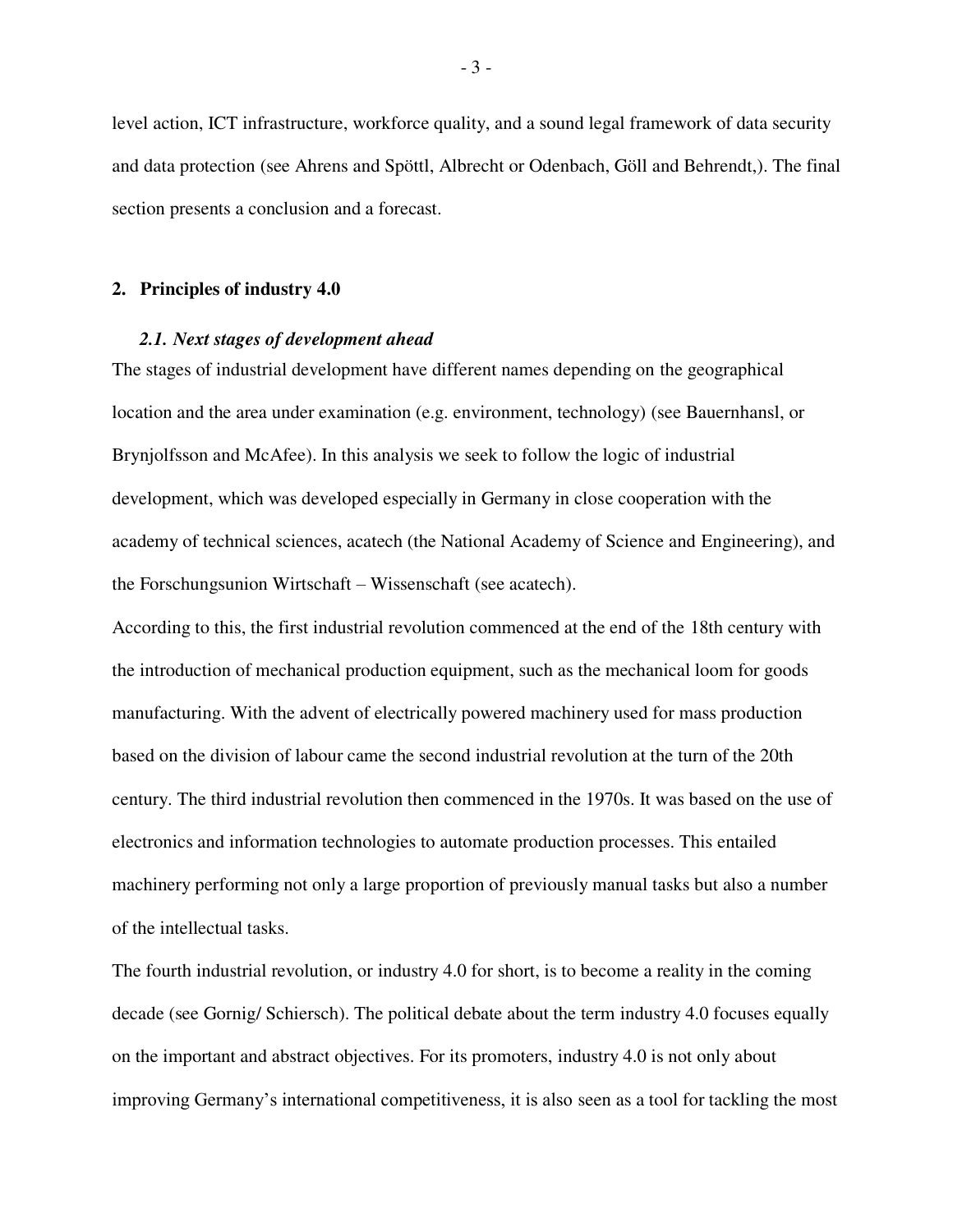pressing global challenges (for example, the consumption of renewable and non-renewable resources) as well as specific national challenges (for example, the labour supply that is changing due to demographic shifts).



<span id="page-8-1"></span>*Fig. 1: Development of economic output concerning economic revolutions GDP worldwide, USD tr (purchasing power parity adjusted) (Source: Author's illustration, according to ZVEI, 2013) Insert "Fig1\_TechRevol\_DFKI.pptx"*

## *2.2. Source of remarkable fascination*

<span id="page-8-0"></span>Industry 4.0 is focused on smart products, procedures and processes (smart production). A key element of industry 4.0 is therefore the smart factory. The smart factory controls the fast-growing complexity while also boosting production efficiency. In the smart factory, there is direct communication between man, machine and resources (see Mertens). Smart products know their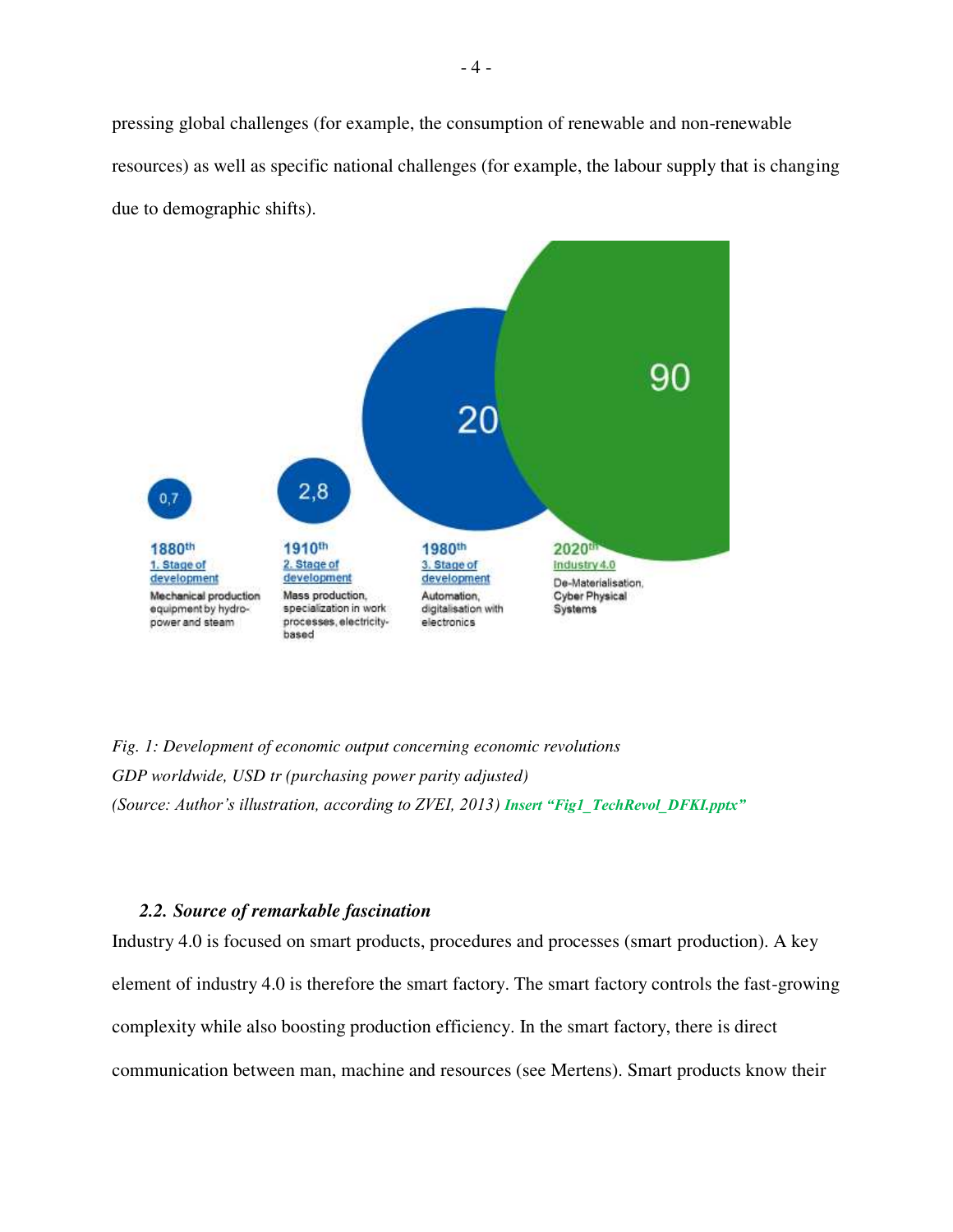manufacturing process and future application. With this knowledge, they actively support the production process and the documentation ("when was I made, which parameters am I to be given, where I am supposed to be delivered.").

With its interfaces to smart mobility, smart logistics and smart grids the smart factory is an important element of future smart infrastructures. Conventional value chains will thereby be refined and very new business models will become established. Thus, Bitkom (the association for the German ICT industry) and Fraunhofer IOA (public research institute that focuses on investigation of current topics in the field of technology management) predict that the industry could boost their productivity by 30% with the aid of industry 4.0 (see Bauer et al.). However, essentially, the benefits of industry 4.0 are not limited to manufacturing. Logistics, financial services and healthcare are further sectors that will experience rapid change and substantial economic impact (see Ahrens and Spöttl). Often overlooked, agriculture will also be a major beneficiary of the vertical and horizontal integration in the value chain. Moreover, the internet of things and services can be used to improve crop irrigation, environmental monitoring, market circulation of agricultural products and traceability. By doing so, industry 4.0 will probably have a considerable impact on the economic livelihoods of millions of producers and certainly on billions of customers.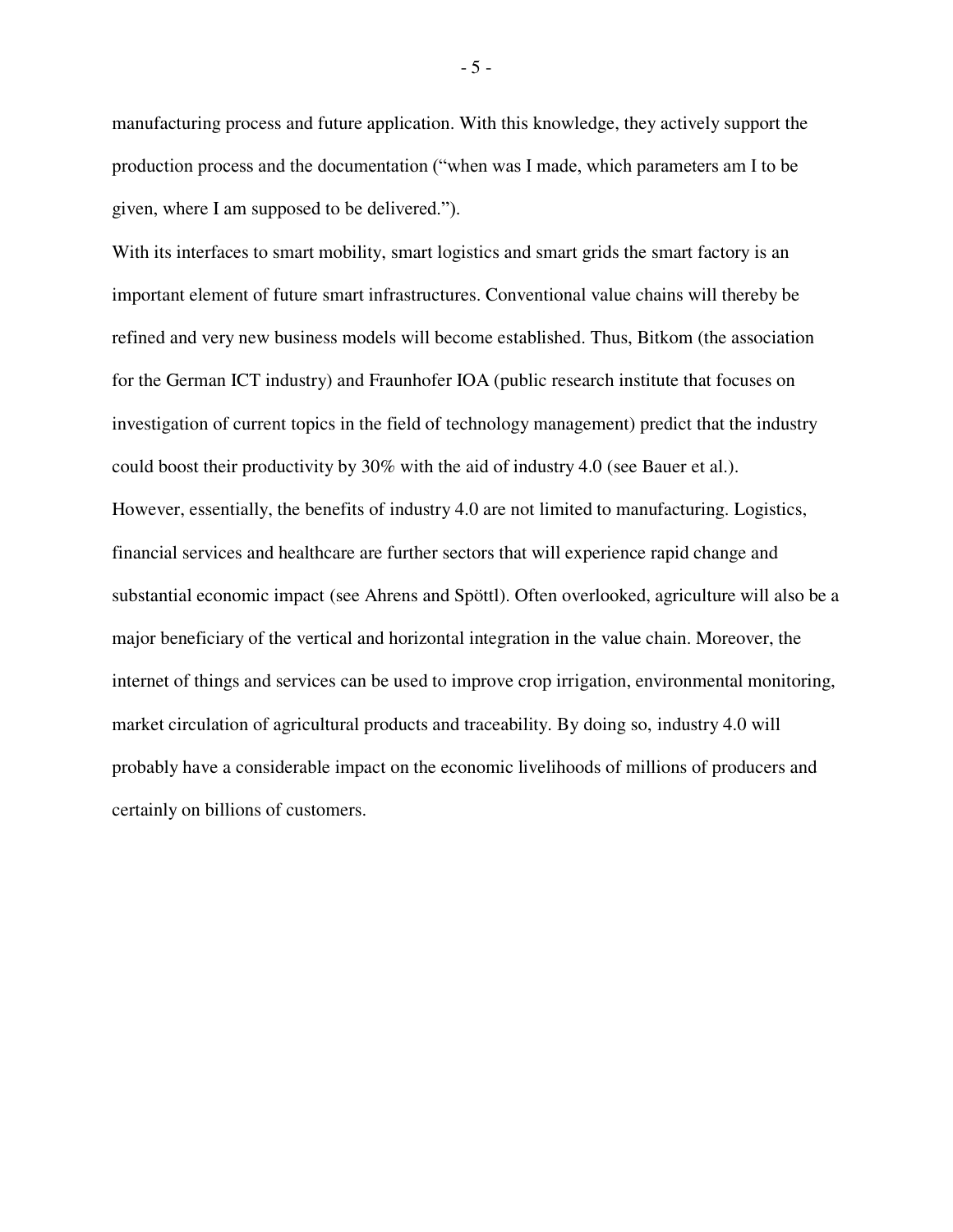

<span id="page-10-1"></span>*Fig. 2: In the centre of industry 4.0 (Source: Author's illustration, according to acatech, 2013) Insert "Fig2\_SmartX\_acatec.pptx"*

#### *2.3. Economic boundaries becoming blurred*

<span id="page-10-0"></span>Basically, industry 4.0 describes the fourth stage of industrial development, with increasingly smart systems being formed in ever more closely integrated value chains. The industry 4.0 compliant production facility is thus a completely integrated smart environment (see Heininger). Accordingly, the implementation of industry 4.0 seeks to leverage existing technological and market potential, to tap it in a systematic innovation process and to bring this overall concept together with expertise, services and the knowledge of employees to create an optimised whole. Companies embarking on the road to industry 4.0 will pay particular attention to the following aspects: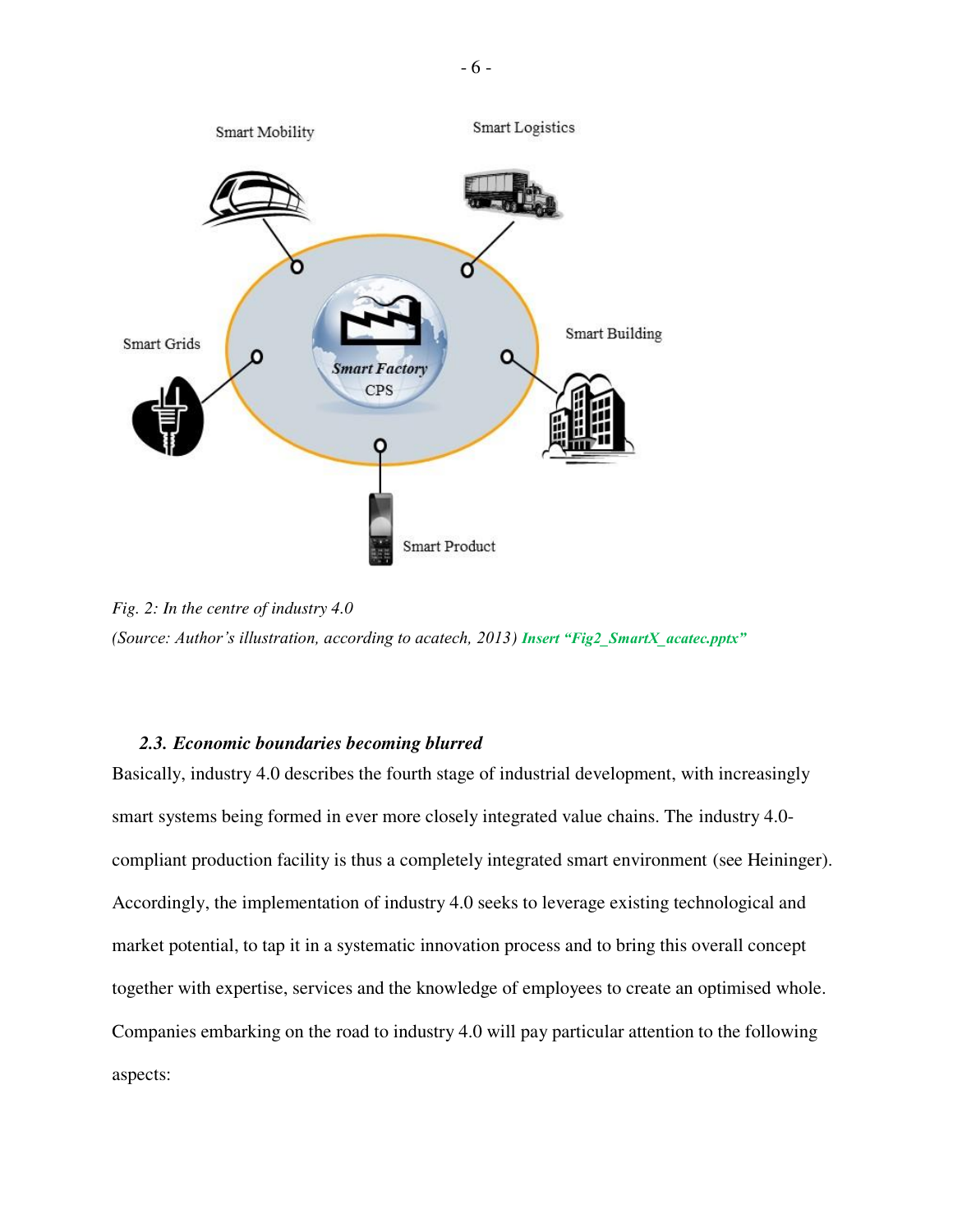- Vertical integration of the necessary process stages along the value chain;
- Horizontal integration at one stage of the value chain;
- Seamless end-to-end digital information flow across the entire value chain.

The industry 4.0 concept must therefore encompass not only value creation per se, but also work organisation, business models and downstream services. It does this by using information technology to link up production, marketing and logistics and thereby captures all resources, production facilities and warehousing systems. The re-organisation thus extends from the energy supply and smart power grids through to advanced mobility concepts (smart mobility, smart logistics). On the technical side, the concept is based on integrating cyber-physical systems into production and logistics and the rigorous end-to-end implementation of the internet of things and services in industrial processes. In this smart environment, the concept of the internet of things and services that was devised already a decade ago will actually now become a reality.

#### *2.4. Cost-cutting possibilities*

<span id="page-11-0"></span>The user firms want industry 4.0 to help them implement cost-efficient manufacturing. What is new here is that the optimisation is performed constantly during ongoing operation and across the entire value chain. The main areas where such potential lies are as follows:

- Capital costs: Companies that optimise their value chains and increase their manufacturing automation thereby reduce their tied-up capital.
- Energy costs: Companies can cut their energy costs via efficient use and smart control of their plant facilities. Many companies pay little attention to this cost item, but it is usually quite a significant sum (s Odenbach et al.).
- Personnel costs: Companies with highly automated production processes tend to require a declining number of low-skilled employees.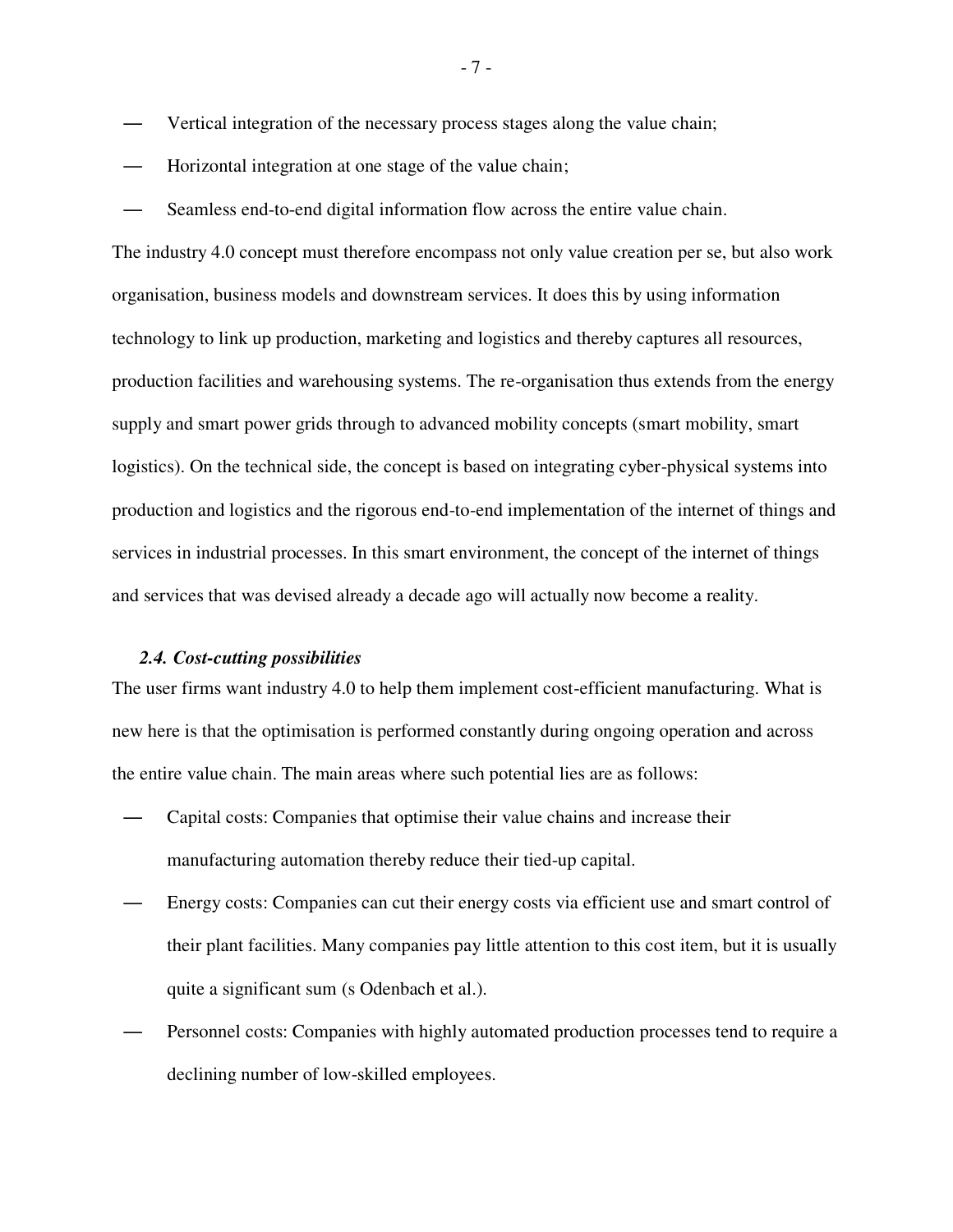Making a sound assessment of the overall effect (including the costs of training, implementation and maintenance) within the company will prove difficult in most cases, though. This is particularly the case because numerous user companies, especially SMEs, can often only very vaguely estimate their actual costs (and thus also the necessity to undertake restructuring).

#### *2.5. More than narrow-minded cost-cutting focus*

<span id="page-12-0"></span>Industry 4.0 is, however, by no means limited to the area of costs. Rather, the concept is broad in scope and is described by experts as extremely relevant. For instance, in what is undoubtedly an optimistic projection, acatech asserts that firms could boost their productivity by 30% with the aid of industry 4.0.

The main parameters that open up the potential for this increase are flexibility, lead times, batch size, and new services and work structuring. We shall address these parameters below:

- More flexibility: Networking enables business processes to be structured more dynamically. Production procedures in particular are to react more flexibly to changes in demand or breakdowns in the value chain that occur at short notice. At industry 4.0 companies individual production lines organise themselves independently according to demand. If one machine on this line breaks down, production is reorganised autonomously via an alternative channel.
- Reduce lead times: Seamless data collection enables the rapid use of production-relevant data for near-term decision-making regardless of the location. This means industry 4.0 users can reduce market lead times for innovations. Industry 4.0 in particular presents start-up firms with especially attractive options.
- Adapting to customer requirements with small batch sizes: Industry 4.0 allows the incorporation of individual customer-specific criteria concerning design, configuration,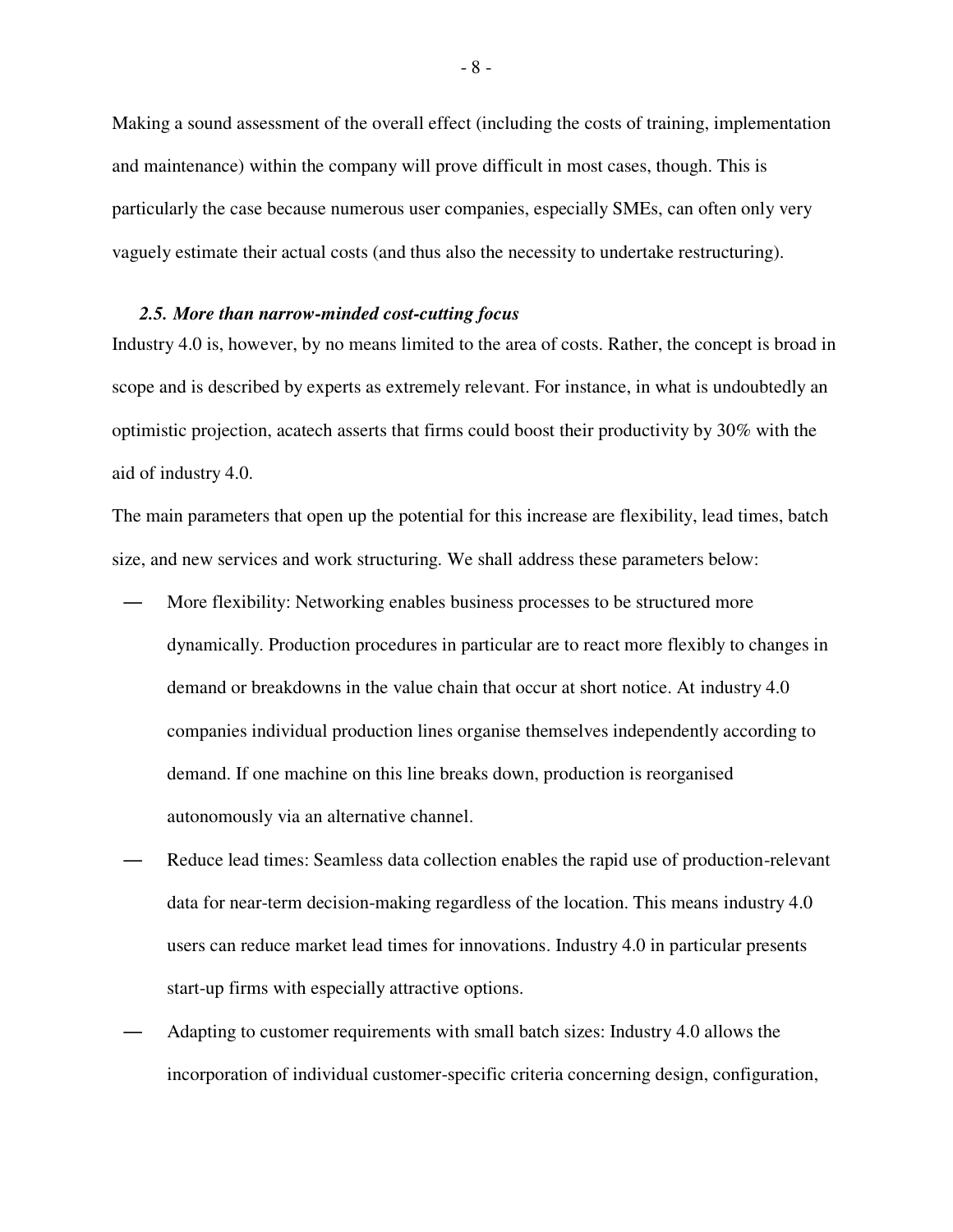ordering, planning, production and operation as well as enabling modifications to be made at short notice. Industry 4.0 is intended to ultimately even enable rapid and inexpensive low-volume production runs right down to one-offs (a batch size of 1); for example, in the automotive or furniture manufacturing sectors (see Corò et al.). Smart production organisation and new technologies such as 3D-printing processes are going to be used.

- New offerings of downstream services: In the business-to-business segment, industry 4.0 opens up potential for high-performance services for the near-term evaluation of big data.
- Attractive work structuring: Modern organisational structures enable production that is more flexible. This chronological and spatial flexibility is likely to be attractive to many workers. This in turn is also a positive argument in a labour market that is changing due to demographic developments and given the shortage of skilled workers that is set to become increasingly acute. After all, a company with advanced, flexible work models should have the best prospects in the contest for increasingly scarce "top talents"; this applies even more if it also becomes involved in the design of the required further education and training measures (see Schlund, et al.).

#### *2.6. Challenges at technical, economic, legal, organizational part*

<span id="page-13-0"></span>While there are highly promising benefits associated with industry 4.0 it does also present several technical, legal, economic and organisational challenges for companies in the value chain (see Chromjaková). The most important of these challenges lie in using the collected data in real time, the utilisation of production capacities, the complexity of production organisation, integration in the value chain as well as the issues of data protection and data security (see Prause and Günther).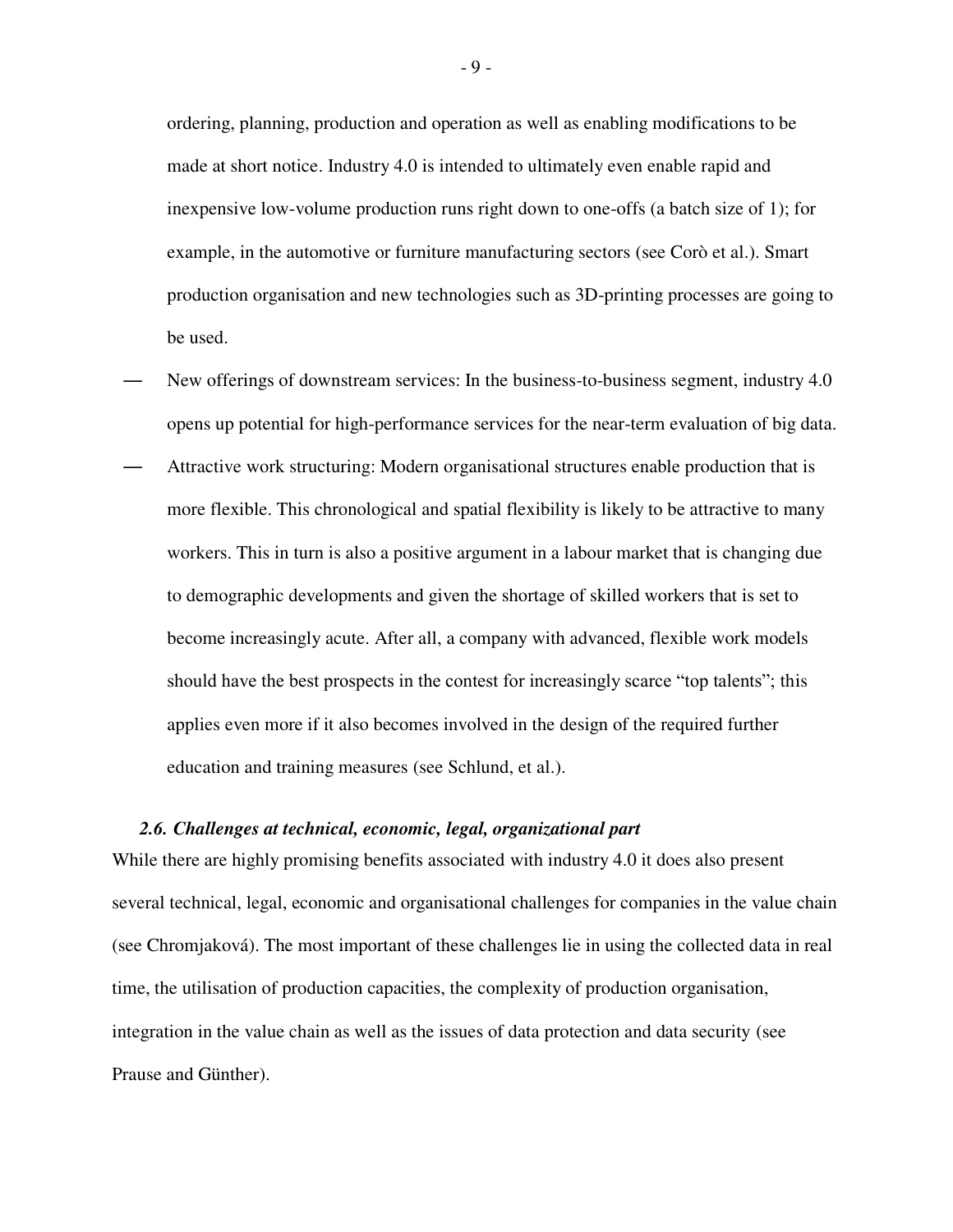- The real-time evaluation and utilisation of the high volumes of data created in the value chain: The be-all and end-all of the industry 4.0 concept is that data collected along the value chain is evaluated for its relevance in real time and utilised for organising production. This necessity represents one major specification for IT systems (see Soder). — Optimum capacity utilisation in autonomously organised production: Production in an industry 4.0 company can deal flexibly, efficiently and quickly with fluctuations in production and malfunctions in individual production areas using the available capacities. This optimisation procedure is extremely complex and will come into conflict with discretionary ad-hoc interventions.
- Integration in the value chain: The industry 4.0 idea is based on rapid and efficient data transmission within the value chain. This objective is predicated on infrastructures and processes being coordinated as well as interfaces and protocols being clearly defined. As long as there is no general standard for these technical prerequisites, i.e. that each proprietary system is incompatible with the other, it is extremely costly for a company to switch into a different value chain; and in some cases it is actually economically impossible (see Baum).
- Data protection and data security are crucial issues: Opinions are divided about comprehensive data exchange along the value chain. After all, the advantage of production flexibility is offset by the disadvantage of possibly to close a link between supplier and customer and a disclosure of company processes (i.e. extremely sensitive internal strategic data). The risks pertaining to data protection and data security are serious: the opportunity to be able to adjust applications does make industry 4.0 appealing to users. However, the extensive exchange of data that accompanies industry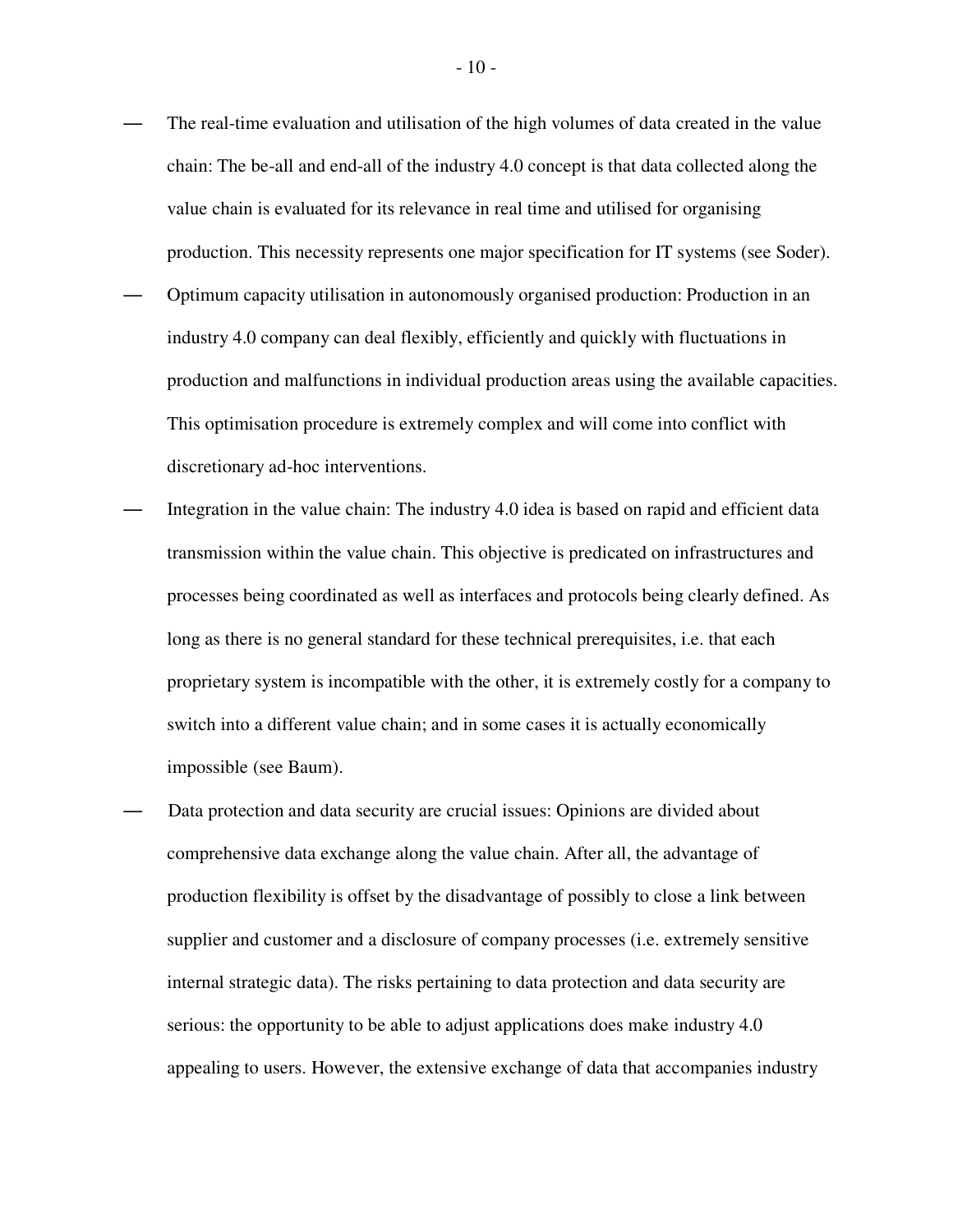4.0 also makes users an attractive target for hackers, though. In such attacks, the intention may not only be the theft of relevant data, but also sabotaging the entire production process, so these may be risks with a macroeconomic dimension.

A foretaste of the risk is the case of the Lukas hospital in Neuss/ Germany. After an attack by a Trojan in 2016, the hospital was totally paralysed for several days – including the emergency units – and run up a bill of more than EUR 500,000. The research department of Deutsche Bundestag expects the collapse of civilian life in a worst-case scenario for massive hacker attacks (see Deutsche Bundestag).

Accordingly, when the contract is being drafted the diverse facets of data protection and data security are extremely important to industry 4.0 users. For example, it needs to be examined whether the exchange of critical data outside the EU already contravenes the legal provisions that apply to the company. This applies in particular because other jurisdictions have completely different rules regarding data protection and data security, especially also regarding the scope for government access to the data.

#### *2.7. Expectations sometimes disappointed*

<span id="page-15-0"></span>Some of the hopes generated by the initial euphoria for industry 4.0 remain unfulfilled in practice. There is a great deal of uncertainty in this new field – and it is therefore imperative to query more closely the processes and steps required.

This means it is certainly possible that the total savings in a full cost calculation would actually be negligible for numerous firms. There is even the danger that the economic efficiency may decline overall, at least in the short term. Since those companies that choose industry 4.0 initially have to make significant investments (e.g. for consulting, software, hardware, training and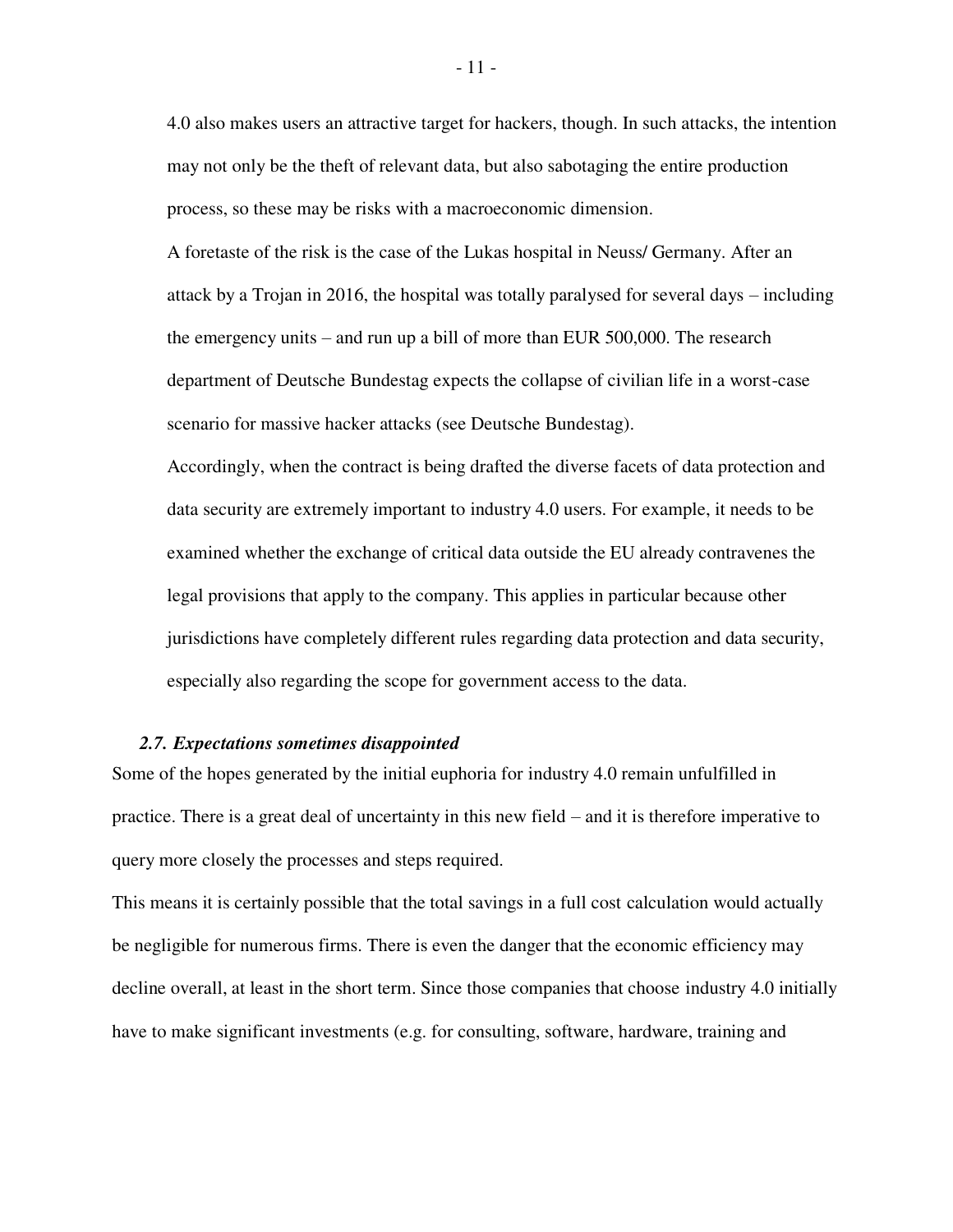fundamental reorganisation), it will be difficult to make a sound empirical estimate of the overall effect on costs and this will undoubtedly also take many years to be achieved.

#### **3. Various business ideas**

#### <span id="page-16-0"></span>*3.1. Market still in its infancy*

<span id="page-16-1"></span>The development of the industry 4.0 market is still largely a vision of an evolutionary process that will not become truly tangible until the second half of the coming decade. This long-term process also intrinsically contains great uncertainties. These uncertainties are also expressed in the surveys and assessments presented by experts.

The current situation is typical of a new trend such as industry 4.0. The idea is thus gaining ground much more slowly than had been widely hoped. This is also due to the opposition and structural obstacles that exist both on the part of users and on the part of providers of industry 4.0 offerings (see Chromjaková). This applies especially to the following four aspects:

- Opposition from the providers themselves: The comprehensive concept associated with industry 4.0 forces providers in particular to re-examine their traditional business models. In numerous areas, the hitherto usual on-site provision of services, software and hardware will be replaced. With these new offerings the sales channels, value chains and thus the margins will change markedly, as well. This is likely to encounter opposition within the organisations – at least in the early phase of the reorientation.
- Opposition from within the departments of the outsourcing companies: Before implementation of the restructuring measures the user firms have to persuade the individual departments to cooperate in the execution of these changes. The objective of this persuasion is to ensure that unfounded fears do not prevent the introduction of new technologies and processes that are advisable for the company as a whole. These fears are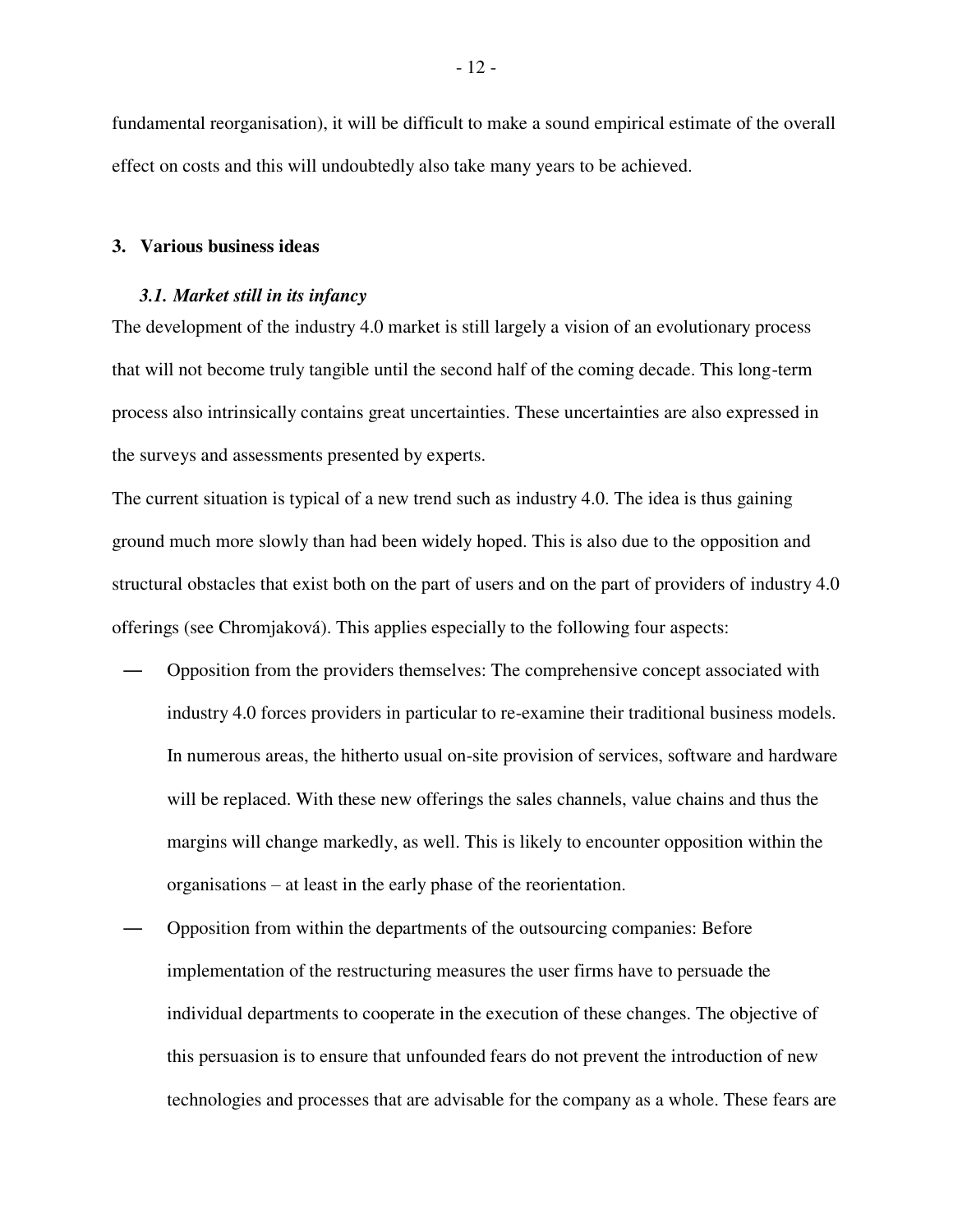likely to be wide-ranging – from losing one's job to having one's responsibilities curtailed (see Fergen). Openly addressing all the concerns is thus likely to be a task that the management should not underestimate.

- The lack of generally applicable standards: A recognised technical standard could accelerate the universal interoperable use of fully automated offerings from the wideranging industry 4.0 portfolio and overall market penetration; this is particularly true as numerous potential users are currently still holding back because of their uncertainty. These interested parties are particularly fearful of investing considerable resources in an offering, which might not correspond with the standard that eventually becomes established. Reaching agreement on a generally applicable standard is, however, likely to prove difficult for a variety of reasons. On the one hand, there are certainly also discernible cultural differences between the companies in the mechanical engineering, electrical engineering, electronics and IT sectors with regard to the multidisciplinary topic, especially also with regard to the path to standardisation. Standardisation in the fields of electrical engineering, electronics and mechanical engineering, for example, has traditionally been more reliant on repeated time-consuming consultations and committee work than on IT. On the other hand, many providers could also make the strategic decision to rely on proprietary offerings. Adopting such an approach could be allied to the hope of using the restrictions on interoperability to make it much more difficult for customers to switch to a different provider.
- Enhancing network availability and speed: Communication networks must be able to handle the constantly rising volume of data and quality requirements. If the communications network has insufficient capacity (especially with regard to system

- 13 -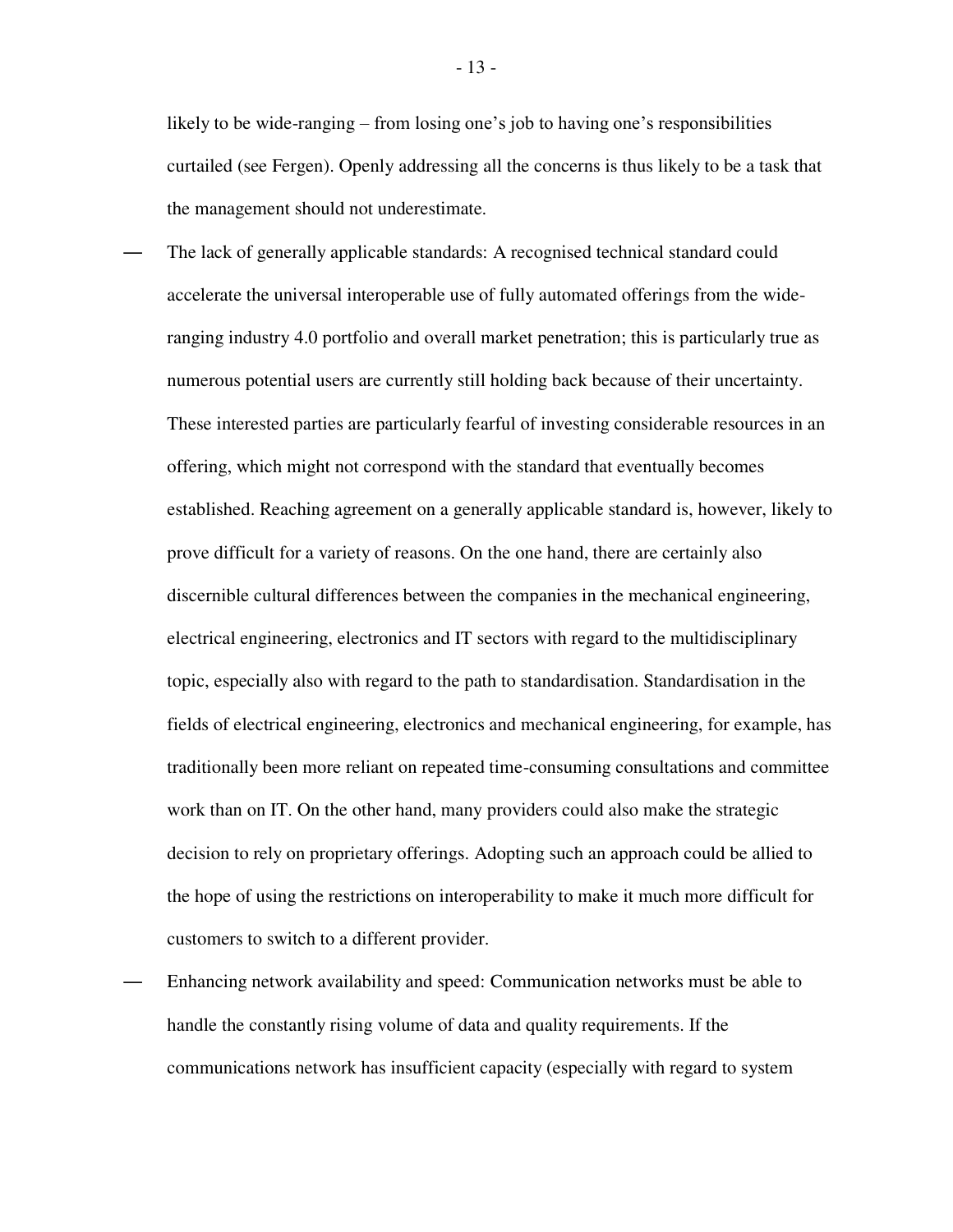availability and speed), then fully automated processes will be affected by interruptions to operating processes and high downtime costs will thus be incurred, as well. The prospects of success for the new automation offerings therefore depend directly on the reach and performance of the communication network. The issue of the commercial foundations for industry 4.0 therefore is linked to the central macroeconomic issue of the expansion of the communications network.

#### *3.2. A wide range of entities …*

<span id="page-18-0"></span>Experience clearly shows that industry 4.0 offerings need to be tailored specifically to the company and cannot be supplied "off the shelf". So the idea of industry 4.0 can basically be conceived in very diverse contexts (see Ittermann and Niehaus). The varied benefits associated with this development are shown by projects and prototypes developed by research establishments such as Deutsches Forschungszentrum für Künstliche Intelligenz (research institute for artificial intelligence, DFKI), or Fraunhofer ISS/ EAS, Fraunhofer IOSB, and companies such as Agco (agricultural technology), BorgWarner (drive engineering), Brütsch-Rüegger (tool technology), Bosch Rexroth (drive engineering), Bruker (measurement engineering), Daimler (automotive), John Deere (agricultural technology), Festo (process technology), Harting (network technology), Homag (mechanical engineering), HP (IT), Introbest (systems engineering), Kaba (safety engineering), SAP (IT), Seca (measurement engineering), Sick (sensors), Siemens (electronocal engineering), Stahlwille (tool technology), Trebing + Himstedt (process technology), Trumpf (manufacturing engineering), Volkswagen (automotive) or Wittenstein (propulsion technology) in the western hemisphere; but also Hisense (electonical engineering), Huawei (telecomminucations), Lenovo (IT), Mindray (medical engineering),

- 14 -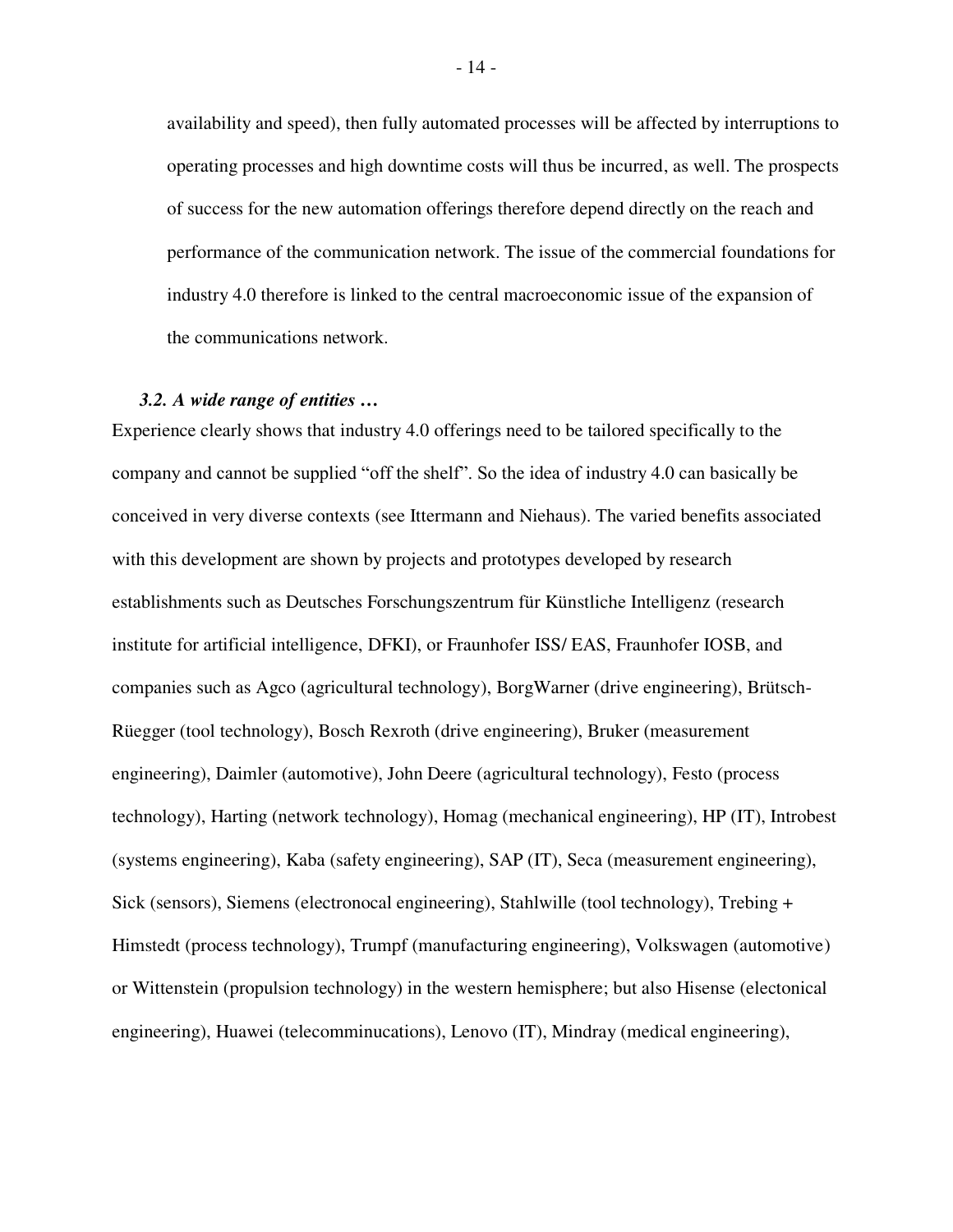Shinva Medical (medical engineering), Spreadtrum (semiconductors), Xiaomi (smartphones), or ZTE (IT) in China.



<span id="page-19-1"></span>*Fig. 3: Wide range of players in industry 4.0 (selection) (Source: Author's illustration) Insert "Fig3\_I40InPractise\_Own.pptx"*

## *3.3. … and a wide range for applications*

The corresponding breadth of applications is indicated by the following examples:

<span id="page-19-0"></span>Remote maintenance reinvented: Currently the remote maintenance of highly specialised production machinery requires individual communications solutions. This is how the mechanical engineering specialist links up to the company network of the production facility. Configuring and managing this link-up is very costly. In the smart factory of the future the production system links up with the appropriate experts via a telepresence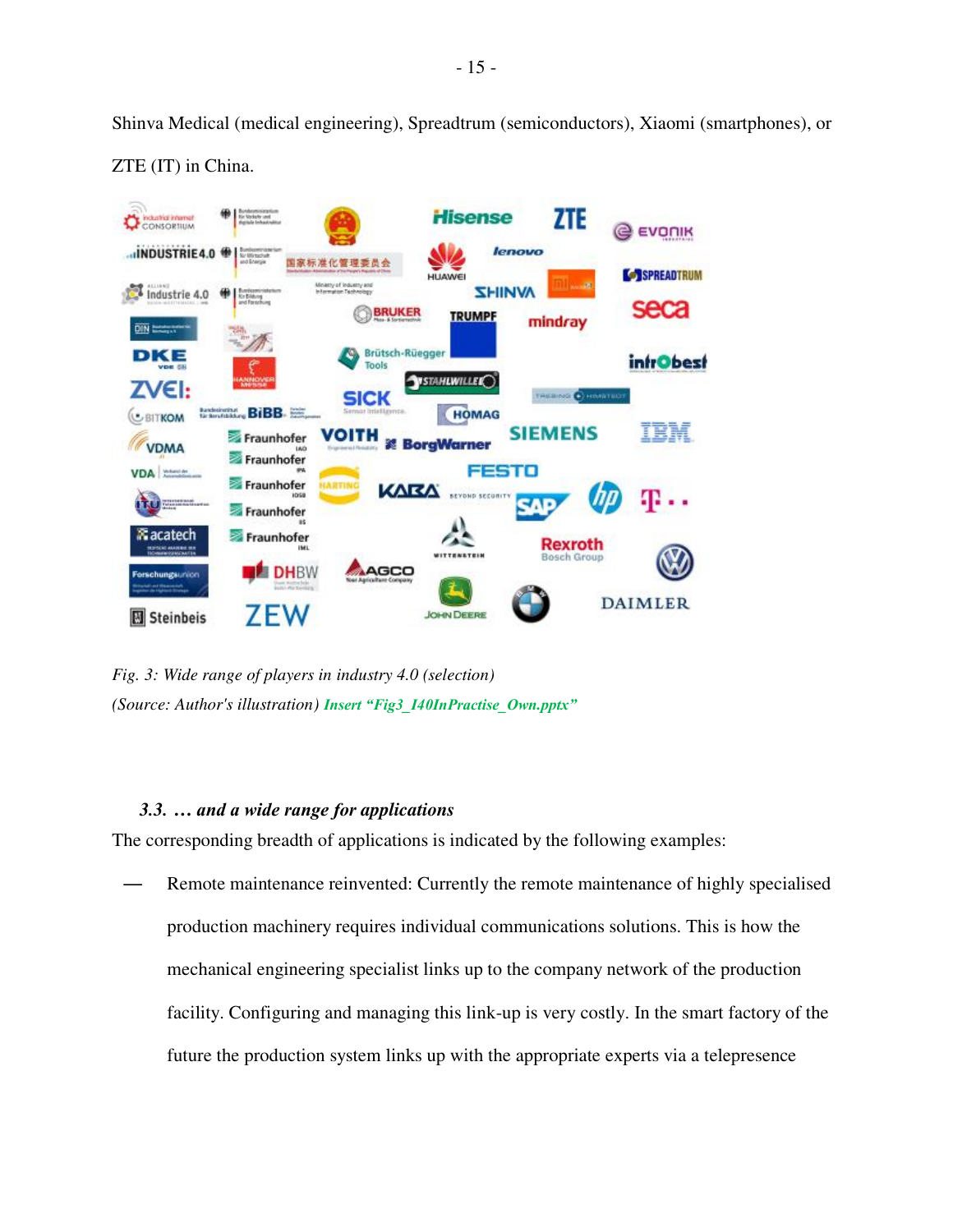platform depending on the situation. The machines autonomously supply the relevant data for the diagnosis.

- Changing supplier during the production process is made possible: At present, the manufacturer has a very big problem if a supplier is suddenly unable to deliver. It has to be quickly clarified how long the inventory will last, which products are affected and which firm could be the replacement supplier. Resolving such issues quickly enough is very complex and requires high-quality infrastructure. Industry 4.0 will directly enable the overall impact on value added to be estimated, including inventory level and logistical processing. Costs, the action required and risks can thus be derived sufficiently quickly. The comprehensive linking-up of production systems enables alternative suppliers and their capacities to be analysed in real time. Enquiries can then be made to the alternative suppliers in a supplier cloud, for example.
- Plant engineering resources are to be used efficiently via practical shutdown capabilities: Many production facilities currently continue to operate even during extended manufacturing downtimes, such as non-working shifts and weekends, and thereby consume large amounts of energy. The plant remains in operation around the clock so that there is no need for a long start-up phase. During production-free periods energy is thus wasted senselessly, especially by robots, extraction devices, laser sources and cooling equipment. Industry 4.0 enables this efficiency-enhancement potential to be tapped more effectively – assuming that the concept is already incorporated into the planning phase. With energy efficiency in mind, production-free periods for the machines are quickly recognised in order to switch them into an energy-saving standby mode. Demand-managed motors are used especially for this on extractor systems. Siemens has

- 16 -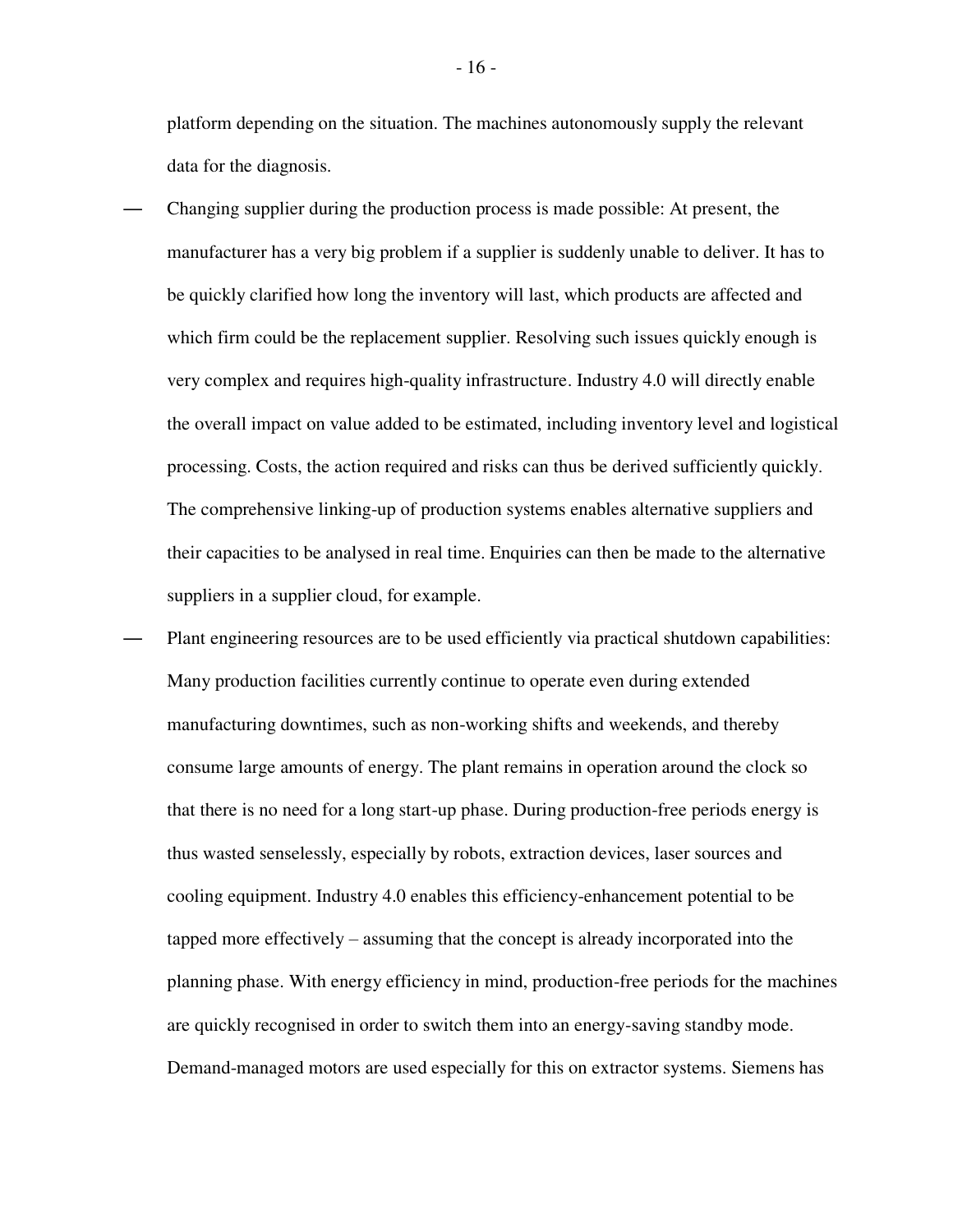calculated that for a typical facility where laser welding technology is used for bodymaking this instrument could cut energy consumption during rest periods by 90%, which would result in an overall energy saving of 12% (i.e. consumption would drop from 45,000 kWh to 40,000 kWh).

— End-to-end system engineering enables customised products to be made: Usually the value chain structure is highly path-dependent and also static in nature. The special requirements of individual customers have hitherto not been incorporated into the production planning process – even though this flexibility in the manufacturing process would in fact be possible in principle.

Industry 4.0 enables end-to-end engineering to be implemented. Production is monolithically developed from start to finish and thus coordinated with product development. Consequently, customers will be able to combine individual functions and components in the production process inexpensively according to their own requirements. Automaking is currently based on a predetermined production line. The functional scope of the individual stations is statically defined. The workers' tasks are geared directly to the requirements of the respective stations and are usually quite monotonous. If retooling is necessary in order to introduce a new product version this is time consuming and thus also expensive. This means that individual customer preferences, such as the fitting of a component from a different product group from the same firm, cannot be considered. The factory of the future consists of a flexible production line grid. The vehicle to be manufactured then manoeuvres autonomously through the production stations as a smart product. The flexibility of the production process allows a wide range of variation that is not limited by any central guideline.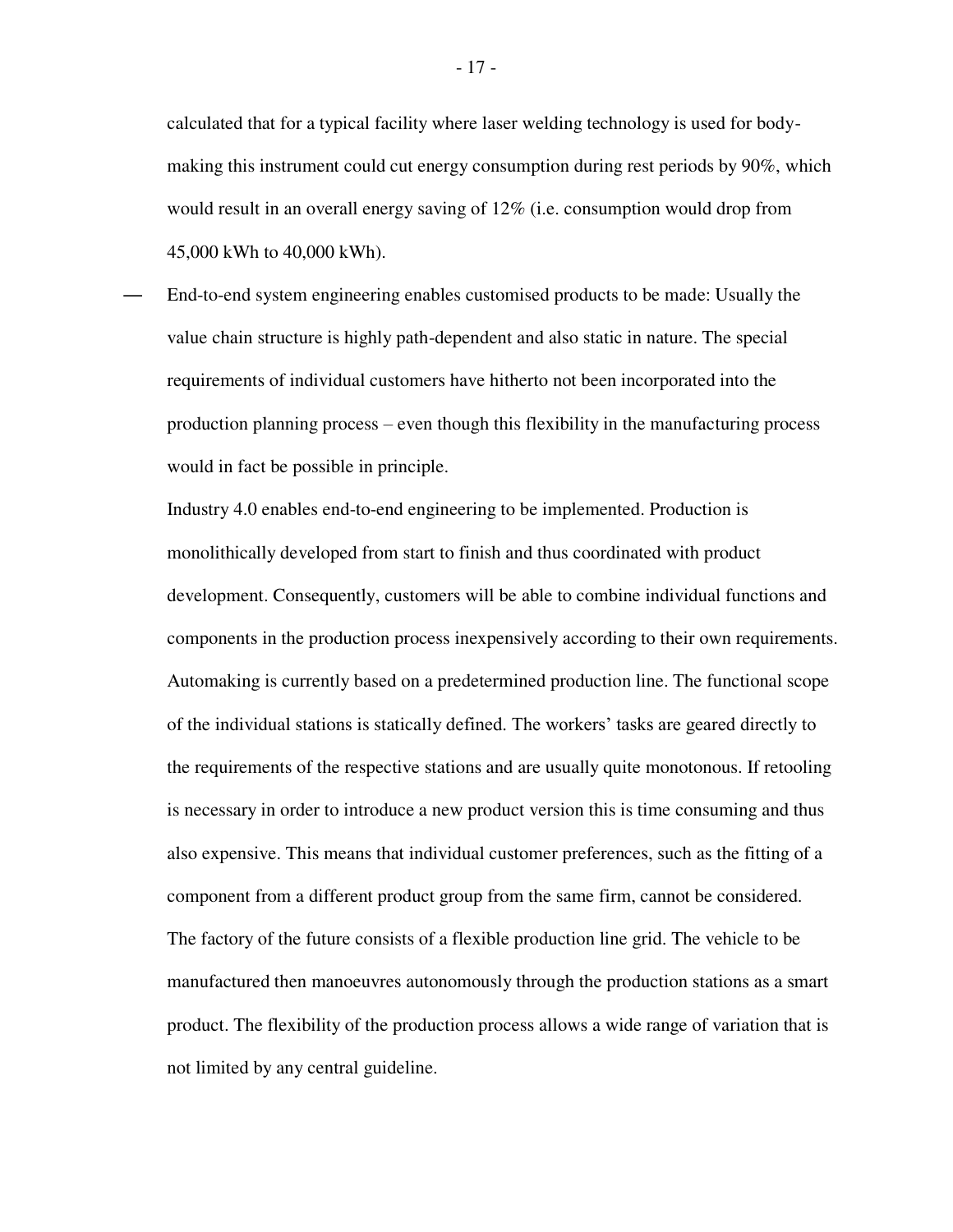— Agriculture is always also an engineering matter: Agriculture operates with biological systems, such as soil, plants, animals and the weather, which at the abstract level are linked with similar risks to those we know from the industrial environment. In a similar way to industrial the agricultural sector also faces global competition. It is thus to be expected that the innovations from the fourth industrial revolution will also transform the agricultural sector. Going forward, making production more flexible and customising products will certainly become relevant in agriculture, too. Integrating customers into value chains (as entities demanding defined product features, such as food retailers who use their own quality standards to try to distinguish themselves from their competitors) is equally conceivable as a cyber-physical system as is the inexpensive creation of standard products. In pilot projects associated with precision farming, mechanical engineers and IT experts have joined forces with agricultural experts and are already testing sensor-based fertilising modelled on a cyber-physical system. This also still requires well-qualified personnel, i.e. especially farmers with agro-technical expertise.

#### **4. China's way promising**

#### <span id="page-22-0"></span>*4.1. Economical structures promote leapfrogging*

<span id="page-22-1"></span>China's business environment is one of the most dynamic in the world. The labour market, in particular, has undergone dramatic changes and will continue to do so over the country's course of economic development. On the one hand, rapid economic growth has increased the demand for labour. On the other, China's seemingly infinite supply of labour is set out to shrink at the end of the decade, with an ageing population increasing the country's dependency ratio (agepopulation ratio of those typically not in the labour force to those in the labour force). Wages respond to the change in demand and supply of labour, giving rise to a new upper-middle income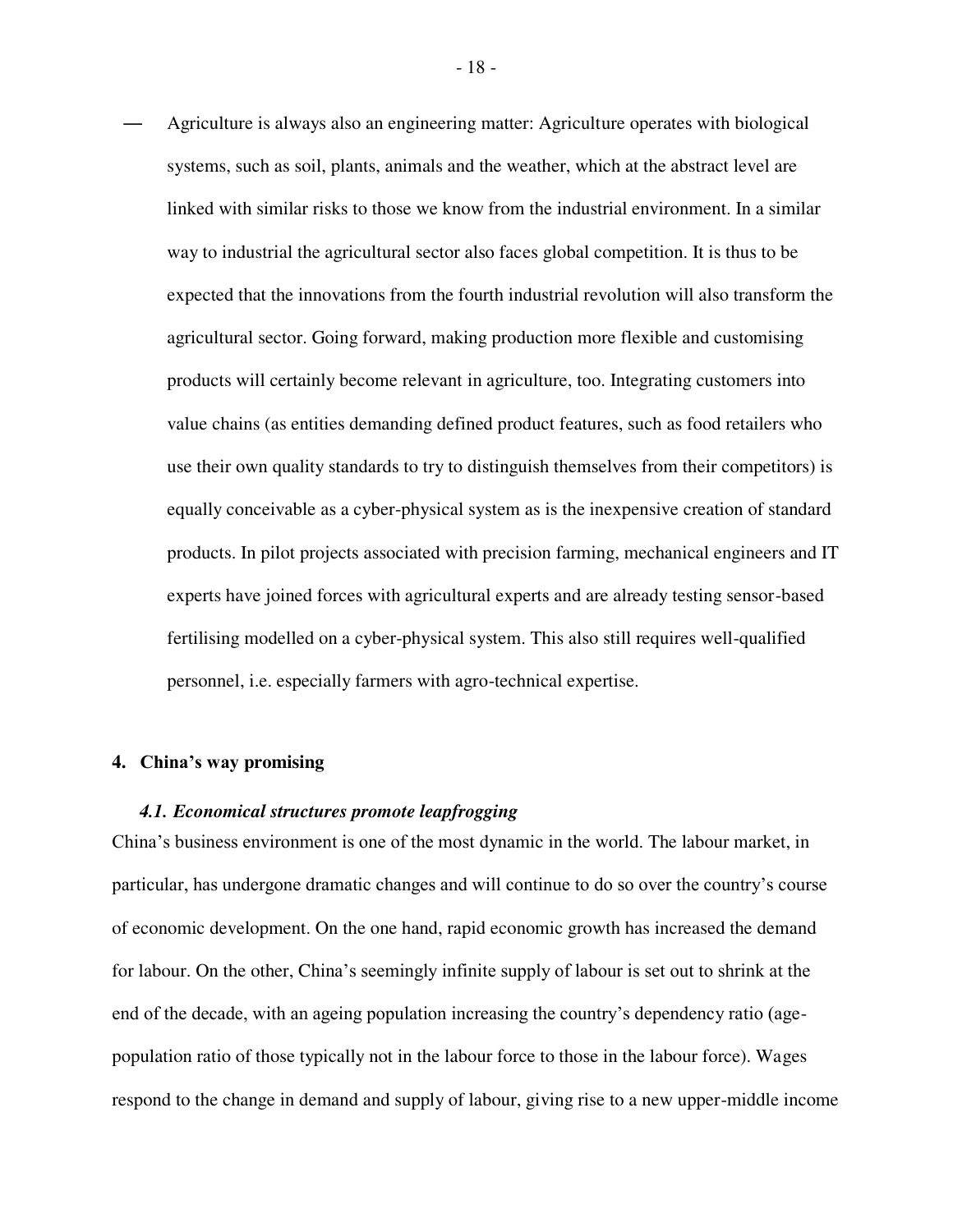consumer class. In consequence the country's comparative advantage as well as its domestic demand structure shifts towards more capital and technology-rich end-user commodities. The Chinese government has responded early to the challenge. Economic development shifted from a labour-intensive approach in agriculture and manufacturing towards capital-deepening industrialisation from the mid-1990s onward. Besides this, not least due to the growth recession Chinas government facilitated improvements in cost innovation and the transfer of technology through inward foreign direct investments, in particular joint ventures (Han et al.). As a result, the economy's industrial structure as well as export basket composition changed dramatically. Today, China is often labelled "the workshop of the world". However, the process of economic transformation is unlikely to end there.

The next step on the transformation ladder does not only involve a shift into higher-value added manufacturing, but also moving from "Made in China" to "Designed in China". This will be key in ensuring international competitiveness in an ever changing global market. More specifically, it requires embracing the huge benefits associated with industry 4.0 by actively promoting its comprehensive implementation within the business environment.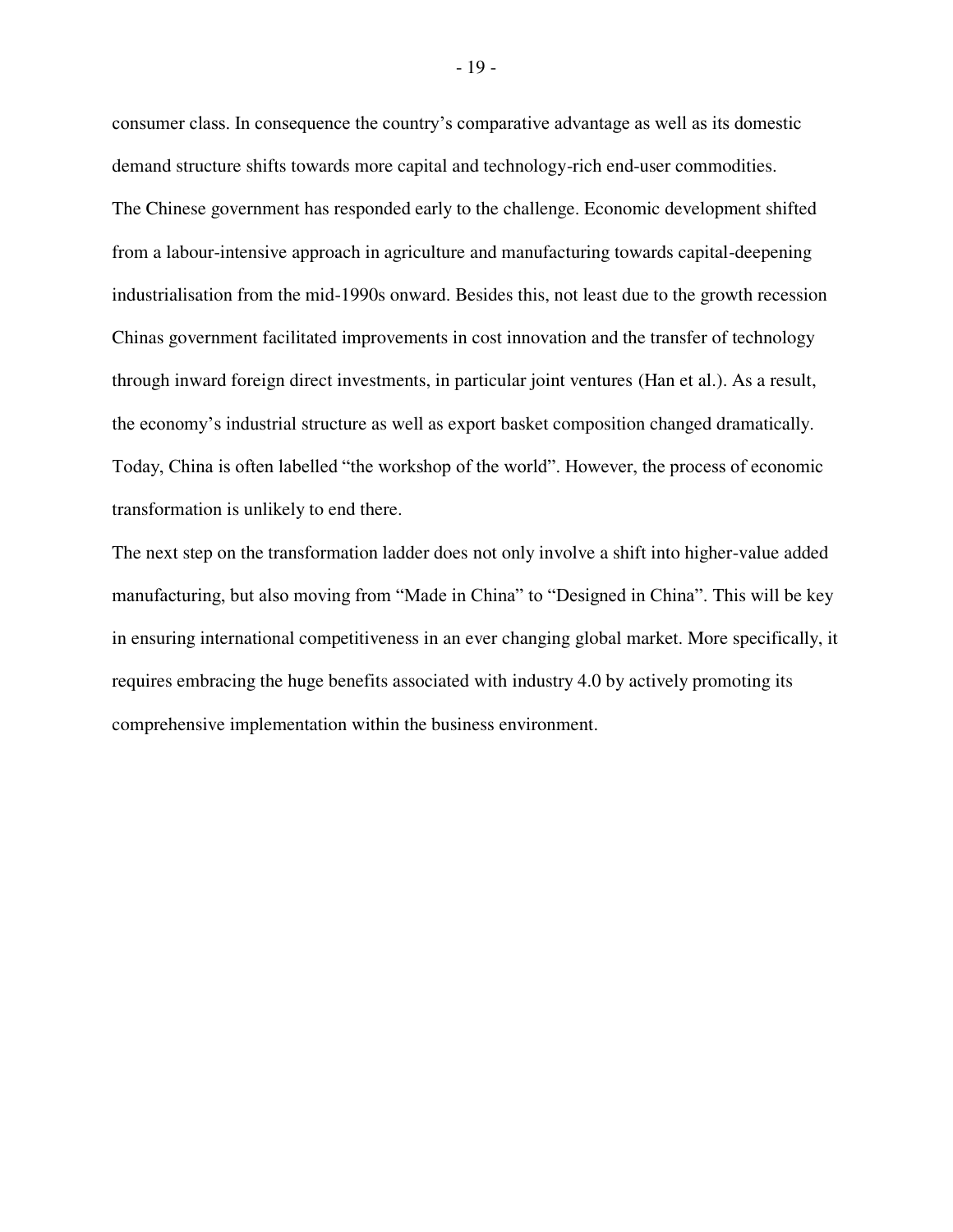

<span id="page-24-0"></span>*Fig. 4: Rapid economic growth in China GDP per cap., USD in purch. power parities (right); % yoy (left), CN (Source: NBS China, 2019) Insert "Fig4\_GDPCI\_WB.xlsx"*



<span id="page-24-1"></span>*Fig. 5: China's aging population % of population by cohort in CN (Source: World Bank, 2018) Insert "Fig5\_AgeStructureCI\_UN.xlsx"*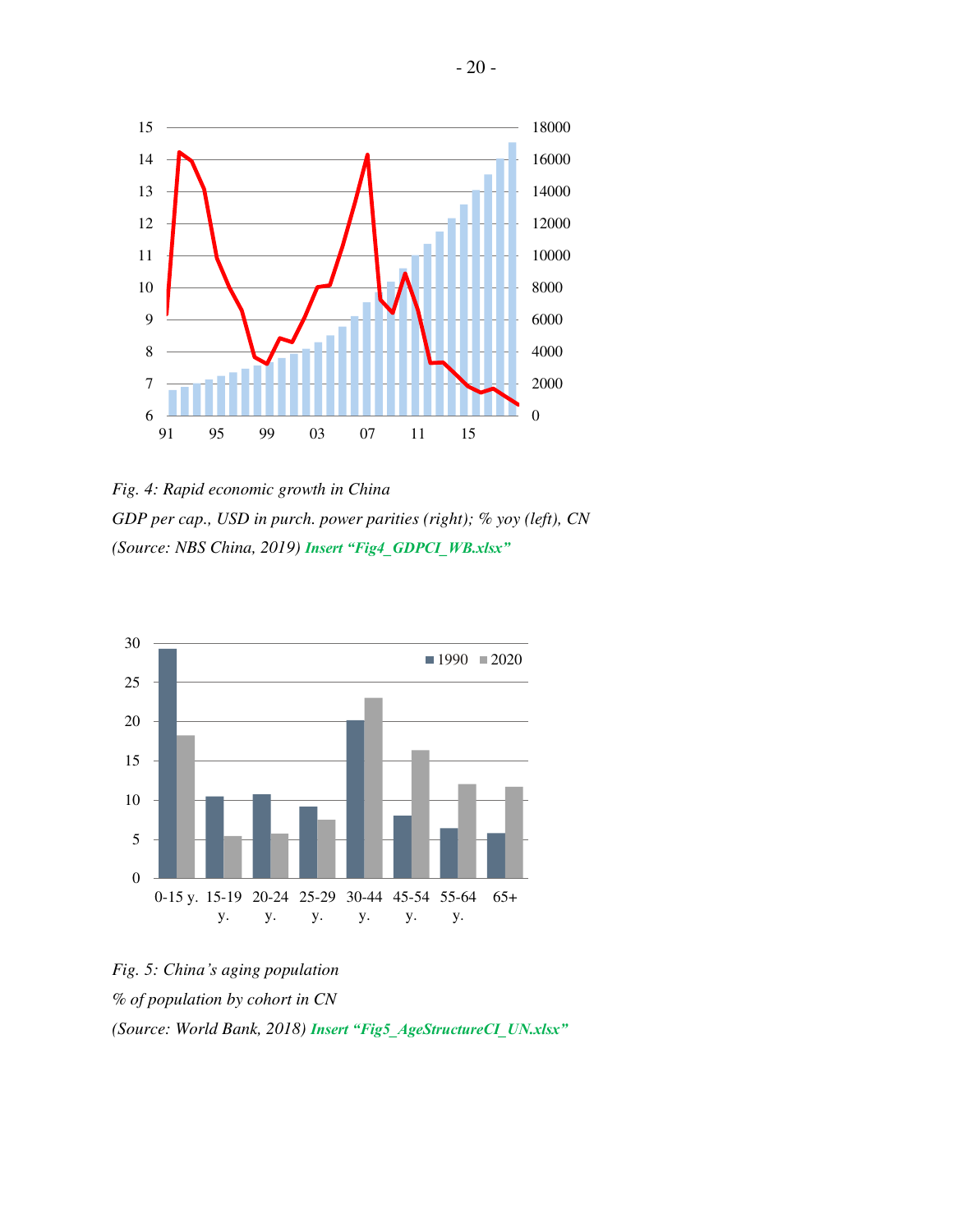

<span id="page-25-1"></span>*Fig. 6: Declining population in China and Germany ahead Population by number, Index 2000 = 100 (Source: OECD, Statistisches Bundesamt, own calculation) Insert "Fig6\_PopulationDiv\_OECD.xlsx"*

#### *4.2. Huge potential waiting to be harvested*

<span id="page-25-0"></span>The potential gains for China are immense, as they scale with the size of the industry. The country is the world's largest manufacturer. The output value of China's equipment manufacturing industry alone surpassed USD 3.2 tr in 2013, which accounts for around one third of the global output. China's Ministry of Industry and Information Technology estimates that the economy's automation industry is worth around USD 100 bn. According to the Industrial Federation of Robotics, the Asia-Pacific region is already the main market for robots. However, a successful implementation of industry 4.0 is not only a great opportunity for Chinese firms to get market shares. The boost in labour productivity becomes more and more a necessity to compensate for the loss in labour cost advantages and to ensure international competitiveness (see Das and N'Diaye).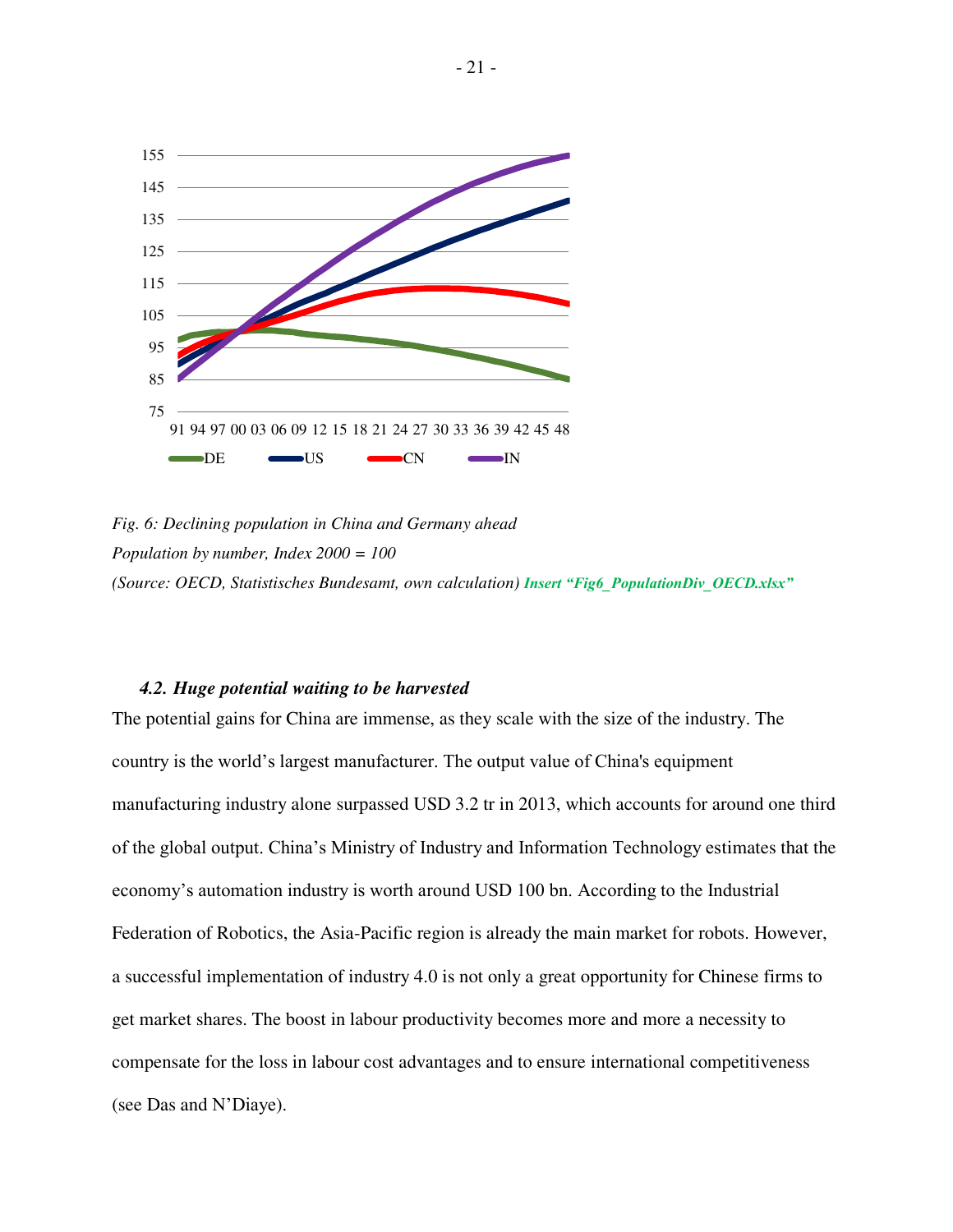What is needed to successfully implement industry 4.0? The good news is that, in principle, the technology to realise this vision is available to us today, in principle. It comprises production and performance reporting, condition-based monitoring, intelligent alerts and event management, calculation of key performance indicators and, ultimately, technology that promotes collaboration for improved decision-making. The necessary precondition for utilising this technology is a modern business environment defined by a variety of capabilities, such as e.g. high technological capacity of the workforce and a well-established ICT infrastructure (see Mertens).

For them to be in place, awareness is the starting point. The Chinese government has explicitly emphasized the importance of automation in the context of the internet of things and services for China's transition. Moreover, politics started to lay the foundation for the successful adoption and incorporation of industry 4.0 into the existing industrial framework by means of various policies.



<span id="page-26-0"></span>*Fig. 7: Rapid structural transformation Value added as % of total GDP, by sector, CN (Source: World Bank, 2019) Insert "Fig7\_VAShares\_WB.xlsx"*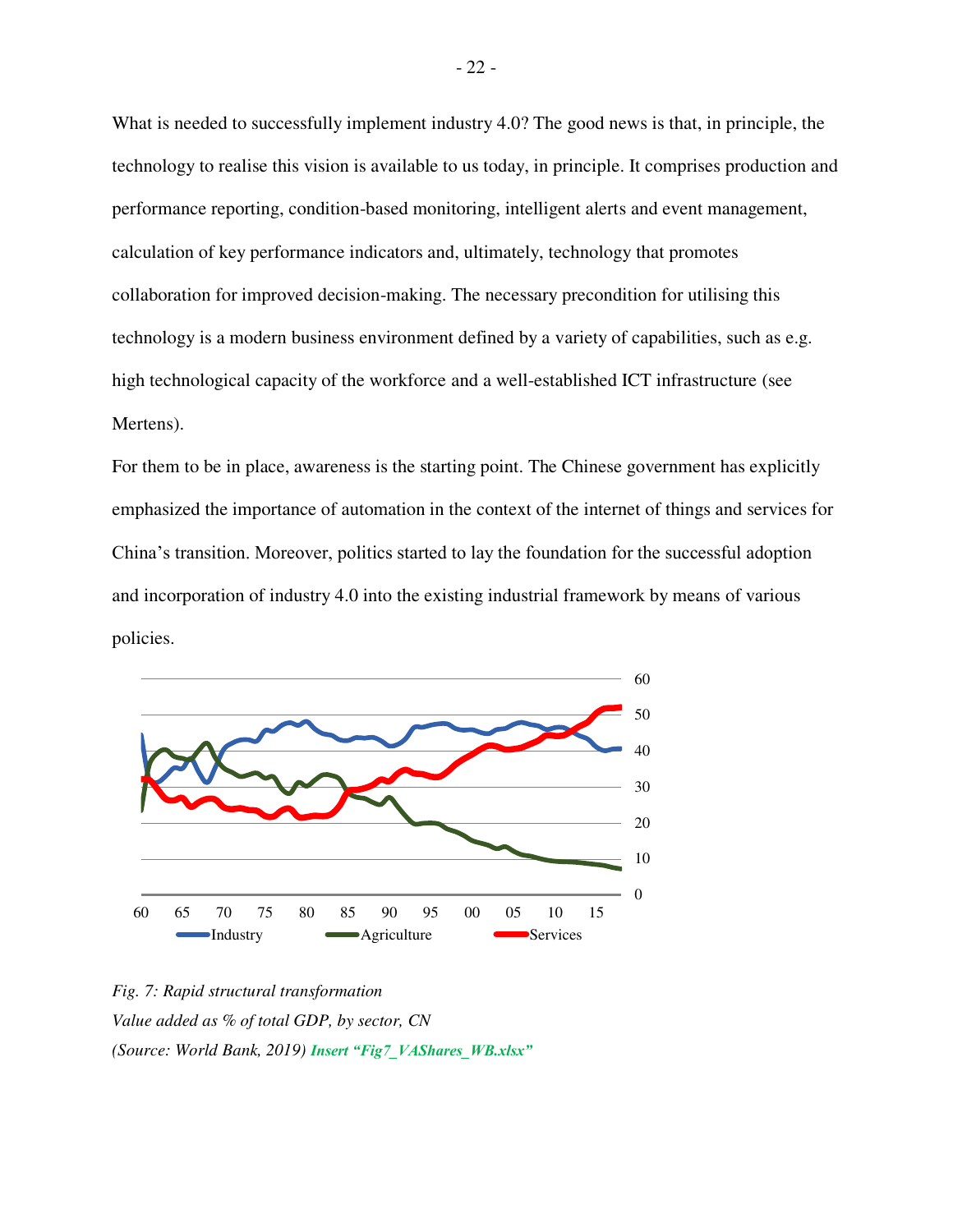

<span id="page-27-1"></span>*Fig. 8: Wages in manufacturing rise steadily Real wages in manufacturing, CN, 2005=100 (Source: World Bank, 2018) Insert "Fig8\_WagesCI\_WB.xlsx"*

#### *4.3. Impulses laid by politics*

<span id="page-27-0"></span>China's policy approach to industry 4.0 can be divided into three pillars. The first concerns the state's role in the creation of an appropriate environment in which industrialisation can take place. The second concerns the state's direct intervention in the process of industrialisation. Finally, the third pillar aims to gradually relocate the source of innovation from public institutes to private companies.

Several policy examples can be stated. For instance, fifteen years ago, China's State Council decided to accelerate the economy's technological progress via innovation, high-technology adaption and industrialisation by issuing the "Circular on policies for the development of software and IC industries". The program consists of policies spanning across all fields, including investment, financing, taxation, industrial technology, exports, income distribution, training, government procurement and intellectual property. China's industrial transformation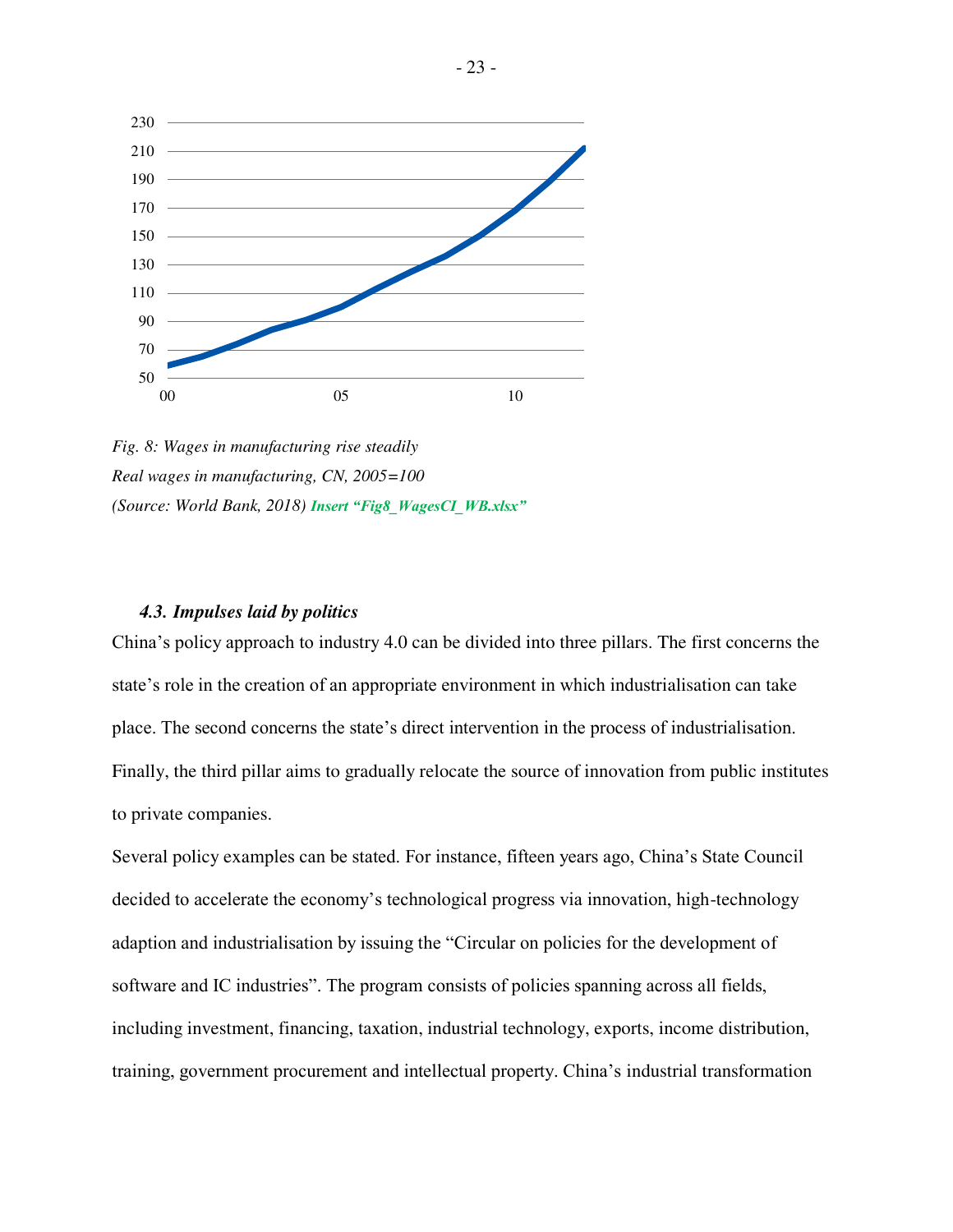was further facilitated in 2011 with the "Circular on the issuance of further encouraging the development of software and IC industry".

In the year 2012, the 18th Central Committee designated ICT-oriented development as one of China's key societal and economic goals until 2020. With the 12th Five-Year-Plan, high-tech companies are supposed to become main drivers of China's development. Specifically, the government highlights seven priority industrial segments. These sectors are new IT, high-end equipment manufacturing, biotechnology, energy conservation, new energy, new materials and clean-energy vehicles (see Nuernberg and Wang). To put this into perspective, the budget of the EU "Horizon 2020" program amounts to around EUR 80 bn for 2014 to 2020.

In the year 2015, China's State Council issued the "Made in China 2025" plan. The 10-year plan, which is inspired by Germany's "Industry 4.0" plan, has been compiled by more than 20 departments, 50 members of the Chinese Academy of Engineering and 100 other experts. It sets out to make innovation the core-competitiveness of an intelligent, digital and networked Chinese manufacturing industry and comprises the construction of a national manufacturing industry innovation centre. The plan reinforces the importance of Strategic Emerging Industries, highlighting a slightly modified and extended list of ten priority sectors. These sectors are: new advanced information technology, automated machine tools and robotics, aerospace and aeronautical equipment, maritime equipment and high-tech shipping, modern rail transport equipment, new-energy vehicles and equipment, power equipment, agricultural equipment, new materials as well as biopharma and advanced medical products. However, opposed to industrial five-year plans, the strategy "Made in China 2025" puts emphasis on a comprehensive upgrading of the economy's industrial structure.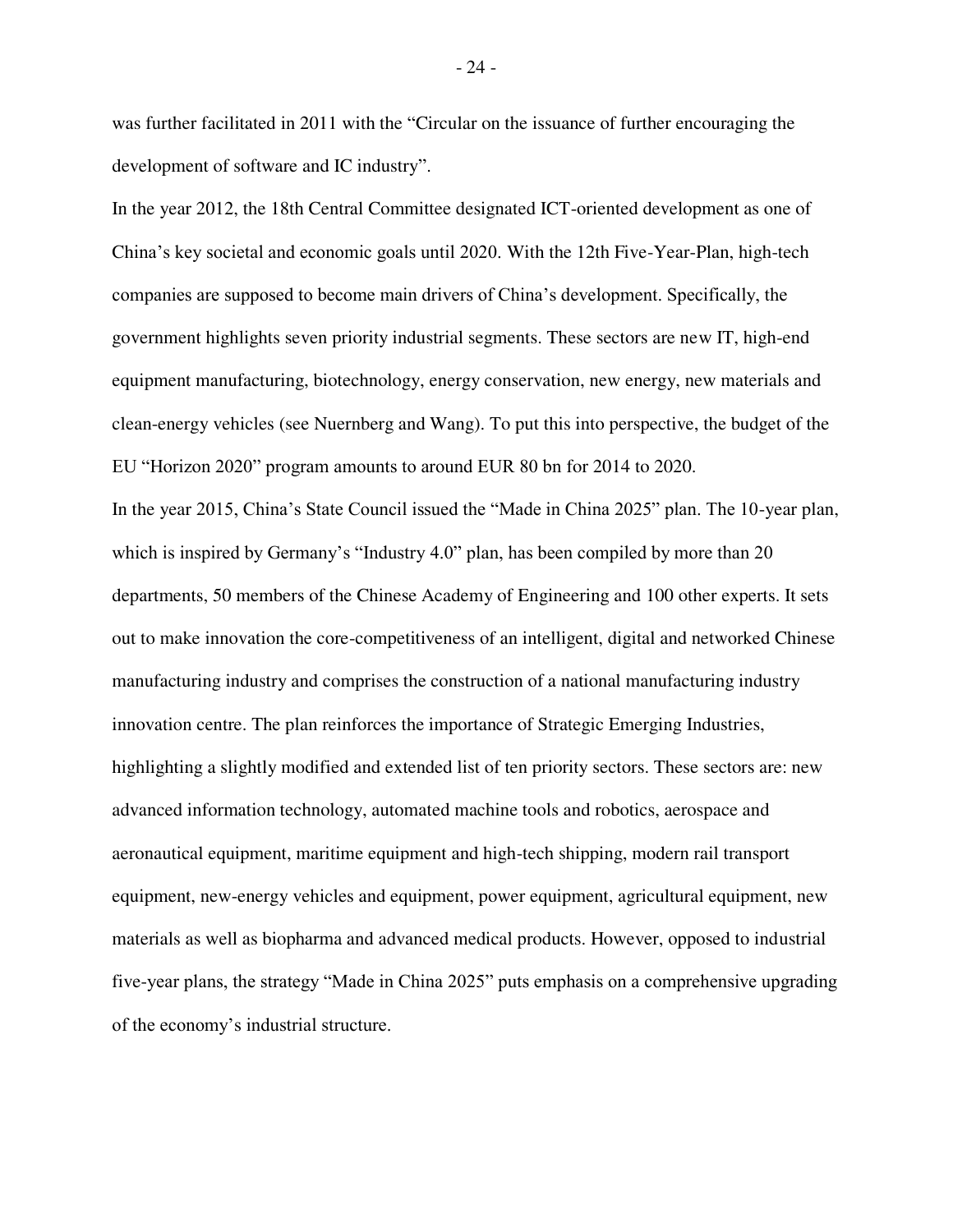

<span id="page-29-0"></span>*Fig. 9: China's increased spending on R&D R&D expenditure as % of GDP (Source: World Bank, 2018) Insert "Fig9\_R&DDIV\_WB.xlsx"*



<span id="page-29-1"></span>*Fig. 10: China leads in patent applications New priority patent application in the field of industry 4.0 (Source: Fraunhofer IAO, IAT, University of Stuttgart, 2015) Insert "Fig10\_Patents\_Fraunh.xlsx"*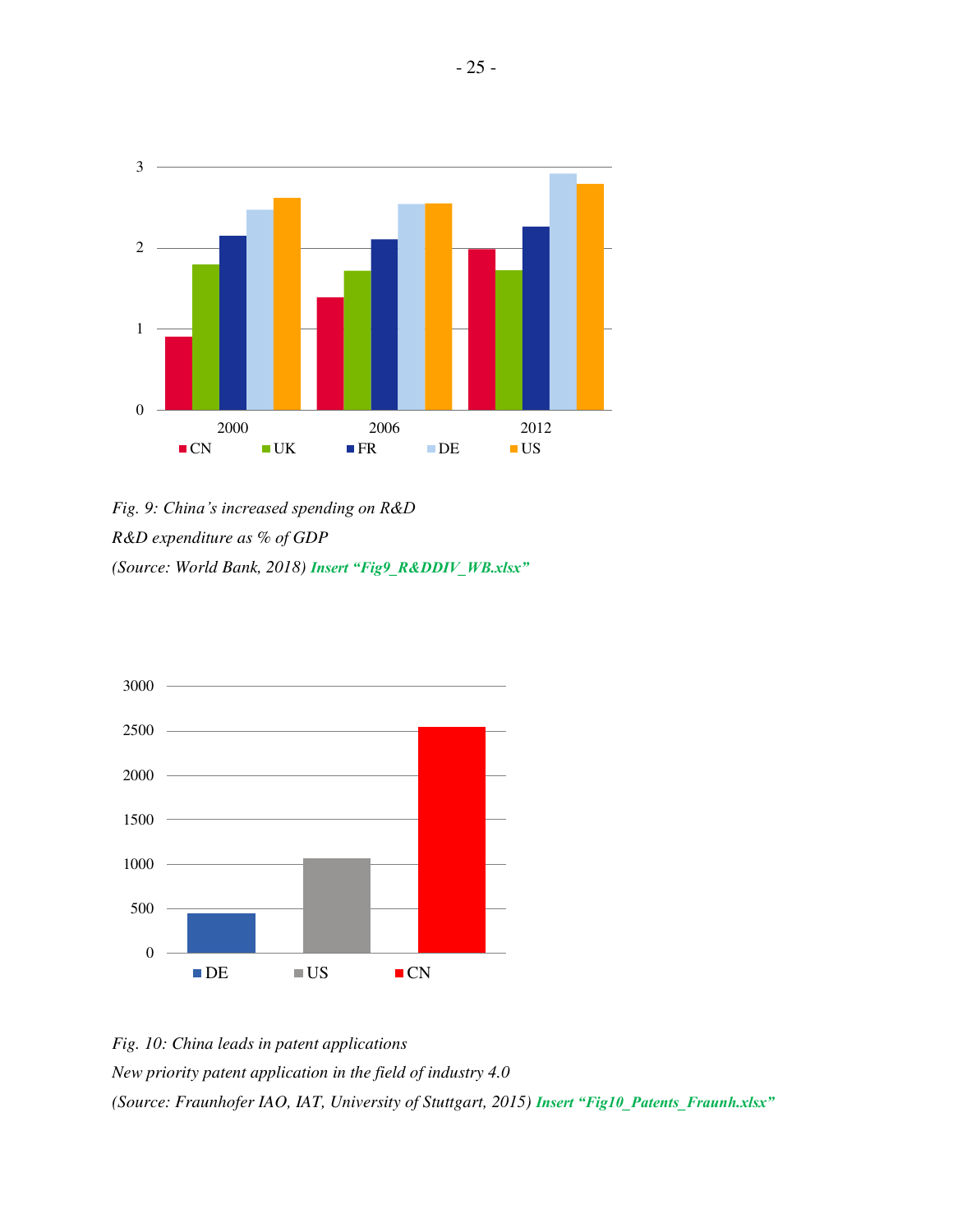#### *4.4. Policies leads to first outcomes*

<span id="page-30-0"></span>Today, the outcomes of China's past policy actions are sizeable. According to McKinsey, the management consultancy, hundreds of midsize companies are creating a Chinese version of the German Mittelstand, with a focus on biotech, pharmaceuticals, consumer electronics, medical technology, drones and telecommunications equipment (see Orr). And they are getting more and more successful to become global market leader in their niches (Simon Kucher & Partners). The relative size of China's internet economy has not only caught up by international standards. Its share of 4.4% of gross domestic product (GDP) in 2013 also ranks the country among the global leaders, surpassing advanced economies such as the United States, France and Germany (see Woetzel et al.).

Improvements have been made on various levels, ranging from the formation of worker's technical skill capacity to patent applications and infrastructure development. More specific, the country surpassed the United States and Germany in terms of new priority applications for patents in the field of industry 4.0. China is now also the economy with the largest number of machine-to-machine connections (50 m), followed by the United States (32 m) and Japan (9.3 m) (see GSMA). In terms of expenditures in Research and Development (R&D), the country is on its way to reach its target to spend annually 2.5% of its GDP on R&D by 2020. The steady increase in the R&D expenditure share is particularly impressive given the large GDP growth rates in the last decade. In light of these numbers, it is not completely surprising that 57% of the executives interviewed in a survey published by Infosys, a business and IT consultancy, stated China to be the most mature adopter of industry 4.0, ahead of the United States (32%), United Kingdom (26%), Germany (21%) and France (14%) (see Infosys).

- 26 -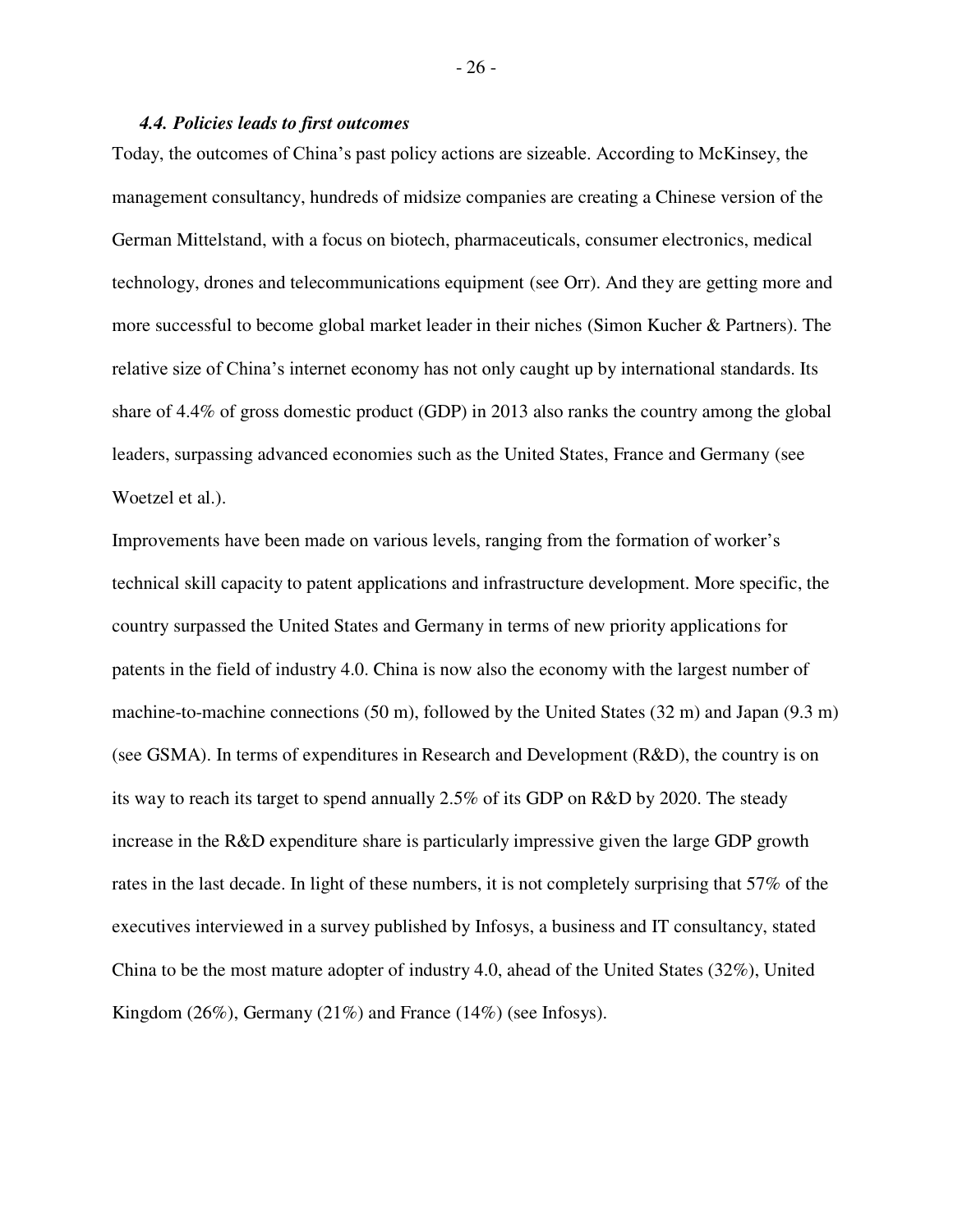#### *4.5. Highly heterogeneous regions*

<span id="page-31-0"></span>However, these numbers do not describe China of today completely. Clearly, China's manufacturing industry has made great achievements in fields like high-speed rail transportation equipment and telecommunication facilities. Companies such as Hisense (electronic hardware), Huawei (telecoms equipment), Lenovo (IT hardware), Mindray (medical equipment), Shinva Medical (medical equipment), Spreadtrum (semiconductor equipment), Xiaomi (smartphones), and ZTE (IT hardware) are among the world's leading innovators in their field, employing myriads of white-collar workers in their R&D departments.

At the same time, however, the majority of Chinese firms have not yet fully embraced the innovations related to past industrial stages. Many local firms are either reluctant or lack the financial capacity to invest in automation (see Terminio). McKinsey estimates that the internet adoption ratio of China's SMEs reaches only 25% (see Woetzel et al.). This means that, overall, digital unawareness is still particularly pronounced in this large group of companies, which together generate roughly 70% of China's GDP.

In addition, the reality is that most of the market leaders in the field of robotics and automation that produce in China are foreign companies, as for instance ABB, Comau, Fanuc, and Yaskawa (see Terminio). These firms generally form clusters in tech areas. These clusters are characterized by a well-established transport and ICT infrastructure. According to the Hong Kong Trade Development Council, there are more than 260 tech cluster in China today. Such cluster we find e.g. near Beijing, Chongqing, Shanghai, Tianjin or in particular in Shenzhen in the Hong Kong area. These agglomerations are extremely dynamic and innovative. Thus, in Shenzhen the average age of the 15 m inhabitants (for comparison, Hong Kong: 7 m) is 27 years

- 27 -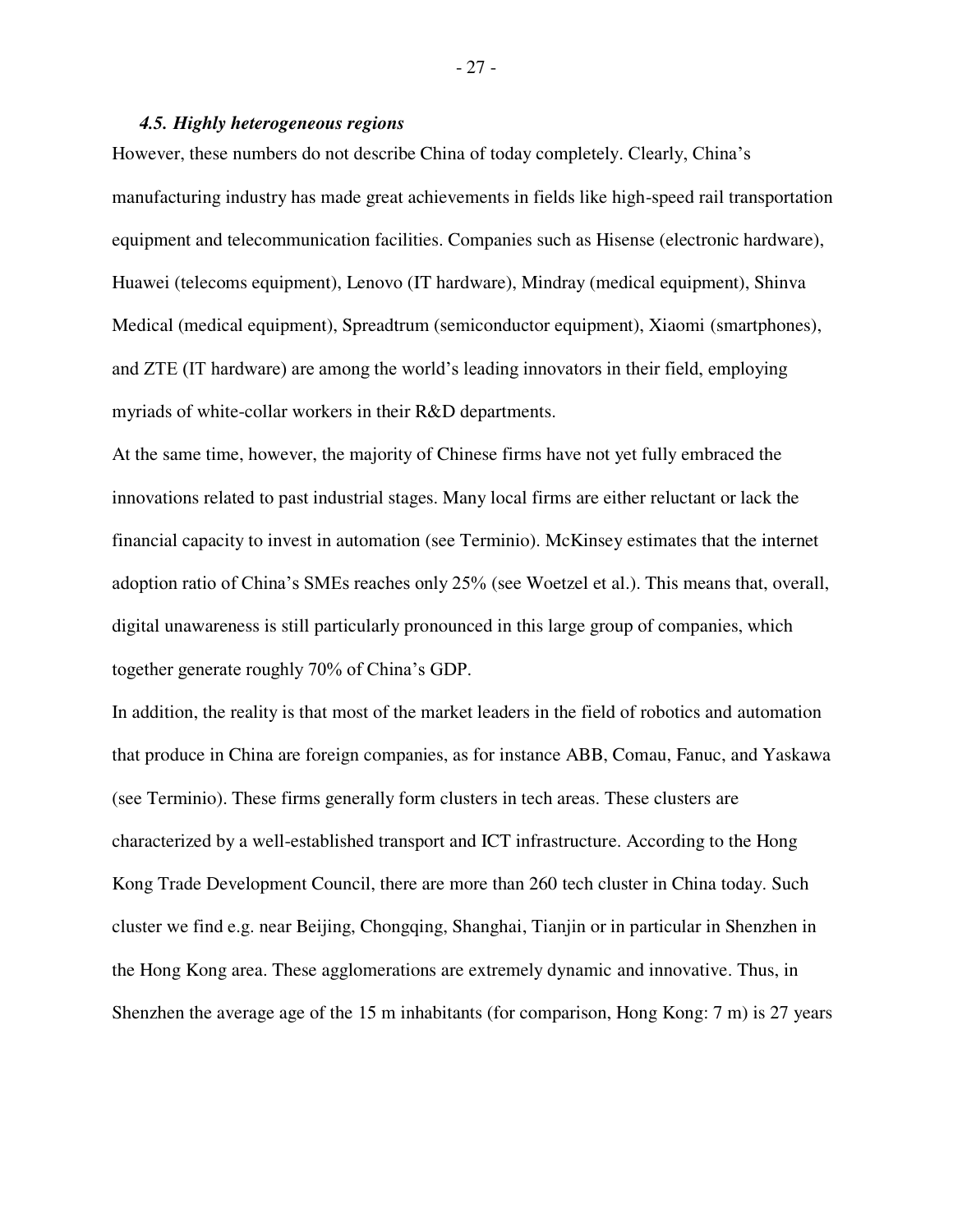(for comparison, Berlin: 43 y.). Besides,  $15\%$  of all unicorns<sup>2</sup> worldwide, or world market leader like WeChat (internet communication and payments), Tencent (gaming), DJI (drones), or BYD (e-cars) are located here – not in the directly nearby city Hong Kong. Lastly, all of 21.000 taxis and all of 16.000 urban buses are electrically driven.

Nevertheless, there is considerable heterogeneity between China's provinces, industries, companies and the workforce in terms of readiness and use of technology. Therefore, Industry 4.0 realizes locally and in an evolutionary fashion: factory-by-factory and company by company. Clearly, this makes it rather difficult to make a clear statement on the state of industry 4.0 in China, as the answer needs to be: "it depends". It depends on whether one looks at a single factory, company, value chain, industry cluster or the economy at large.

However, it is also evident that in order to repeat fully the benefits of industry 4.0, its implementation cannot be limited to a few companies. The gains to each company increase with the number of integrated industries and actors. To put it differently, in the context of industry 4.0, the total is larger than the sum of its parts – exponentially larger. From this standpoint, China's implementation of industry 4.0 is still in its infancy. Technological innovation and industrial upgrading have yet to trickle down to realize the vision of an innovation- and knowledge-driven economy. A long road lies ahead.

 $\overline{a}$ 

<sup>2</sup> Stat-ups with a worth of more than UDS 1 bn.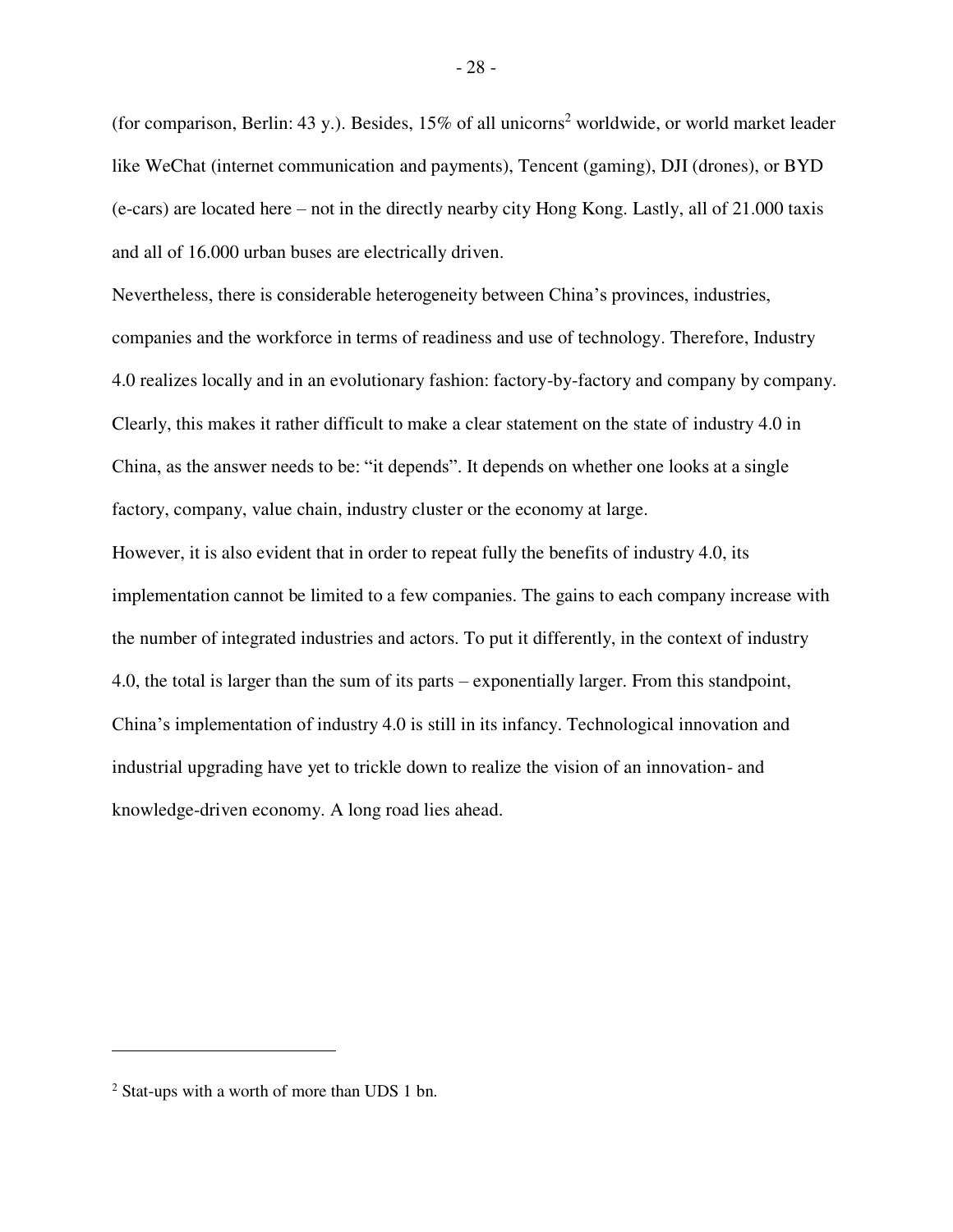

<span id="page-33-0"></span>*Fig. 11: China's high-tech exports increase in relative importance High-technology exports<sup>3</sup> , % of total manufactured exports (Source: World Bank, 2018) Insert "Fig11\_HightechExpShare\_WB.xlsx"*



<span id="page-33-1"></span>*Fig. 12: China's high-tech exports increase in large absolute values High-technology exports, USD bn. (Source: World Bank, 2018) Insert "Fig12\_HightechExpAbs\_WB.xlsx"*

 $\overline{a}$ 

 $3$  High-technology exports are products with high R&D intensity, such as aerospace, computers, pharmaceuticals, scientific instruments, and electrical machinery.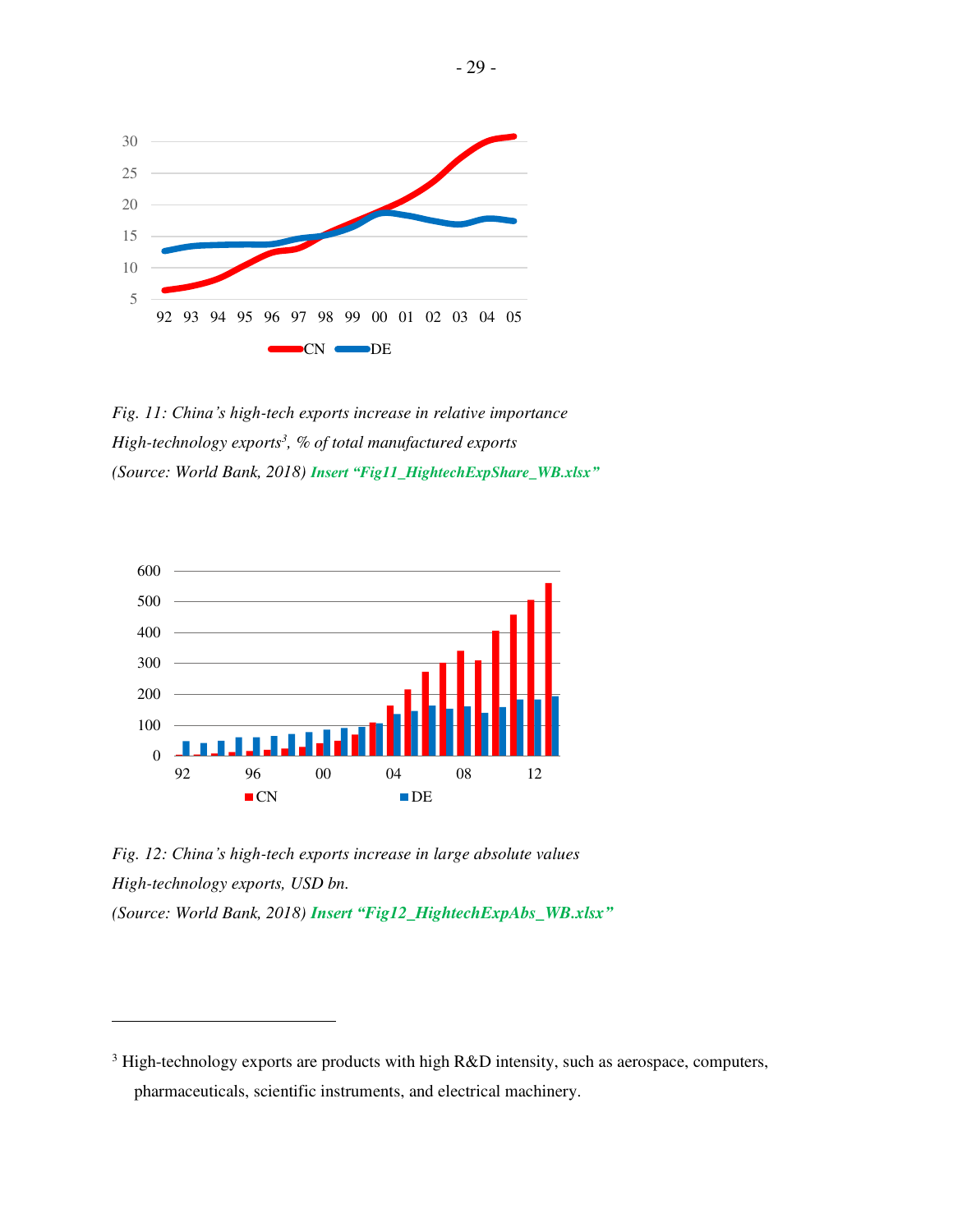#### *4.6. Enable and facilitate company level action*

<span id="page-34-0"></span>A vital component of the digital evolution is a rapid and efficient data transmission within the value chain. This requires coordinated actions among various companies. However, the implementation and innovation of industry 4.0 at the company level are heavily influenced by the availability and accessibility of complementary (public) inputs. Clearly, a company can be constrained on its path to industrial upgrading by a lack of available advanced power grids and broadband connections. Unfortunately, complementarity creates problems of attribution. The question of who has to bear the costs for the provision of needed inputs will be closely linked to the transformation process.

A market revolution is prone to be accompanied by market failures and often call for state action. For instance, a key challenge of industry 4.0 lies in the productive use of collected data in real time. However, no company will bear the costs of countrywide high-speed broadband coverage. Companies are also reluctant to invest heavily in the quality of the workforce given the possibility of inter-company migration. At the same time, companies will lack incentives to build up other company capabilities needed to incorporate industry 4.0 into their production process, if either the ICT infrastructure or the skill-biased demand for labour is not met.

Unfortunately, there is no standard blueprint for the rollout of industry 4.0. The shape of concrete actions needed in terms of infrastructure investment, source of funding and time horizon depends on the conditions already in place. In an environment where the above stated constraints are severe a hybrid policy model is suited. Innovation will come from bottom-up approaches, while top-down policies address the problem of attribution and facilitate the process of industrial upgrading on the company level.

That said, the strategy "Made in China 2025" is based on four principles, which together indicate a reorientation in China's policy approach. These principles are: market-oriented and

- 30 -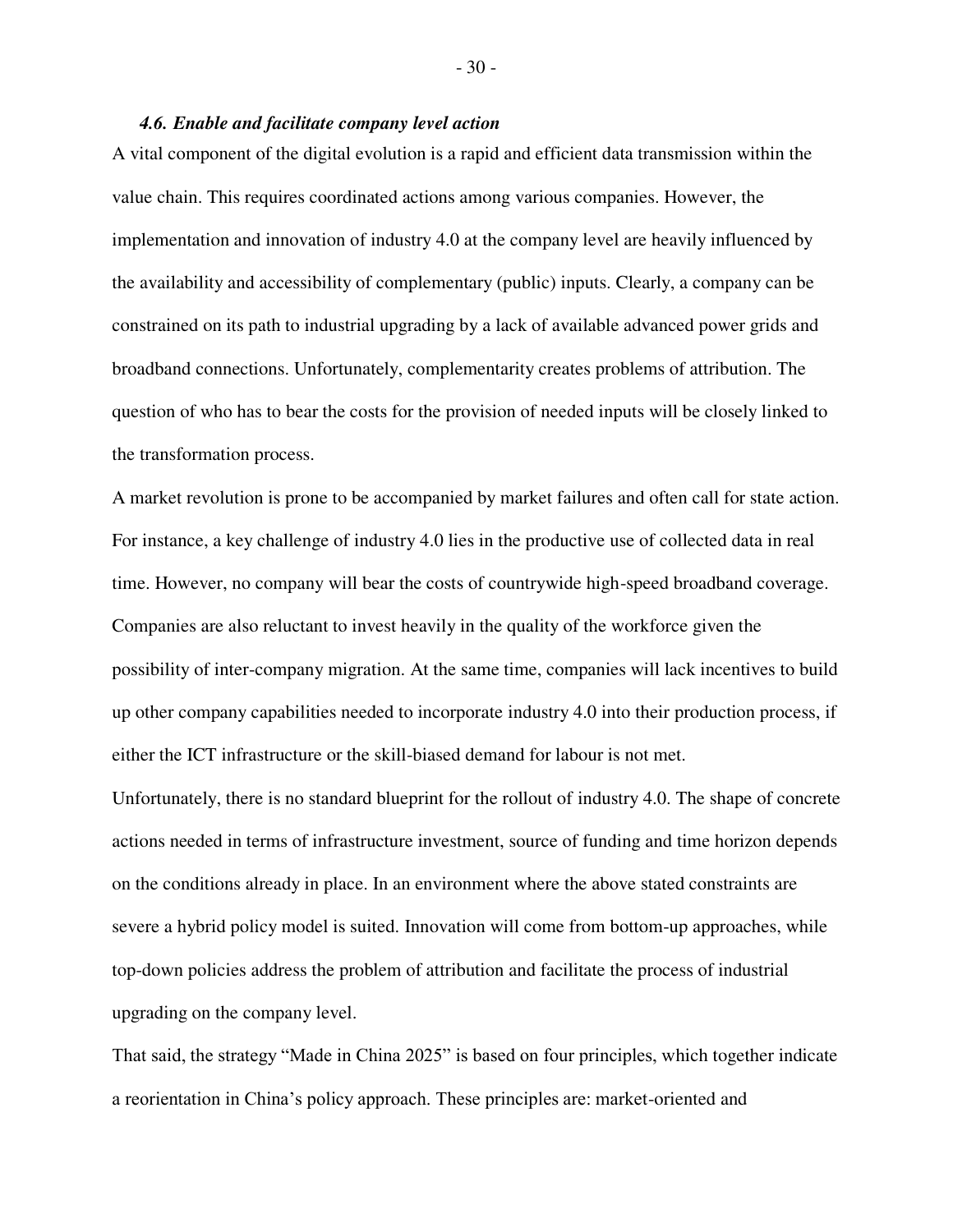government-guided, based on the present and having a long-term perspective, comprehensively pressing forward and making breakthroughs in key areas, independent development and win-win cooperation, according to Miao Wei, former Minister of the Ministry of Industry and Information Technology.

Hence, compared to the current industrial Five-Year Plan, "Made in China 2025" means a shift away from a rather narrow focus on selected Strategic Emerging Industries. The importance of the overall development of China's economic society is recognized and highlighted. Beside this, the role of market institutions is stressed. Following the statements of highly ranked Chinese officials, this includes the dedication to create a fair environment that stimulates innovation and opening up much wider in terms of scientific and technological research from foreign initiatives. Explicitly, it highlights the dominant role of enterprises in technology innovation.

Next, despite the top-down policy approach, China's seems to understand that cooperation is the key to complete the steps to an innovation-driven, high technology growth model that implements industry 4.0. Domestically, a council was established in 2013 to coordinate the government's policy and action on the internet of things. Importantly, the council's members include various public institutions, including the National Development and Reform Commission, the Ministry of Industry and Information Technology, the Ministry of Science and Technology, the Ministry of Education and the National Standardization Administration. However, also Chinese executives consider their voice heart by politics and regard a range of national public policies to contribute to their competitive advantage, according to a global CEO Survey by Deloitten, an advisory firm, and the U.S. Council on Competitiveness. This seems to be less the case in Europe and the United States.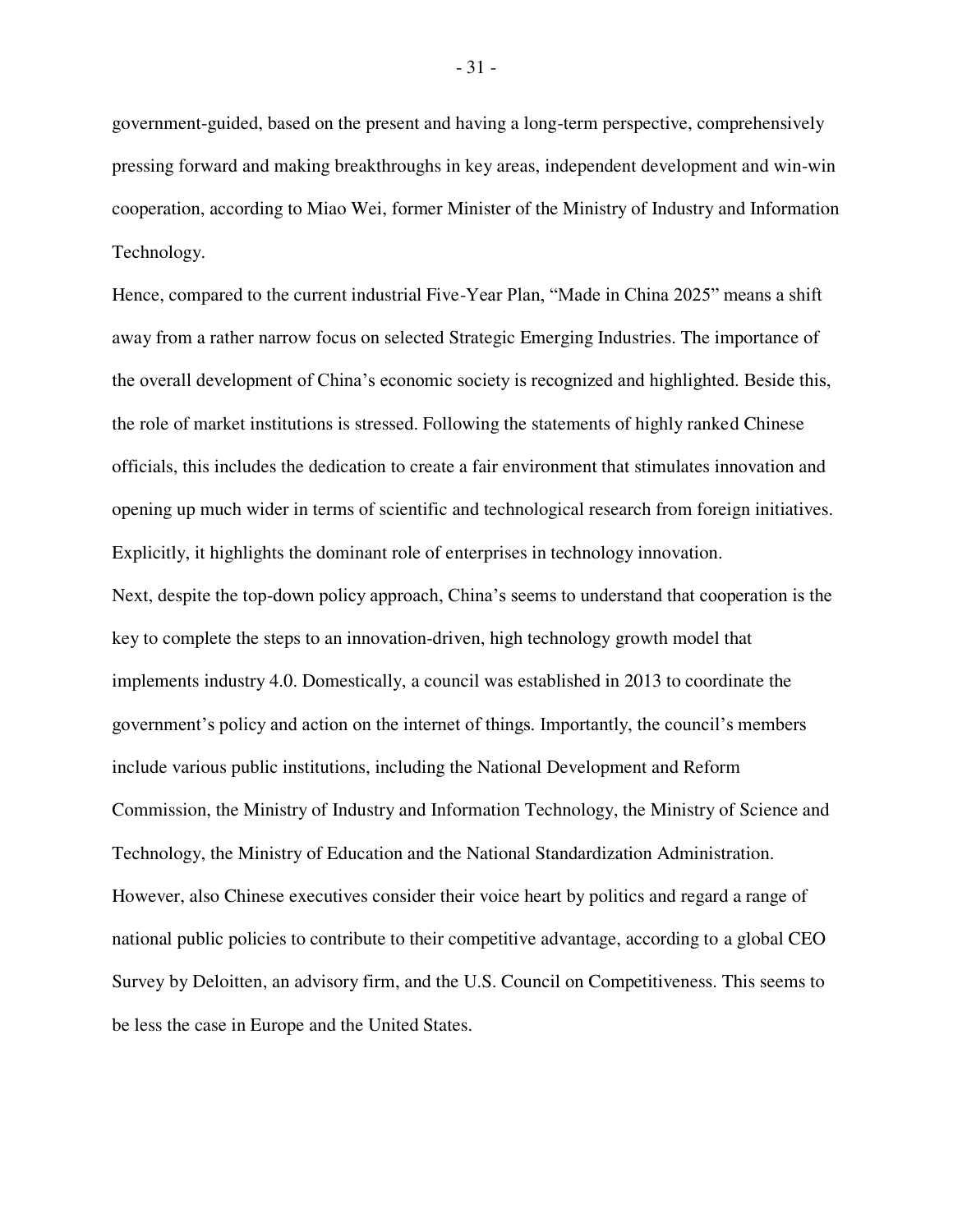#### *4.7. Improving infrastructure*

<span id="page-36-0"></span>The ability to set up and use the latest available technology is a key factor for a comprehensive upgrading of an economy's industry, and ultimately for the implementation of industry 4.0. According to the Global Competitiveness Report (GCR) of the World Economic Forum (WEF), an international institution for public-private cooperation, China has still much room for improvements in this regard. While the number of people connected to the internet has risen considerably in the past, internet adoption has been mostly consumer-driven. Moreover, regarding internet bandwidth on average, China is still lagging behind.

Nonetheless, based on the policy targets, the government is determined to change the status quo (see Jia). The prerequisite of a modern ICT infrastructure is addressed by the National Broadband Plan. The plan aims to provide internet coverage at speeds of 20 Megabits per second (Mbit/s) in urban areas and 4 Mbit/s in rural areas. China's Government plans to spend USD 603 bn in the machine-to-machine ecosystem alone until the year 2020 (see See GSMA). To put this into perspective, the German government targets to connect every German household with broadband internet (50 Mbit/s) based on fibre-optic technology until 2018. The TÜV Rheinland calculates that the costs will amount to around USD 100 bn. (see See TÜV Rheinland). It remains to be seen how ICT investments are regionally prioritized. Since the 12th Five-year-Plan, investments in strategic emerging industries are linked directly to a focus on single provinces. For example, the development of an industry for "clean energy vehicles" is concentrated in Beijing, Shanghai and Anhui, while the "new material" industry is focused on Shaanxi, Hunan and Liaoning (see Nuernberg and Wang). Although the "Made in China 2025" plan takes a more comprehensive approach, a sector focus remains. Hence, it is likely that public infrastructure investments will continue to foremost further upgrade regional industrial cluster.

- 32 -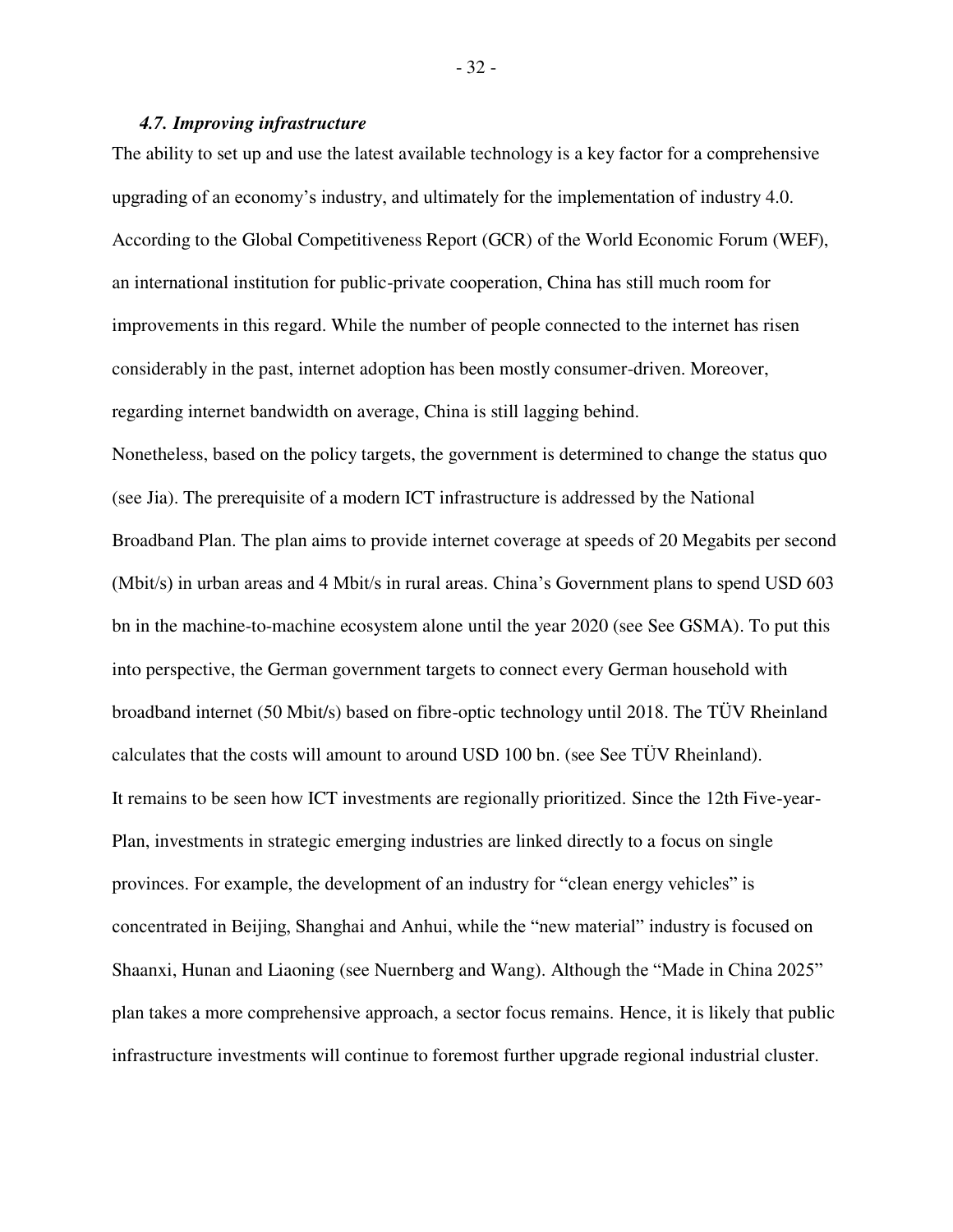

<span id="page-37-1"></span>*Fig. 13: Rapid academic increase: Number first university degrees in science and engineering (Source: National Science Foundation, 2014) Insert "Fig13\_UniDegres\_NSF"*

# *4.8. Challenging the quality of the workforce*

<span id="page-37-0"></span>Talent driven innovation is considered the most important driver in the Global Manufacturing Competitiveness Ranking (see Deloitte). Gearing people up with the skills they need to conduct the tasks demanded, involves improvements on various levels. It means boosting the ability to adopt an interdisciplinary mind-set, continuing to foster technical and analytical skill creation, as well as enabling and promoting lifelong learning. This can be achieved by improvements in the quantity and quality of formal education, as well as the availability of basic and advanced vocational training.

China presents a mixed picture in this regard. Undoubtedly, progress has been made in terms of school enrolment rates. Today, the enrolment rate in secondary education is about 90%, coming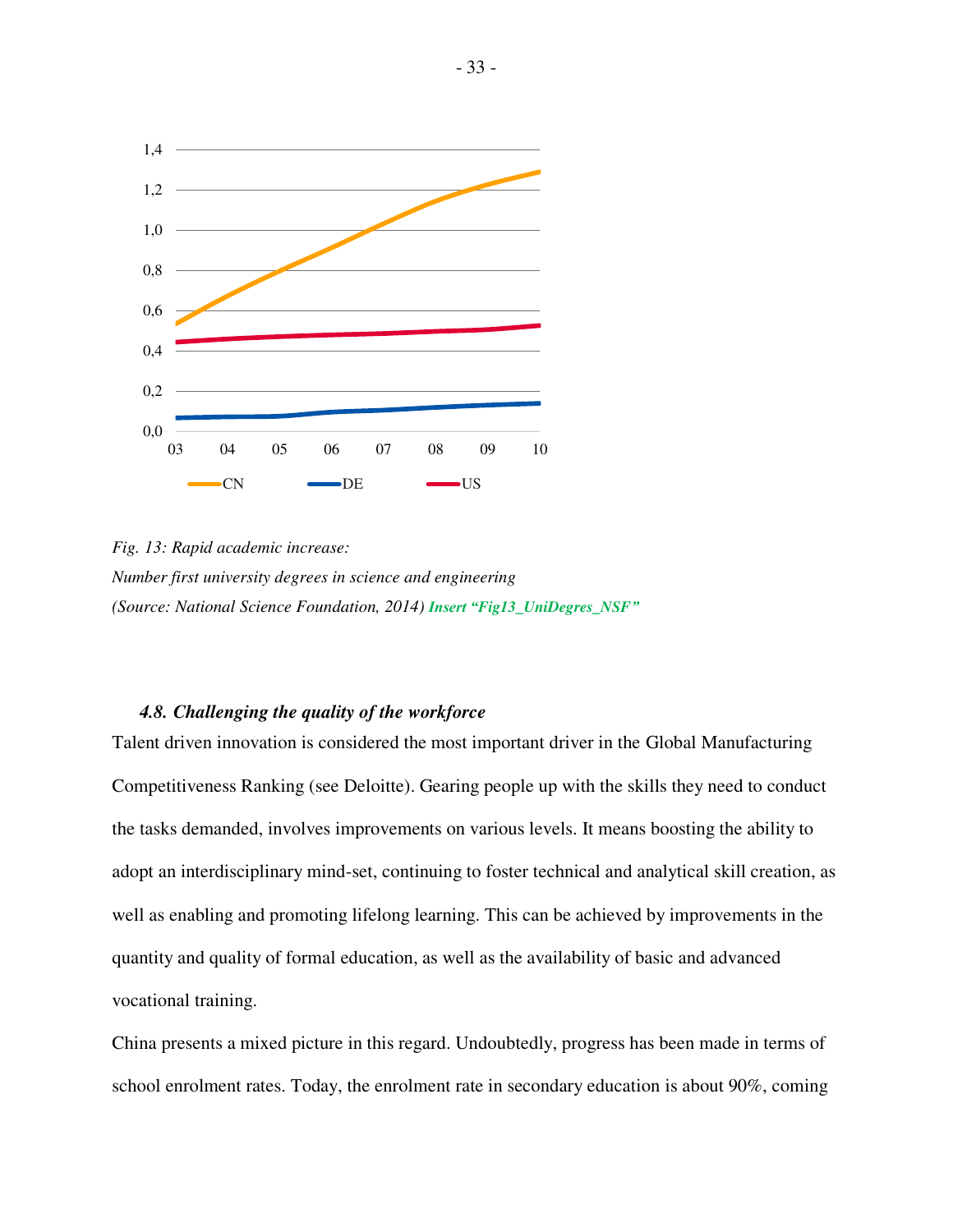up from 58% in 2000.<sup>4</sup> Regarding tertiary education, the enrolment rate was only 8% in 2000 and increased to about 1/3 today. More specific, the number of graduates achieving a first university degree in the fields of science and engineering grew by 1/6 p.a. since 2000. Correspondingly, China awarded about 320,000 bachelor degrees in natural sciences and about 820,000 in engineering.

However, progress comes from a low level and the large absolute numbers of bachelor degrees in areas such as natural sciences and engineering mask the low average skill capacity per worker considering the country's enormous total workforce. Despite the improvements, the country still lacks behind in international comparison. In the GCR of the WEF, China is only ranked 72nd and 85th in terms of secondary and tertiary education enrolment rates. In addition, no progress has been made between 2000 and 2010 regarding the share of people in the age of 15 and above that completed tertiary education, which remains on a low level of 2.7%. Hence, the level of education of the workforce currently employed is still rather low. Further improvements in society-wide education are needed to avoid a severe shortage of skilled labour and to increase China's capacity to trickle down, adopt as well as invent new technologies on a wide scale.

#### *4.9. Constructively addressing existing opposition*

 $\overline{a}$ 

<span id="page-38-0"></span>Chinese assembly lines today differ greatly from those of a decade ago. Over the years, the cost of technology that replaces labour in factories has plummeted, displacing more and more workers. As it is often the case, it is the most vulnerable sections of society that bear most of the

<sup>&</sup>lt;sup>4</sup> The gross enrolment rates of schooling is the ratio of the total number of enrolled student in a certain level (primary, secondary or tertiary) divided by the population in the respective age-group (e.g. school-age or college-age).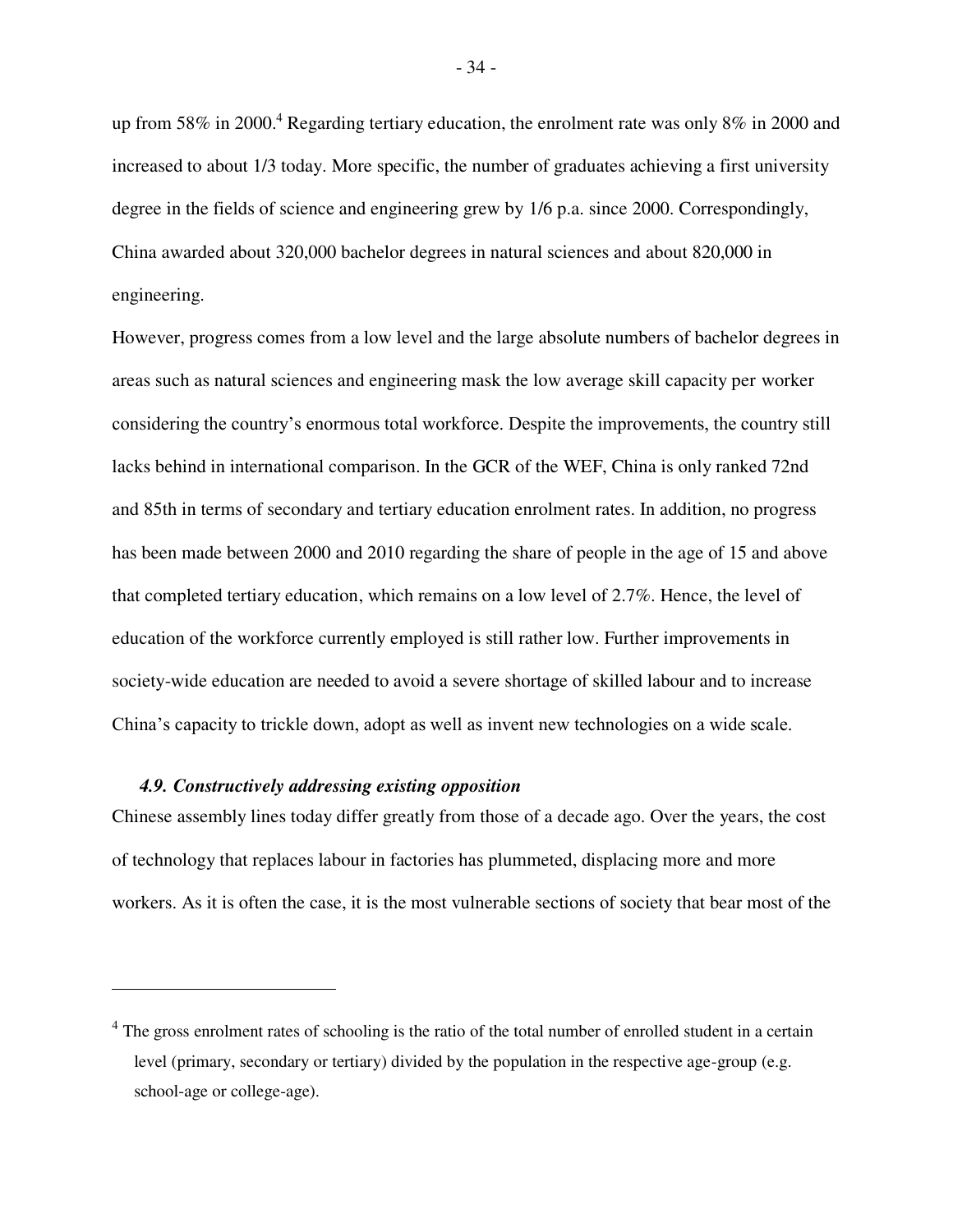costs. Automated processes will replace routine-based jobs, while augmenting analytical and technical skilled labour. However, it will also generate economic growth in aggregate terms. Numbers might help to address general opposition: McKinsey estimates that companies which adopted internet technologies created 2.6 jobs for each job lost (see See Woetzel et al.). In China, almost 1.5 million people have taken employment in express delivery and shipping businesses with the help of the rapidly growing e-commerce. Hence, industry 4.0 will enlarge the overall pie, while however also affecting its distribution.



<span id="page-39-0"></span>*Fig. 14: Almost no progress in tertiary education Average years of schooling, by education level, CN (Source: Barro and Lee, 2013) Insert "Fig14\_Schooling\_Barro&Lee.xlsx"*

Addressing a potential shortfall in workers' capabilities via specific policy action has therefore two key benefits. On the one hand, it raises the quality and mobility of the workforce, and hence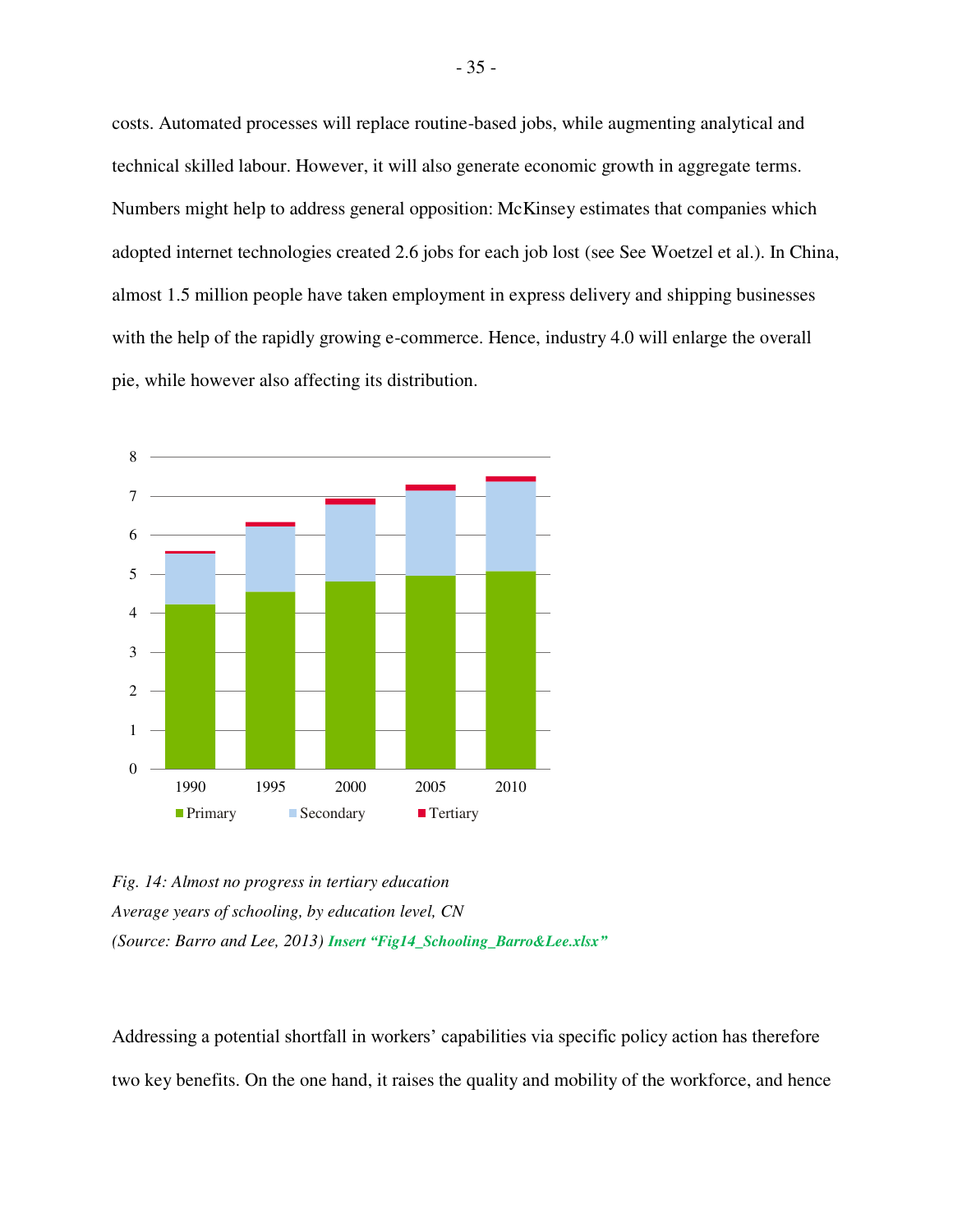the awareness and support for industry 4.0 on an individual level. On the other hand, it motivates companies to invest in capabilities that promote the implementation of industry 4.0, which boosts efficiency and aggregate economic prosperity.

#### *4.10. Ensure legal framework of data security and data protection*

<span id="page-40-0"></span>To facilitate innovations and information flows, currently unresolved issues concerning data security, confidentiality and standardisation need to be addressed. Interoperability and compatibility are essential for automation.<sup>5</sup> Efficient data transmission requires that interfaces and protocols are clearly defined. As long as different proprietary systems are incompatible with each other, it is extremely costly for a company to switch into a different value chain; and in some cases it is actually economically impossible. Standardisation is therefore a technical prerequisite.

The risks pertaining to data protection and data security are serious and constitute a concrete obstacle to the implementation of industry 4.0. Companies might abstain from a comprehensive integration into a value chain for fear of disclosing sensitive internal company data, if the links between supplier and customer become too close. More generally, the vast quantities of data uploaded and exchanged make users attractive targets for external attacks by hackers. Due to the increasing connectedness, such hacker attacks might then sabotage the entire production process, extending the level of risk from a company level to a macroeconomic dimension.

 $\overline{a}$ 

<sup>&</sup>lt;sup>5</sup> Interoperability is the ability of differing systems, technologies or organizations to work together. This usually requires compliance with common standards. If two systems can join, they can be described as being compatible.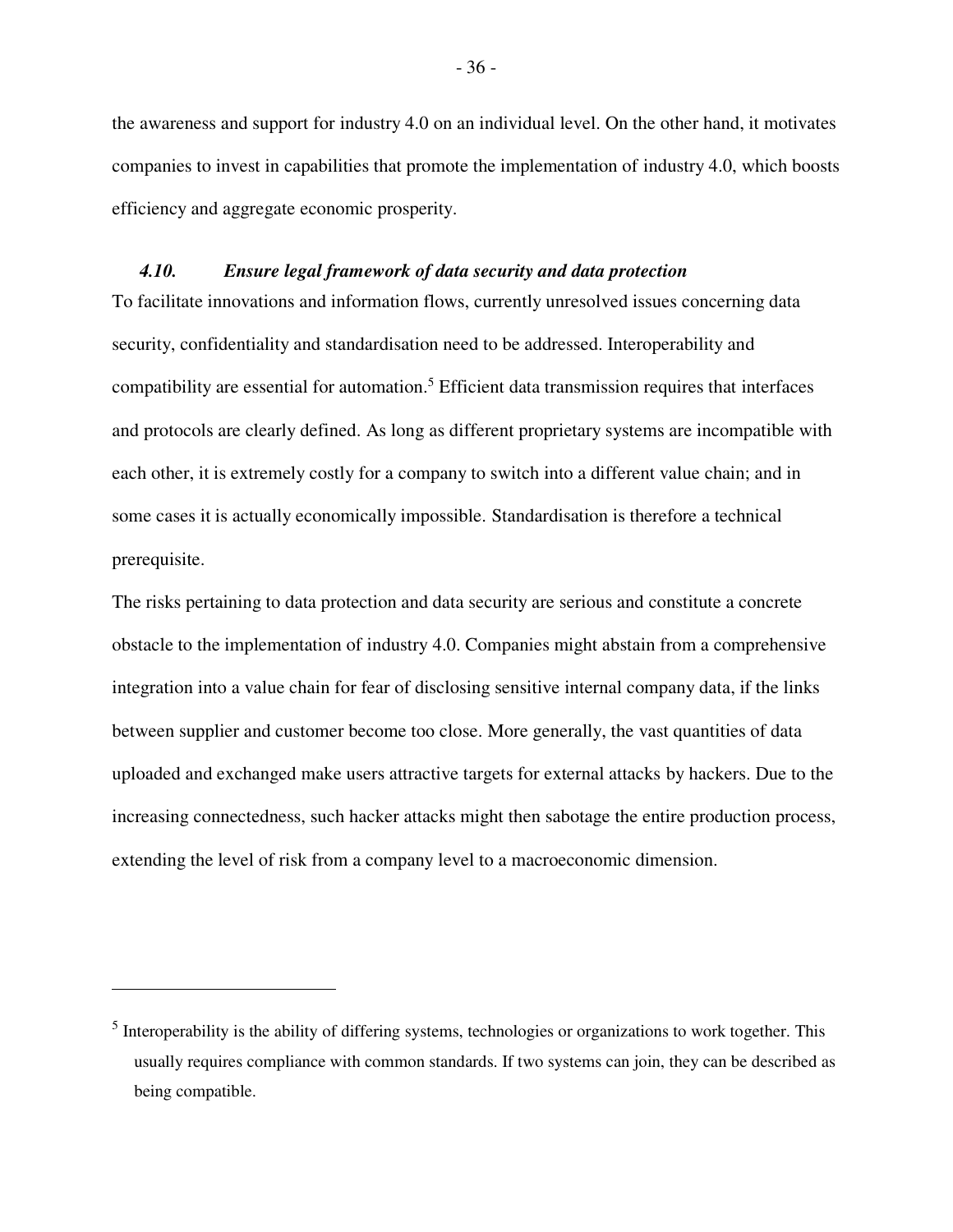A potential conflict arises between the national or regional character of the prevailing jurisdiction and the internationality of value chains. The concern that intellectual property becomes disclosed is fuelled by the fact that there are currently major geographical differences between legal provisions in terms of data protection and data security, in particular in the scope of data access granted to the government. The US Patriot Act as well as the Great Firewall in China provide two practical and explicitly formulated examples of challenges to balance between national interests and privacy rights in a more and more digitalized world.

The lack of data security can make the existence of patent protection obsolete. For instance, Elon Musk, the founder of the rocket company SpaceX, refuses patent technologies out of fear that foreign space agencies would simply pinch them. While such concerns prevail especially in some economically, military, and therefore politically important industries, they clearly display the dilemma of an increasingly integrated, digitalized, flat world.

The "Made in China 2025" strategy calls for strengthening intellectual property right protection for SMEs and stresses a more effective use of intellectual property in business strategy. Moreover, the plan discharges a top-down approach in terms of setting unique domestic standards and instead focuses on self-declared standards and the international standards system. This is a step in the right direction. It remains to be seen how the rhetoric is put into action. Inconsistent regulatory interpretation and unclear laws are ranked the second biggest business challenge in China according to the "China Business Climate Survey Report" published by the American Chamber of Commerce in the People's Republic of China (AmCham China). Although 86% of the surveyed AmCham China member companies state that intellectual property law enforcement has improved, 78% also consider it to still be ineffective.

- 37 -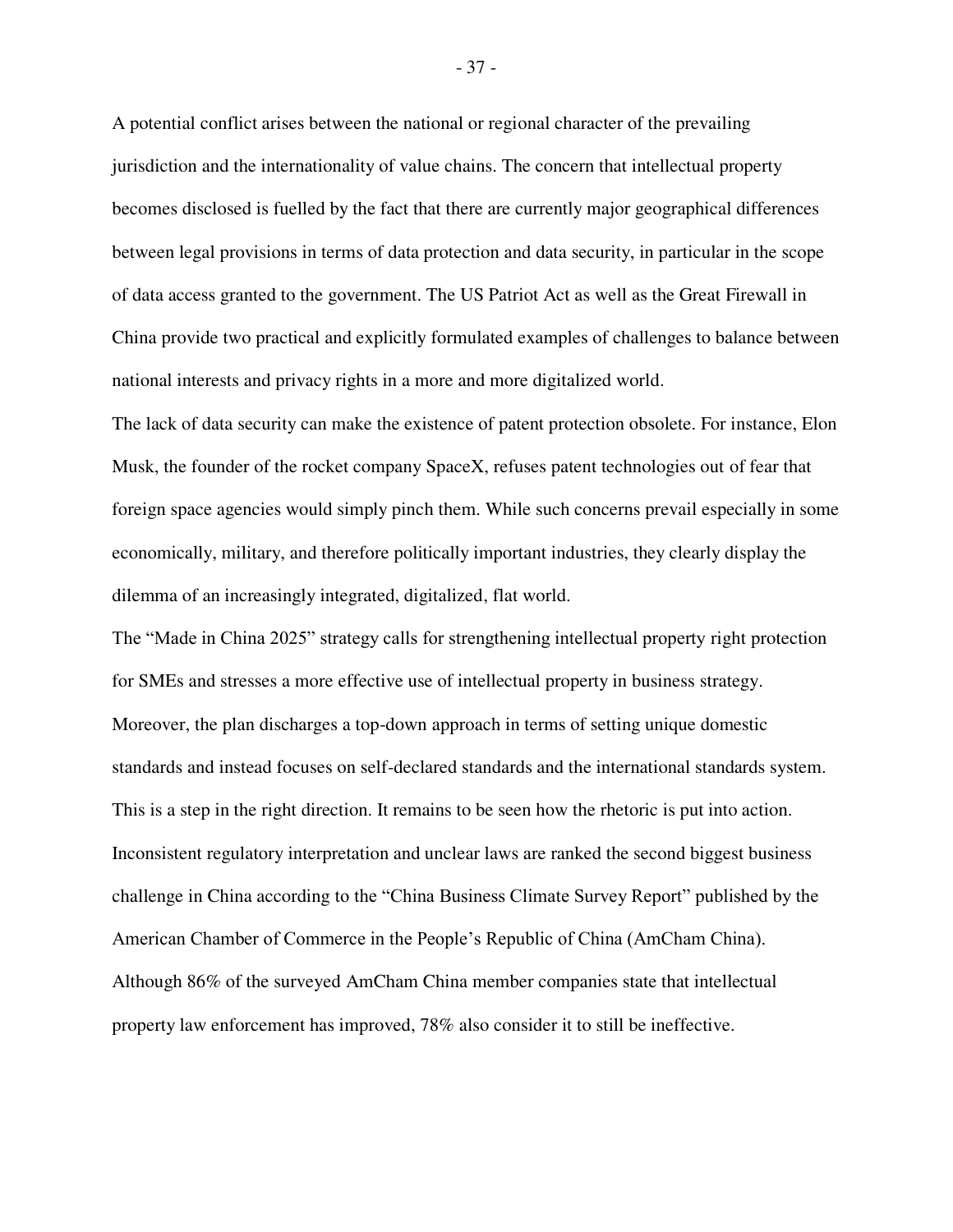Further efforts are needed, so that a high degree of trustworthiness in the legal framework prevails and company property, tangible or intangible, is considered to be secure. Discrepancies between respective legal frameworks might otherwise constrain international trade and investment flows. Clearly, this cannot be achieved without close international cooperation between governments and institutions.

#### *4.11. International cooperation on a level playing field*

<span id="page-42-0"></span>Aside from domestic policies, international cooperation plays a crucial part in the digital transformation of industries. It is encouraging to see that China has made a range of efforts to foster international agreements, despite the intense competition on the firm-level. For instance, the China-Germany Standardization Cooperation Commission deserves positive recognition. The commission is staffed with 40 representatives from the Chinese and German governments, DIN (German Institute for Standardization), Standardization Administration of the People's Republic (SAC), and further associations including acatech (Germany's National Academy of Science and Engineering) and Plattform Industrie 4.0 (a consortium promoted by the associations for electrical engineering (ZVEI), mechanical engineering (VDMA), and the ICT industry (Bitkom). A different example is the establishment of the first general standard in the context of the internet of things, initiated by China and passed by the International Telecommunication Union (ITU) in 2012. Moreover, the new standard was followed up appropriately by a joint White Paper issued by the EU and China last year in which the challenges for future developments are presented and various directions and development guidelines are discussed.

A crucial ingredient for industry 4.0 is to promote a bi-directional technology and knowledge transfer, which is mutually beneficial for all partners. China and Germany have laid a solid foundation in this regard. In 2014, China and Germany released their joint framework for action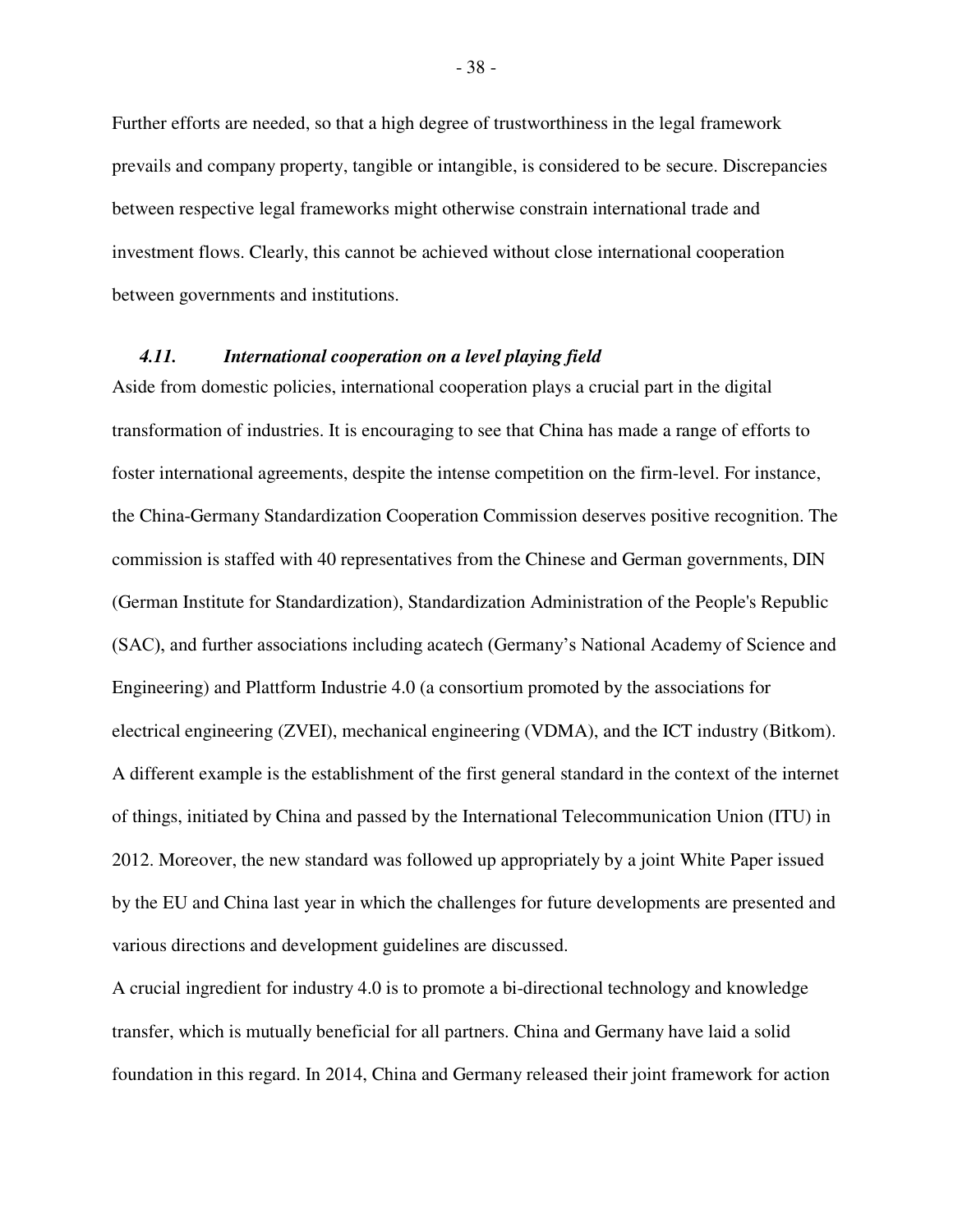called "Innovation gemeinsam gestalten". This framework stresses industry 4.0 as a central point for future bilateral economic relations.

The China-Germany "Industry 4.0 dialogue" and the "Deutsch-Chinesische Allianz für Berufsbildung" are great examples of how international cooperation can promote industry 4.0 in both countries even in areas such as workforce quality enhancement. The initiatives aim to promote the joint education of skilled engineering workers and therefore directly address the implications associated with industry 4.0.

#### **5. Conclusion: Innovation creating a buzz**

<span id="page-43-0"></span>The concept of industry 4.0. inhabits the wide-ranging terrain occupied by augmented reality, Big Data, cloud computing, cyber-physical systems, RFID chips, Internet of things and services, machine-to-machine communication, precision farming, and Smart X. At present, the offerings associated with the industry 4.0 buzzword are definitely suffering from the excessive marketingdriven expectations and the lack of a clear definition. It is therefore certainly possible that following the hype which typically surrounds such new ideas and the subsequent disillusionment there will be no-one talking about industry 4.0 in a few years' time. All the same, the basic idea behind the buzzword has a good chance of being implemented – regardless of the term used to describe it.

The application of industry 4.0 has largely been a matter for big companies. However, small and medium-sized companies are also finding that vertical and horizontal integration are becoming increasingly important factors in the competitive international arena. The wide range of benefits associated with industry 4.0 are being demonstrated by highly promising projects and prototypes from research institutes, such as DFKI, or Fraunhofer ISS/ EAS, Fraunhofer IOSB, and companies from as Agco and BorgWarner via Homag, HP, and Introbest throughout Trumpf,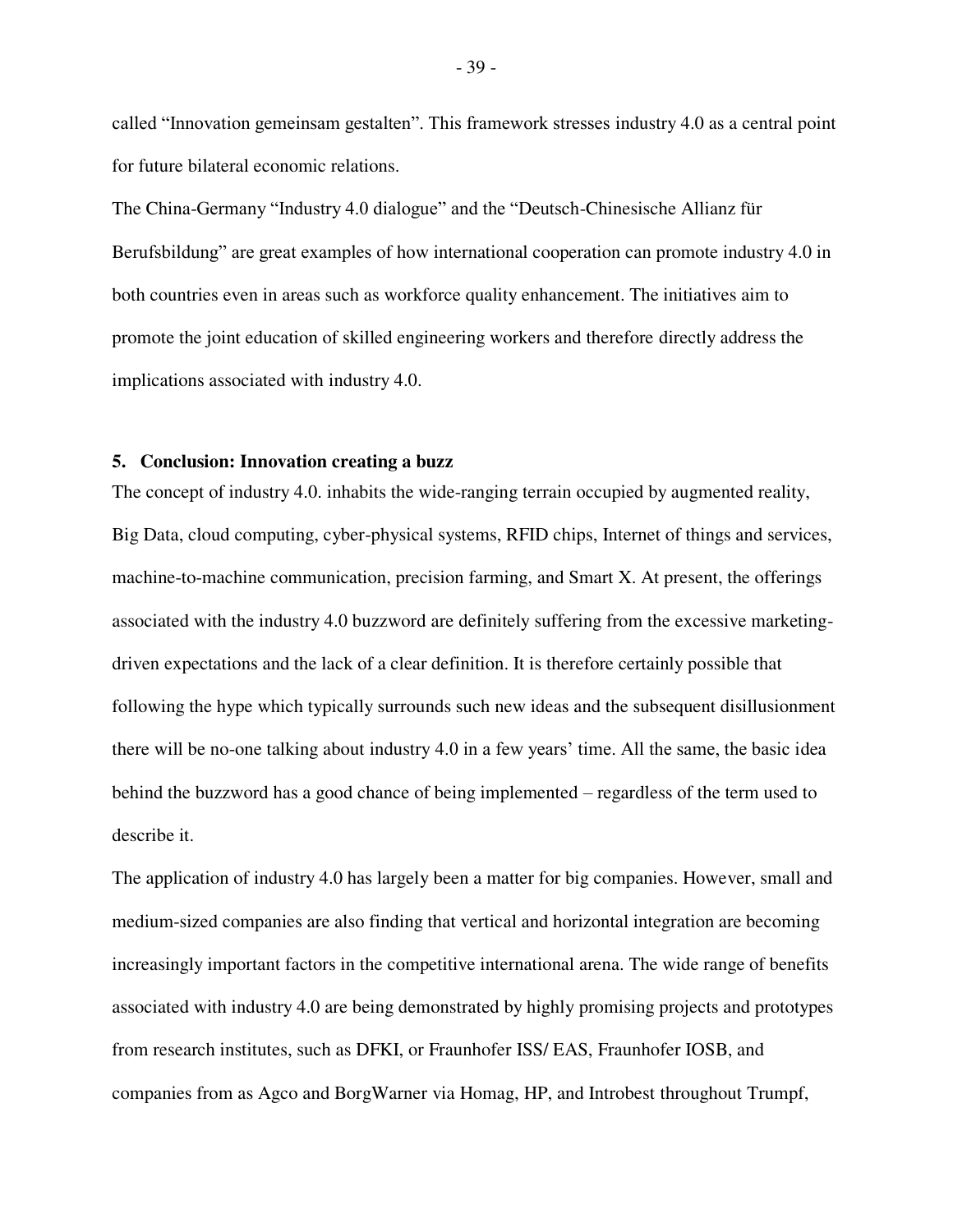Volkswagen and Wittenstein in the western hemisphere; but also from Hisense and throughout Spreadtrum and ZTE in China..

The idea behind the buzzword industry 4.0 has good prospects that extend beyond the coming decade. With the international web of trade flows continuing to intensify, automation, more flexible processes as well as horizontal and vertical integration will become increasingly important for a competitive, modern manufacturing structure. This will apply even more if the currently still unresolved issues concerning control responsibility, security, confidentiality, standardisation, legal framework and infrastructure configuration (e.g. expansion of advanced power grids and communications networks) are addressed constructively.

Here, China is determined to seize the outstanding opportunity at hand. So far, not least due to the growth recession Chinas the government has laid a foundation by means of various policies. On first sight, the country appears to be in a good position in the race of the digital evolution. Hence, the country has set up world-leading high-technology manufacturers in the recent past and an emerging, highly innovative group of SMEs might actively participate in the digitalization of value chains. However, the great majority of companies still has to implement features related to past industrial stages. Many companies and workers are either unprepared or even unaware concerning the digital evolution. For a comprehensive upgrade of China's economic structure and a thorough implementation of industry 4.0 promoting and integrating SMEs is a vital component. Only then will the country be able to sustain its transformation process and truly grasp the enormous benefits of a digitalized economy.

For a comprehensive upgrading and digital transformation of the Chinese industry further improvements in workforce quality and ICT infrastructure are urgently needed. With its "Made in China 2025" plan China maintains a top-down oriented hybrid (or dual-track) industrial policy

- 40 -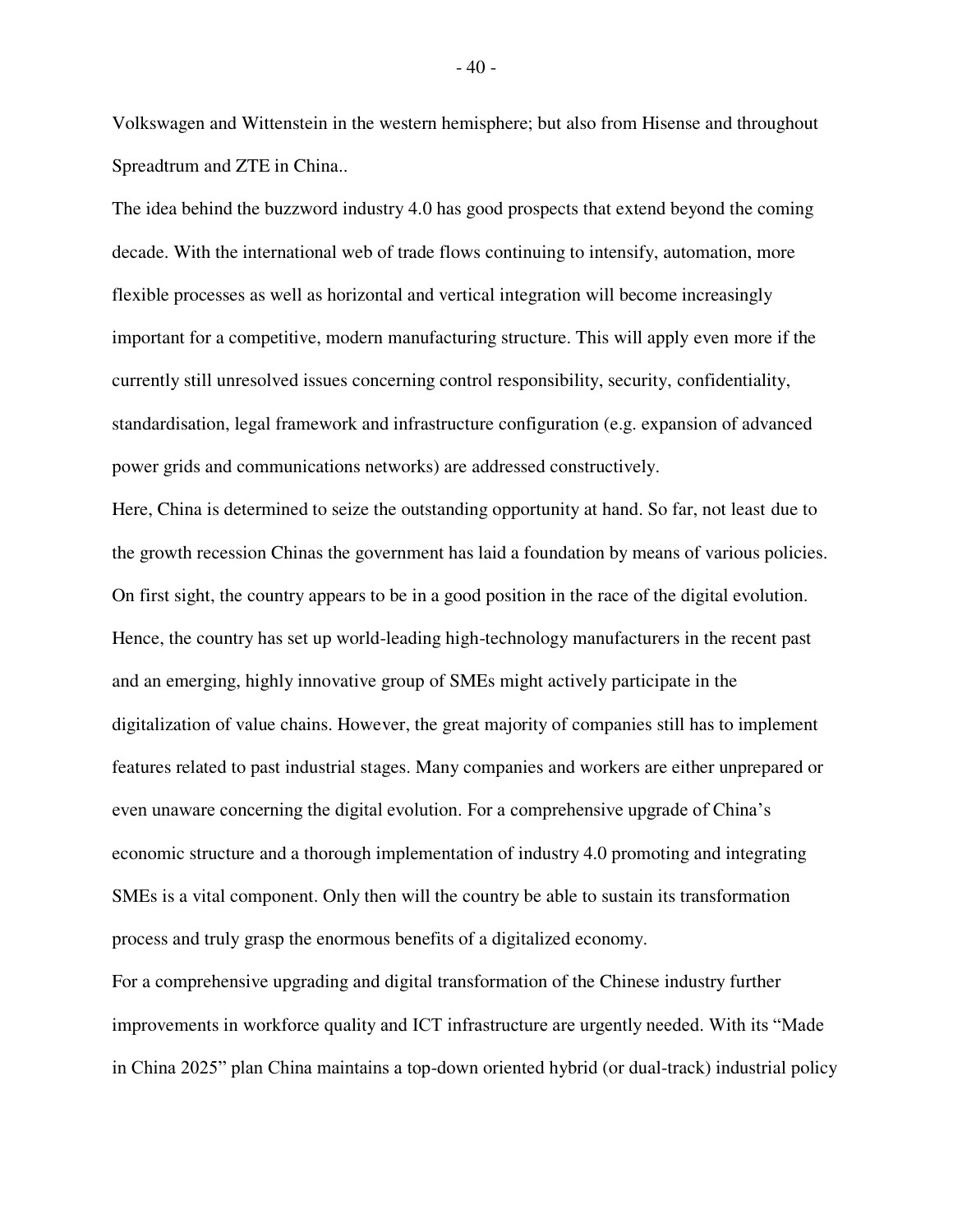approach to transform its economy through market forces as well as strong government interventions. However, overall, the new strategy leaves more room for company initiatives and further opens the door for foreign actors to participate on a level-playing field. As the benefits of the digital transformation of the industry are likely to be not fully tangible until the next decade, patience is required. This ensures that actions are not only future-oriented, but also linked to a healthy portion of pragmatism. With the current plans, that combine a longterm vision with concrete actions in the present, the Chinese government is on the right track for upgrading the entire value chain.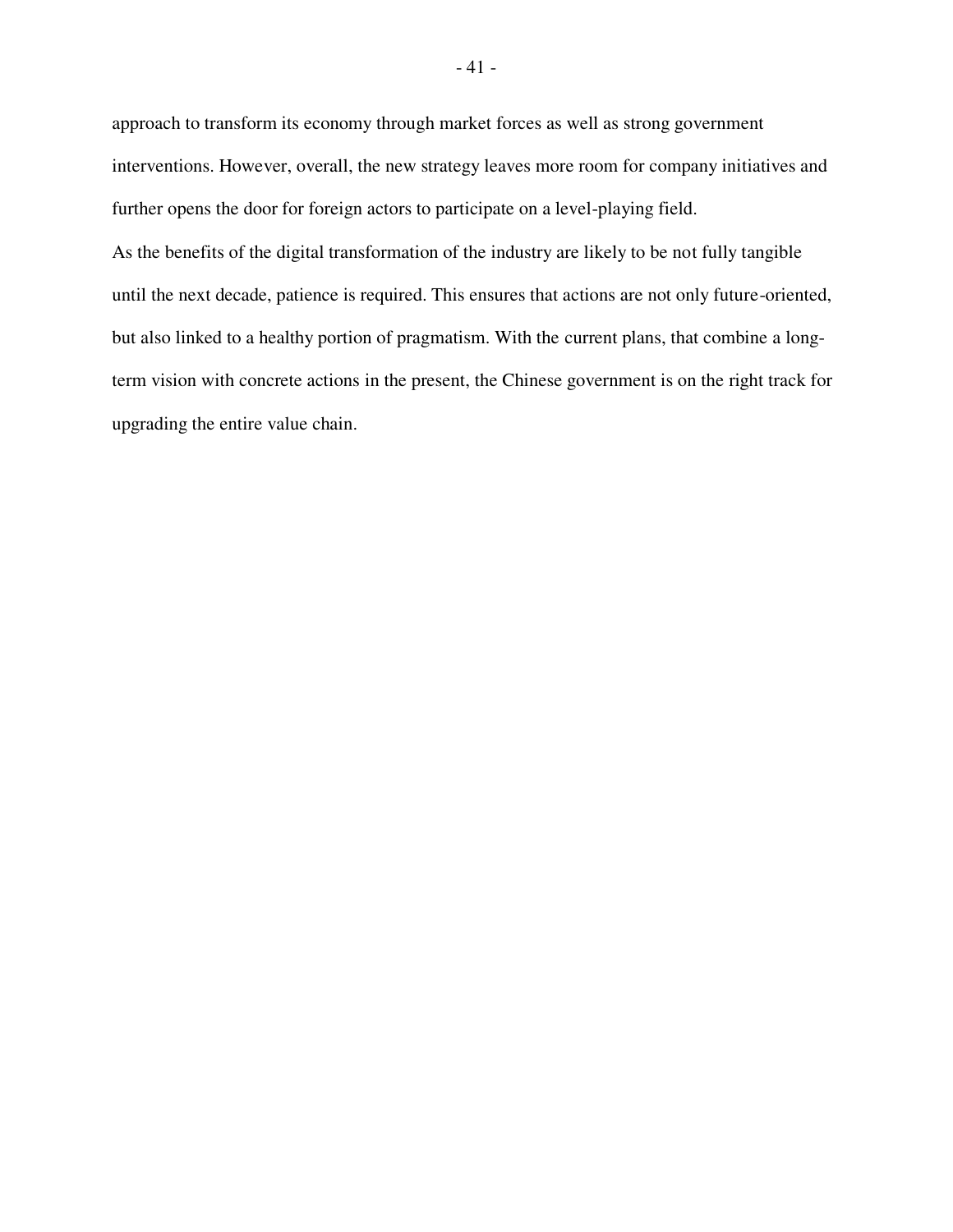#### **References**

- acatech. 2013. Umsetzungsempfehlungen für das Zukunftsprojekt Industrie 4.0, Abschlussbericht des Arbeitskreises Industrie 4.0. Berlin.
- <span id="page-46-0"></span>Ahrens, D. and G. Spöttl. 2015. Industrie 4.0 und Herausforderungen für die Qualifizierung von Fachkräften. In: Digitalisierung industrieller Arbeit, eds. H. Hirsch-Kreinsen, P. Ittermann and J. Niehaus: 185 - 200. Baden-Baden.
- Albrecht, T. 2016. An der Schnittstelle. In: Werkheft 01. Digitalisierung der Arbeitswelt, ed. BMAS Abteilung Grundsatzfragen des Sozialstaats. Berlin.
- Bauernhansl, T. 2014. Die Vierte industrielle Revolution Der Weg in ein wertschaffendes Produktionsparadigma. In: Industrie 4.0 in Produktion, Automatisierung und Logistik, eds. Bauernhansl, T., M. ten Hompel and B. Vogel-Heuser: 5 - 35. Wiesbaden.
- Baum, G. 2013. Innovation als Basis der nächsten Industrierevolution. In: Industrie 4.0 Beherrschung der industriellen Komplexität mit SysLM, ed. Sendler, U.: 37 – 53. Berlin.
- Bauer, W. et al. 2014. Industrie 4.0 Volkswirtschaftliches Potenzial für Deutschland. Stuttgart.
- Brynjolfsson, E. and A. McAfee. 2014. The Second Machine Age Work, Progress, and Prosperity in a Time of Brilliant Technologies. New York.
- Chromjaková, F. 2017. Stability of Business Process Core Assumption for Implementation of Industry 4.0 Concept in Industrial Enterprise. In: Proceedings of the 4<sup>th</sup> International Conference on Finance and Economics, eds. D. Pavelková and P.T.M. Ly.: 128 – 139. Ho Chi Minh City.
- Corò, G. et al. 2017. Enabling Factors in Firms Adoption of New Digital Technologies An Empirical Inquiry on a Manufacturing Region. Ca' Foscari University. Venice.
- Das, M. and P. N'Diaye. 2013. The End of Cheap Labour. Finance & Development. Vol. 50, 2. International Monetary Fund.
- Deutscher Bundestag, Ausschuss für Technikfolgen-Abschätzung. 2011. Gefährdung und Verletzbarkeit moderner Gesellschaften am Beispiel eines großräumigen und langandauernden Ausfalls der Stromversorgung. Drucksache 17/5672, Berlin.
- De Propris, L. and D. Bailey. 2018. Industry 4.0: New industrial spaces and implications for industrial strategy. In: What we really mean when we talk about industrial strategy, ed. C. Berry: S.  $46 - 52$ , Manchester.
- Ezell, S. J., R.D. Atkinson, I. Kim and J. Cho. 2018. Manufacturing Digitalization: Extent of Adoption and Recommendations for Increasing Penetration in Korea and the U.S. Washington.
- Fergen, A. 2017. Arbeitsschutz 4.0 Essentials einer digitalen Humanisierungs-Agenda aus Sicht der IG Metall. In: Prävention 4.0: Analysen und Handlungsempfehlungen für eine produktive und gesunde Arbeit 4.0, eds. O. Cernavin, W. Schröter, S. Strowasser.: pp. 221 - 234. Berlin. 2017.
- GSMA. 2014. Connected Living. How China is set for global M2M Leadership.
- Giffi, C.A., M.D. Rodriguez, B. Gangula, A.V. Roth and T. Hanley. 2016. Global Manufacturing Competitiveness Index. Deloitte. London.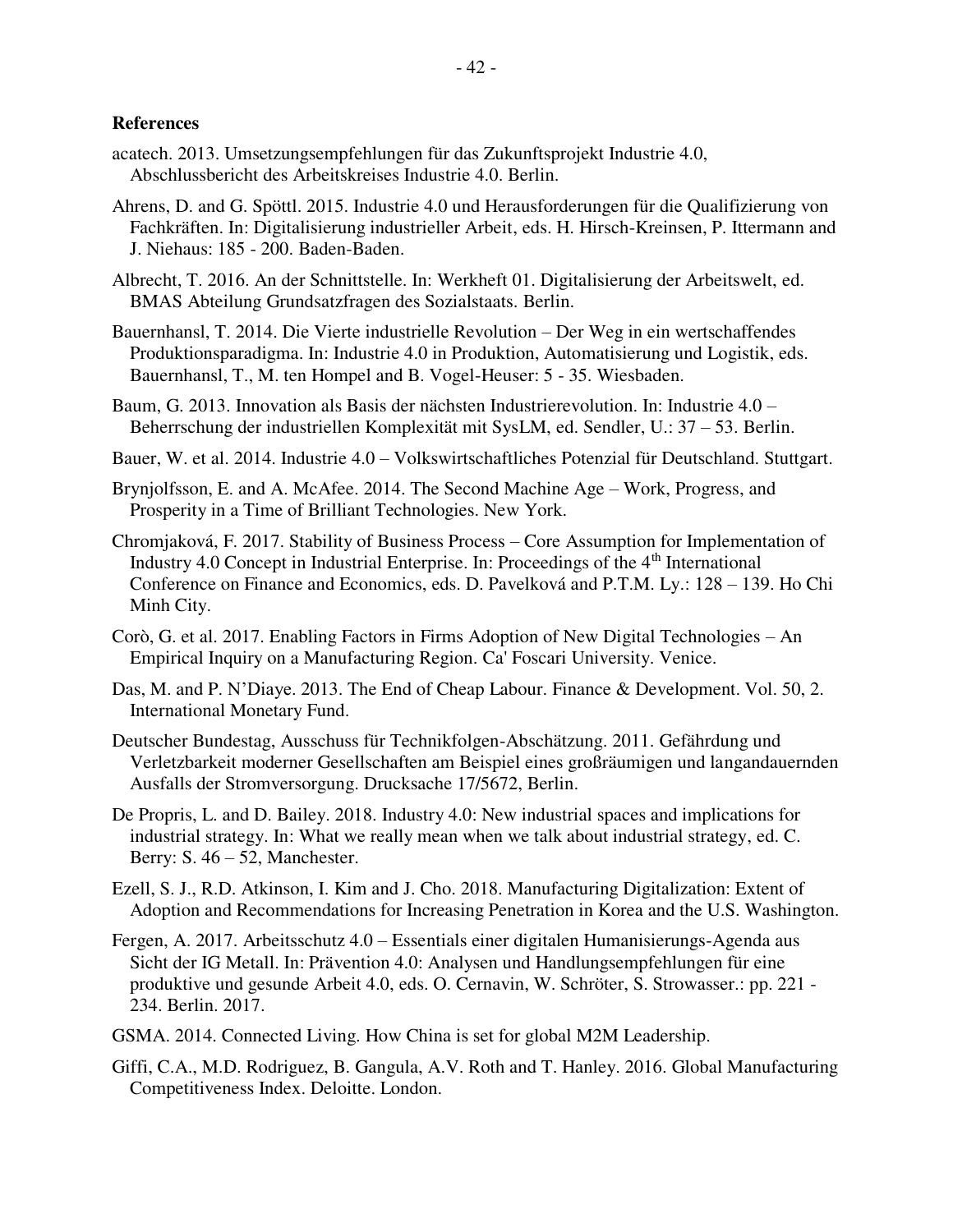- Gornig, M. and A. Schiersch, A. 2015. Perspektiven der Industrie in Deutschland. In: Vierteljahreshefte zur Wirtschaftsforschung, 1/2015, ed. Deutsches Institut für Wirtschaftsforschung: 37 – 54. Berlin.
- Gushima, K. and T. Nakajima. 2017. A Design Space for Virtuality-Introduced Internet of Things. Future Internet, 9(4). 2017. https://doi.org/10.3390/fi9040060.
- Han, J. et al. 2016. Artificial Intelligence and Industry 5.0. Artificial Intelligence and Robotics Research, 6(4): 135-140. Beijing.
- Heininger, R. 2018. Empfehlungen für den Umgang mit Heterogenität in IT-Servicewertschöpfungsnetzwerken. München.
- Heng, S. 2019. Industrie 4.0. WISU: 567 574. Düsseldorf.
- Heng, S. 2019. Virtuelle Realitäten: Eine enorme Chance für das Management. In: Die Zukunft der Managementbildung, Jubiläumsschrift, Deutsche Akademie für Management, ed. F. Hubert, 33-35. Berlin.
- Heng, S. 2015. Industry 4.0: Outstanding opportunity for an emerging market But patience and cooperation will be required. China Policy Review, 6/15: 10 - 13. Beijing.
- Infosys. Industry 4.0: The state of the nations. 2015.
- Ittermann, P. and J. Niehaus. 2015. Industrie 4.0 und Wandel von Industriearbeit Überblick über Forschungsstand und Trendbestimmungen. In: Digitalisierung industrieller Arbeit, eds. H. Hirsch-Kreinsen, P. Ittermann and J. Niehaus: 35 – 51. Baden-Baden. 2015.
- Kagermann, H. 2014. Chancen von Industrie 4.0 nutzen. In: Industrie 4.0 in Produktion, Automatisierung und Logistik, eds. T. Bauernhansl, M. ten Hompel and B. Vogel-Heuser: 603 – 614. Berlin.
- Malik, A. 2019. Creating Competitive Advantage through Source Basic Capital Strategic Humanity in the Industrial Age 4.0. International Research Journal of Advanced Engineering and Science, Vol. 4,1: 209 - 215.
- Mertens, P. 2014. Industrie 4.0 = CIM 2.0? Industrie Management 30, 1: 27 30.
- Nuernberg, J. and T. Wang. 2012. Implications of the 12th Five-Year-Plan for German machinery manufacturers. Frankfurt.
- Odenbach, J., E. Göll and S. Behrendt. 2017. Industrie 4.0 Digital vernetzte dezentrale Produktion. Transformationsfeldanalyse im Rahmen des Projekts Evolution2Green. Berlin.
- Orr, G. 2014. What could happen in China in 2015? McKinsey.
- Odenbach, J., E. Göll, E. and S. Behrendt. 2017. Industrie 40: Digital vernetzte dezentrale Produktion. Transformationsfeldanalyse im Rahmen des Projekts Evolution2Green. Berlin.
- Papula, J., L. Kohnová, Z. Papulová and M. Suchoba. Industry 4.0: Preparation of Slovak Companies. In: Smart Technology Trends in Industrial and Business Management, eds. D. Cagáňová, et al.: 103 - 114. Cham.
- Prause, M. and C. Günther. 2019. Technology diffusion of Industry 4.0: an agent-based approach. International Journal of Computational Economics and Econometrics, 9: 29 – 48.